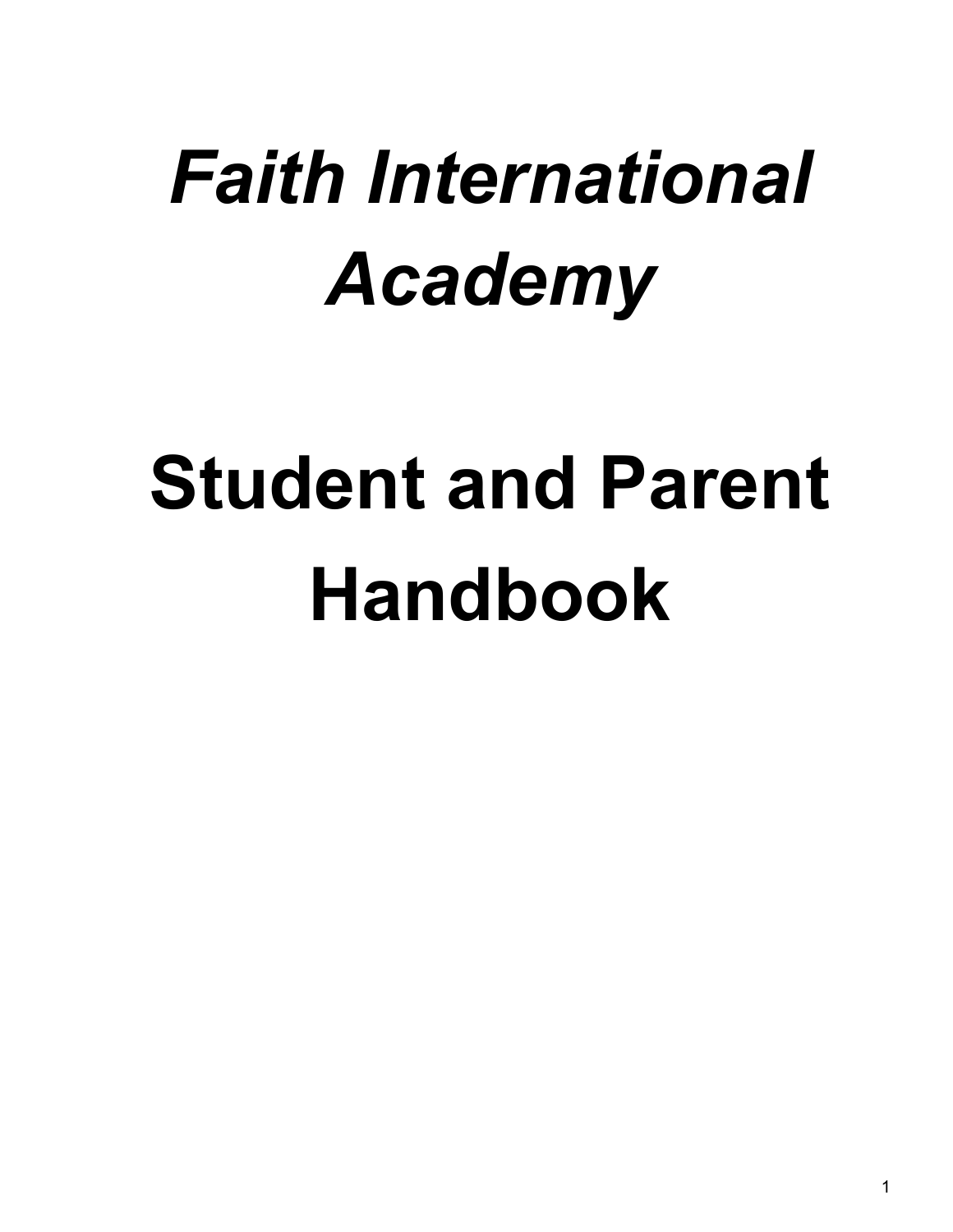# **Table of Contents**

| Leadership                               | 6  |
|------------------------------------------|----|
| Administration                           | 6  |
| Leadership Team                          | 6  |
| <b>History</b>                           | 6  |
| <b>Foundational Statements</b>           | 6  |
| Purpose                                  | 6  |
| Vision                                   | 7  |
| <b>Core Values</b>                       | 7  |
| Philosophy of Education                  | 8  |
| <b>Statement of Faith</b>                | 8  |
| <b>Statement of Unity</b>                | 9  |
| Schoolwide Learning Results (SLRs)       | 9  |
| <b>Enrollment</b>                        | 10 |
| Admissions                               | 10 |
| Visa Requirements                        | 10 |
| <b>Withdrawal Procedures</b>             | 10 |
| <b>Attendance</b>                        | 10 |
| <b>Attendance Expectations</b>           | 10 |
| <b>Absence or Tardy Procedures</b>       | 11 |
| Absences                                 | 11 |
| <b>Excused and Unexcused Absences</b>    | 11 |
| <b>Reasons for Excused Absences</b>      | 11 |
| <b>Excused Absences (Unexpected)</b>     | 11 |
| <b>Excused Absences (Planned)</b>        | 11 |
| <b>Unexcused Absences</b>                | 12 |
| <b>Excessive Absences</b>                | 12 |
| Tardiness                                | 12 |
| Leaving Campus during the School Day     | 12 |
| Absences due to Illness                  | 13 |
| Participation in Physical Education (PE) | 13 |
| Participation in After School Activities | 13 |
| Early Departure at the end of a Semester | 13 |
| <b>Temporary Absence of Parents</b>      | 13 |
| <b>School Schedule</b>                   | 14 |
| <b>School Year Schedule</b>              | 14 |
| <b>School Hours</b>                      | 14 |
| Daily Schedules                          | 14 |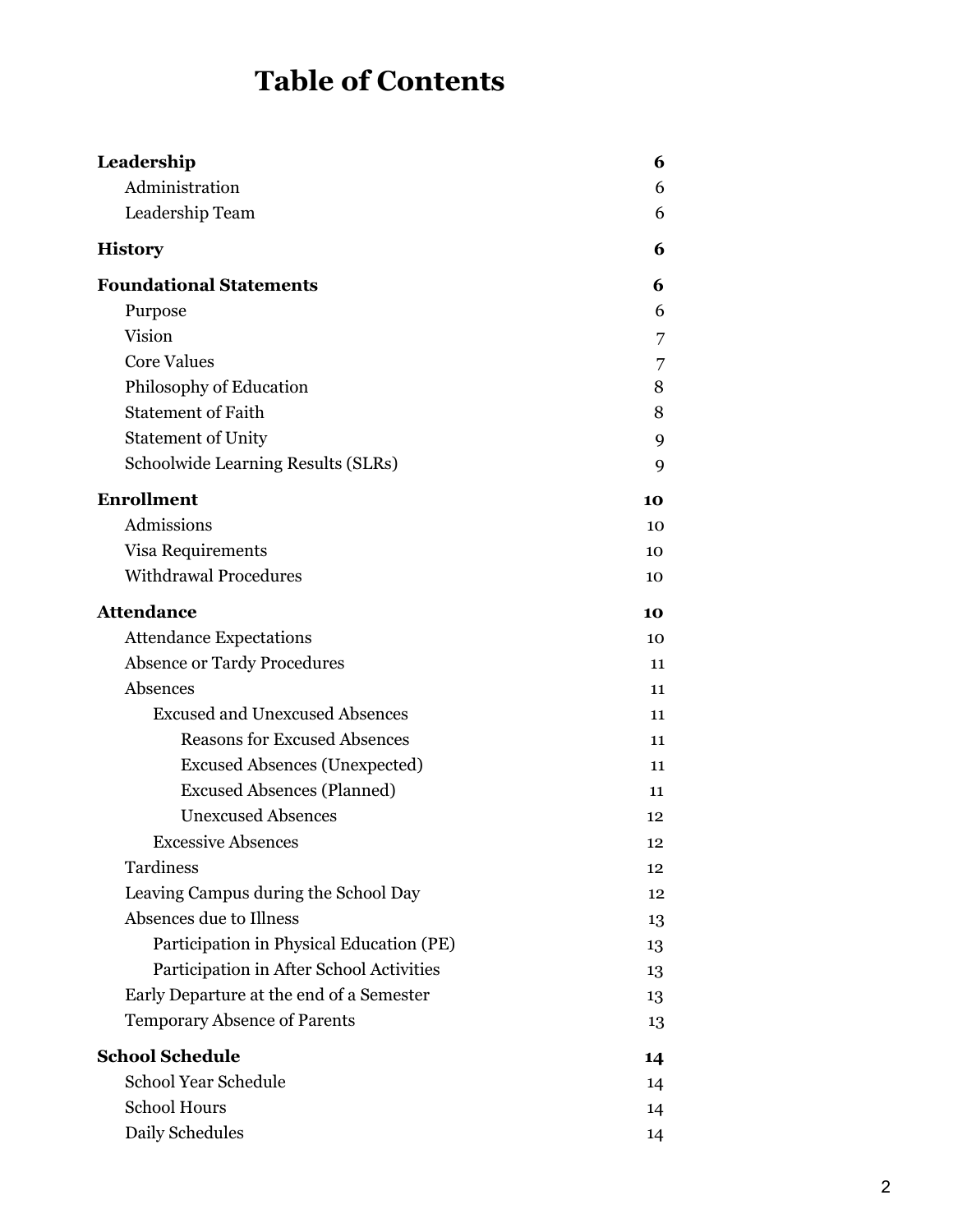| Before and After School Supervision                | 14                |
|----------------------------------------------------|-------------------|
| <b>Academics</b>                                   | 14                |
| <b>Community Language: English</b>                 | 15                |
| <b>Marking System</b>                              | 16                |
| <b>Class Preparedness</b>                          | 16                |
| <b>Supplies for Students</b>                       | 17                |
| <b>School Records</b>                              | 17                |
| Mid-Quarter Progress Reports                       | $17 \overline{ }$ |
| <b>Report Cards</b>                                | 17                |
| <b>Cumulative Records</b>                          | $17 \,$           |
| <b>Obtaining School Records</b>                    | 17                |
| Withdrawal and End of Year Checkout Procedures     | 17                |
| <b>Transcript/School Record Request Procedures</b> | 17                |
| Retention                                          | 18                |
| Homework                                           | 18                |
| Assessment                                         | 18                |
| <b>Academic Progress Reports</b>                   | 18                |
| <b>Academic Honesty</b>                            | 18                |
| Objectionable Material Policy                      | 19                |
| <b>Field Trips</b>                                 | 19                |
| Chapel                                             |                   |
|                                                    | 19                |
| Communication                                      | 20                |
| Email                                              | 20                |
| Website                                            | 20                |
| <b>Bulletin Boards</b>                             | 20                |
| <b>Conferences with Teachers</b>                   | 20                |
| <b>Classroom Visitors</b>                          | 20                |
| <b>Parent Volunteers</b>                           | 21                |
| <b>Student Discipline</b>                          | 21                |
| <b>School Jurisdiction</b>                         | 21                |
| <b>Discipline Procedures</b>                       | 21                |
| Detention                                          | 22                |
| Disciplinary Probation                             | 22                |
| Suspension                                         | 22                |
| Expulsion                                          | 23                |
| <b>Expectations of Personal Appearance</b>         | 23                |
| Hair                                               | 23                |
| <b>Uniform Dress Code</b>                          | 23                |
| Girls' Dress                                       | 23                |
| Boys' Dress                                        | 24                |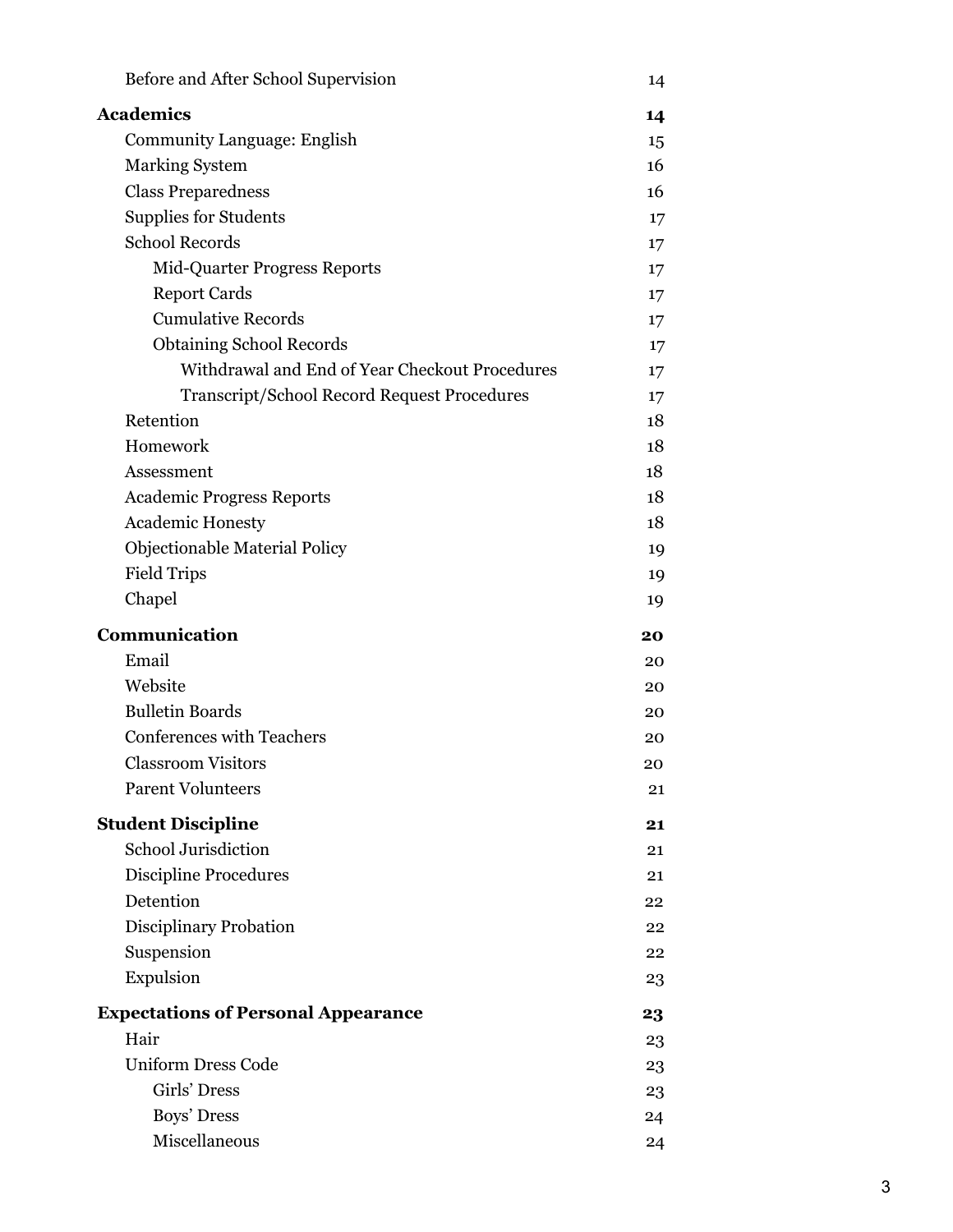| <b>Jackets</b>                                         | 24 |
|--------------------------------------------------------|----|
| Footwear                                               | 24 |
| <b>Physical Education</b>                              | 24 |
| <b>Casual Dress</b>                                    | 24 |
| Swimwear                                               | 24 |
| Formal School Events Dress Code                        | 25 |
| Consequences for dress code violation                  | 25 |
| <b>Expectations of Personal Conduct</b>                | 25 |
| Respect                                                | 25 |
| Relationships                                          | 25 |
| Drugs and Alcohol                                      | 26 |
| Weapons                                                | 26 |
| <b>Cell Phones</b>                                     | 26 |
| <b>Digital Citizenship Policy</b>                      | 26 |
| <b>Grievance Policy</b>                                | 27 |
| Definition of grievance                                | 27 |
| Who may register a grievance?                          | 27 |
| Principles of addressing a grievance                   | 27 |
| Process of Addressing a Grievance                      | 28 |
| <b>Child Safety</b>                                    | 30 |
| <b>Campus Use and Safety</b>                           | 30 |
| Campus Usage                                           | 30 |
| Gym Usage                                              | 30 |
| <b>School Property</b>                                 | 30 |
| Personal Transportation Devices (including bicycles)   | 31 |
| Transportation                                         | 31 |
| Pets on Campus                                         | 31 |
| <b>Campus Security</b>                                 | 31 |
| Crisis Response                                        | 32 |
| <b>Student Services</b>                                | 32 |
| Counseling                                             | 32 |
| <b>Health Services</b>                                 | 32 |
| Library                                                | 33 |
| Hotlunch Program                                       | 35 |
| <b>Student Activities</b>                              | 36 |
| School Activities (K-12)                               | 36 |
| <b>School Spirit Week</b>                              | 36 |
|                                                        |    |
| Carnival and International Day                         | 36 |
| <b>Track and Field Day</b><br>School Activities (6-12) | 36 |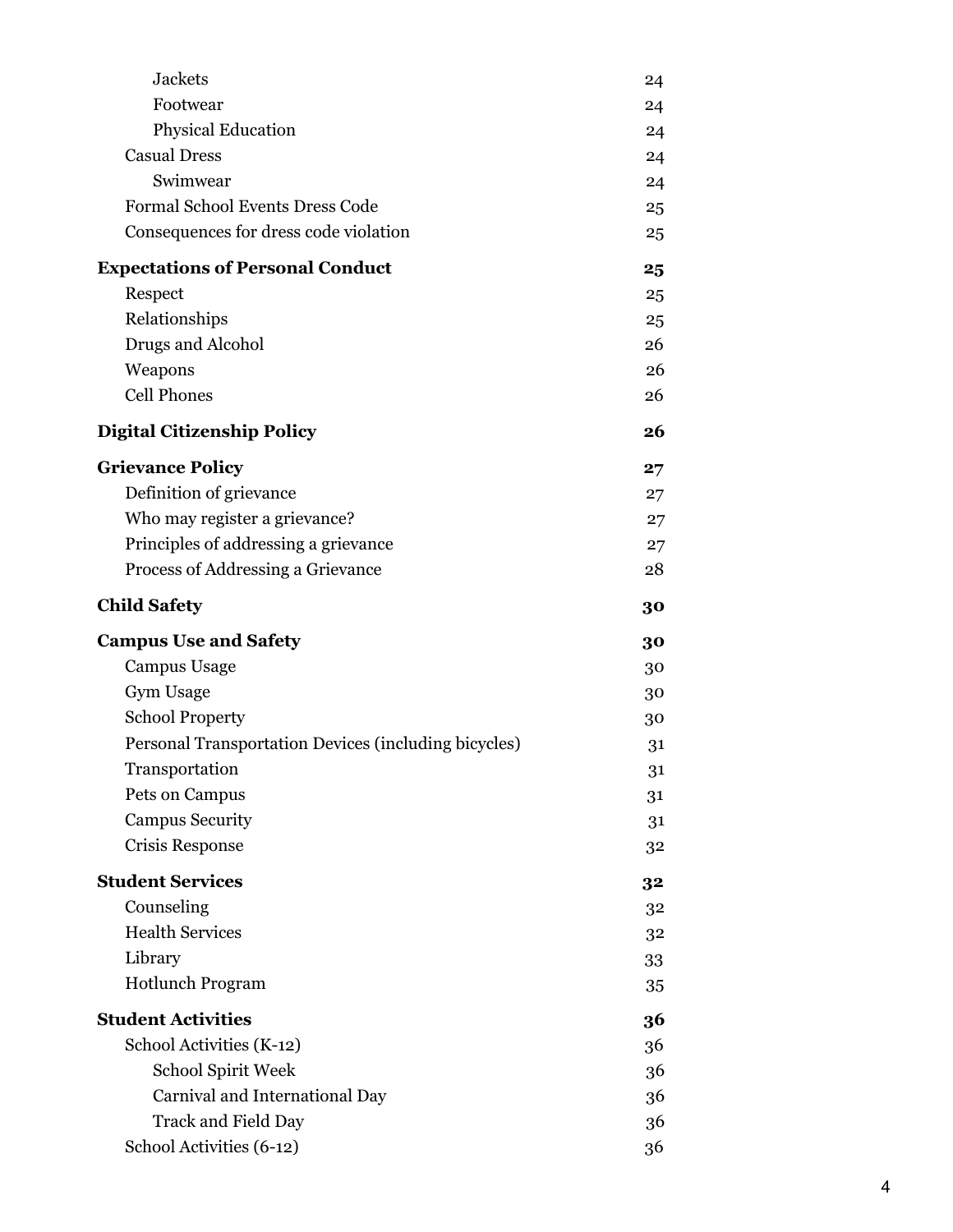| <b>Welcome Back Events</b>                          | 36 |
|-----------------------------------------------------|----|
| <b>Banquets</b>                                     | 36 |
| <b>Outdoor Education</b>                            | 36 |
| Middle School                                       | 37 |
| <b>High School</b>                                  | 37 |
| School-sponsored Extracurricular Activities         | 37 |
| Worship Team                                        | 37 |
| <b>Student Council</b>                              | 37 |
| <b>Student Councils</b>                             | 37 |
| Leadership Retreat                                  | 37 |
| <b>Athletic Activities</b>                          | 37 |
| <b>Fine Arts Activities</b>                         | 38 |
| School-supported Extracurricular Activities         | 38 |
| Clubs                                               | 38 |
| <b>Elementary Parent-run Sports</b>                 | 38 |
| <b>FINANCE POLICIES</b>                             | 38 |
| <b>School Fees Payment Policy</b>                   | 38 |
| Mode of Payment                                     | 39 |
| <b>Business Office Hours</b>                        | 39 |
| <b>Parent Accounts</b>                              | 39 |
| <b>Tuition Assistance Program</b>                   | 39 |
| <b>Appendix A: Field Trip Policy</b>                | 40 |
| <b>Appendix B: Computer Use Agreement</b>           | 41 |
| <b>Appendix C: Code of Conduct for Child Safety</b> | 43 |
| <b>Appendix D: Child Safety Policy</b>              | 47 |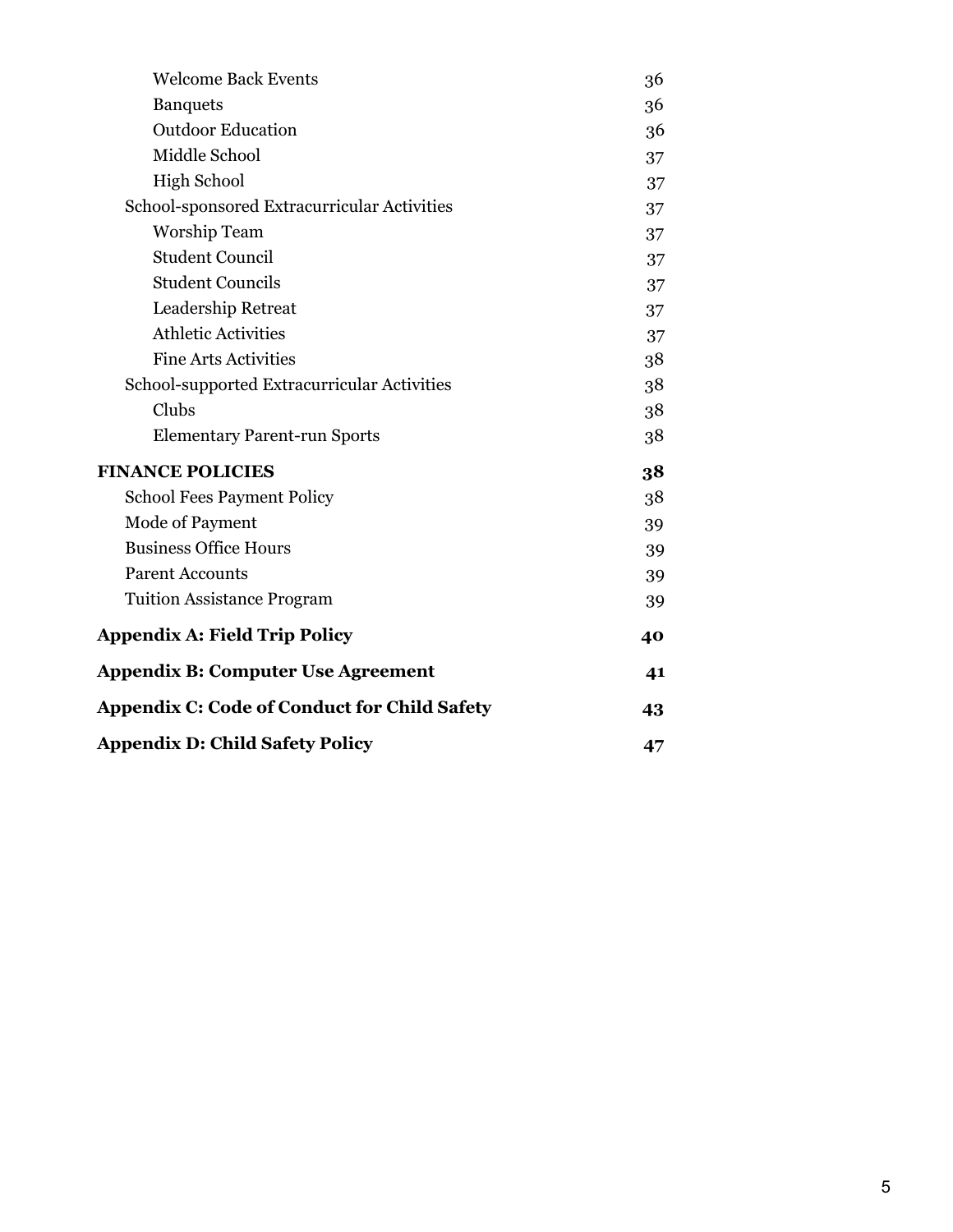# <span id="page-5-0"></span>Leadership

# <span id="page-5-1"></span>**Administration**

The FIA Executive Team consists of the head of school, the principal, and the business administrator.

# <span id="page-5-2"></span>**Leadership Team**

The FIA Leadership Team consists of the head of school, the principal, and the business administrator, and lead teachers for high school, middle school, and elementary school.

# <span id="page-5-3"></span>**History**

## Faith Academy in Manila

In March 1956, missionary parents met in Manila to found a school. After praying and working with a small mission school, and with the help of several mothers, Faith Academy Manila opened in July 1957.

#### Faith Academy in Davao

In the early 80's a United Christian Academy in Davao asked Faith Academy to facilitate a branch in Davao. Faith Academy Davao opened and the present campus was dedicated in 1987. In 2008, Faith Academy in Davao consolidated with Mindanao International Christian Academy to become Faith Academy Mindanao.

# Faith International Academy

In 2013, it was decided that the school was established enough to become legally independent. In 2014, recognition was given and FIA came into being.

# <span id="page-5-4"></span>Foundational Statements

# <span id="page-5-5"></span>**Purpose**

FIA exists primarily to support families in Christian ministry by providing a quality, international, Christian education.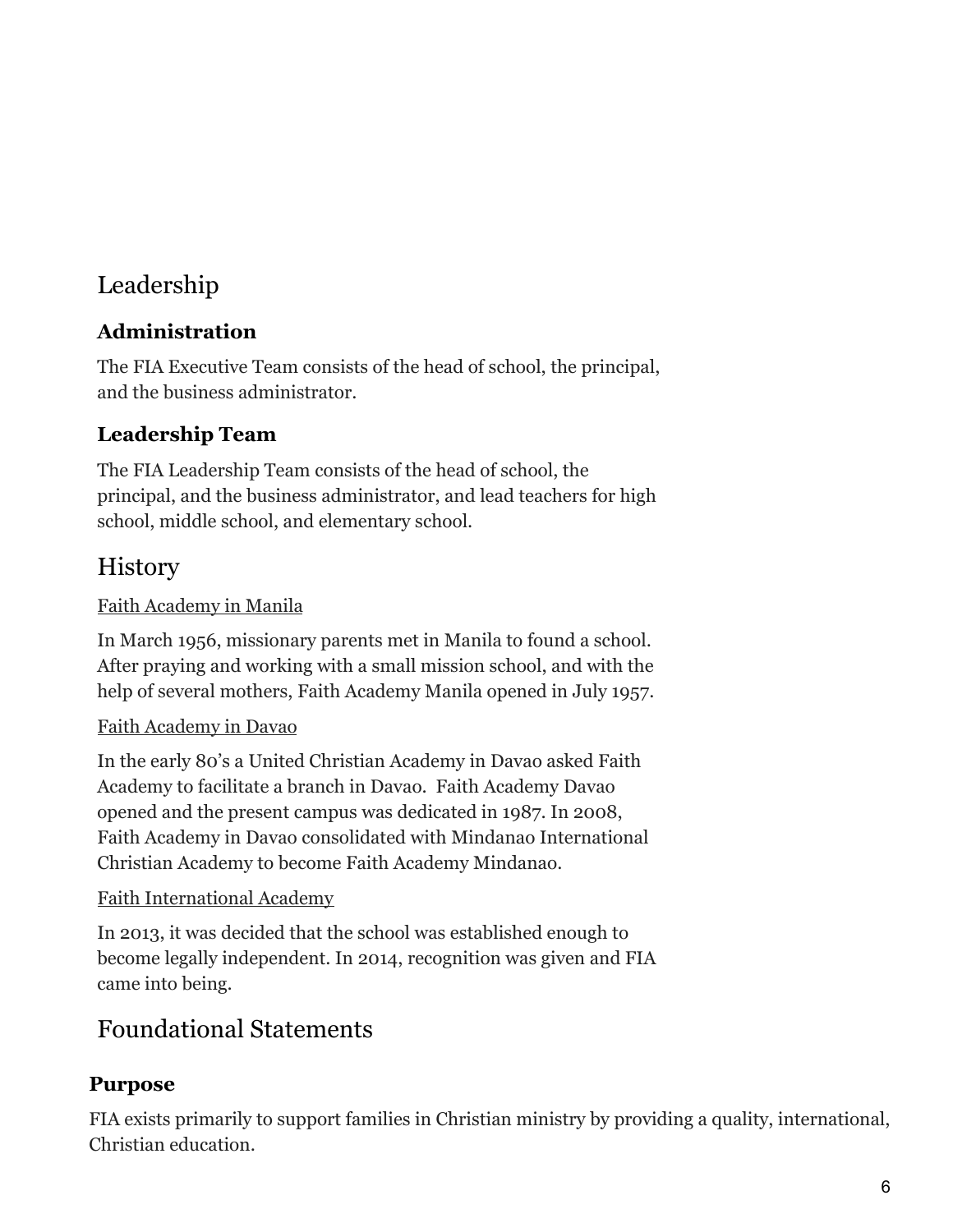# <span id="page-6-0"></span>**Vision**

FIA strives to be a caring, learning community which nurtures students to fulfill their God-given potential.

#### <span id="page-6-1"></span>**Core Values**

#### **Excellence**

- Always seeking to be all God desires for you.
- Excellence is not based on comparison with others.
- Excellence in attitude and effort, not simply in results.

#### **Hope**

- Individually find purpose in Christ.
- Put trust fully in God, then reflect His light around us.

#### **Integrity**

- The quality of being honest and having strong moral principles and values.
- Acknowledging that adherence to this code is of greater value than great achievements or popularity.
- Understand that your character is what you really are, while your reputation is merely what others think you are.

#### **Leadership**

- Servant leadership, providing the needed tools for success.
- Know, care for, and listen to those you lead, clearly communicating in word and action.
- Having appreciation for others, as well as the mission & vision, while modeling all the core values personally.

#### **Teamwork**

● Thriving together to achieve our mission by utilizing and respecting each member and their God-given strengths.

#### **Truth**

- Communication based on truth, intended to build each other up.
- Avoiding gossip in general (about students, teachers, parents, etc).
- Communicate a biblical worldview and plan for living based on truth in God's Word, which is the foundation for everything.
- Don't make assumptions, but get reliable information on all sides of an issue before drawing conclusions.
- Stick to the facts, not opinions.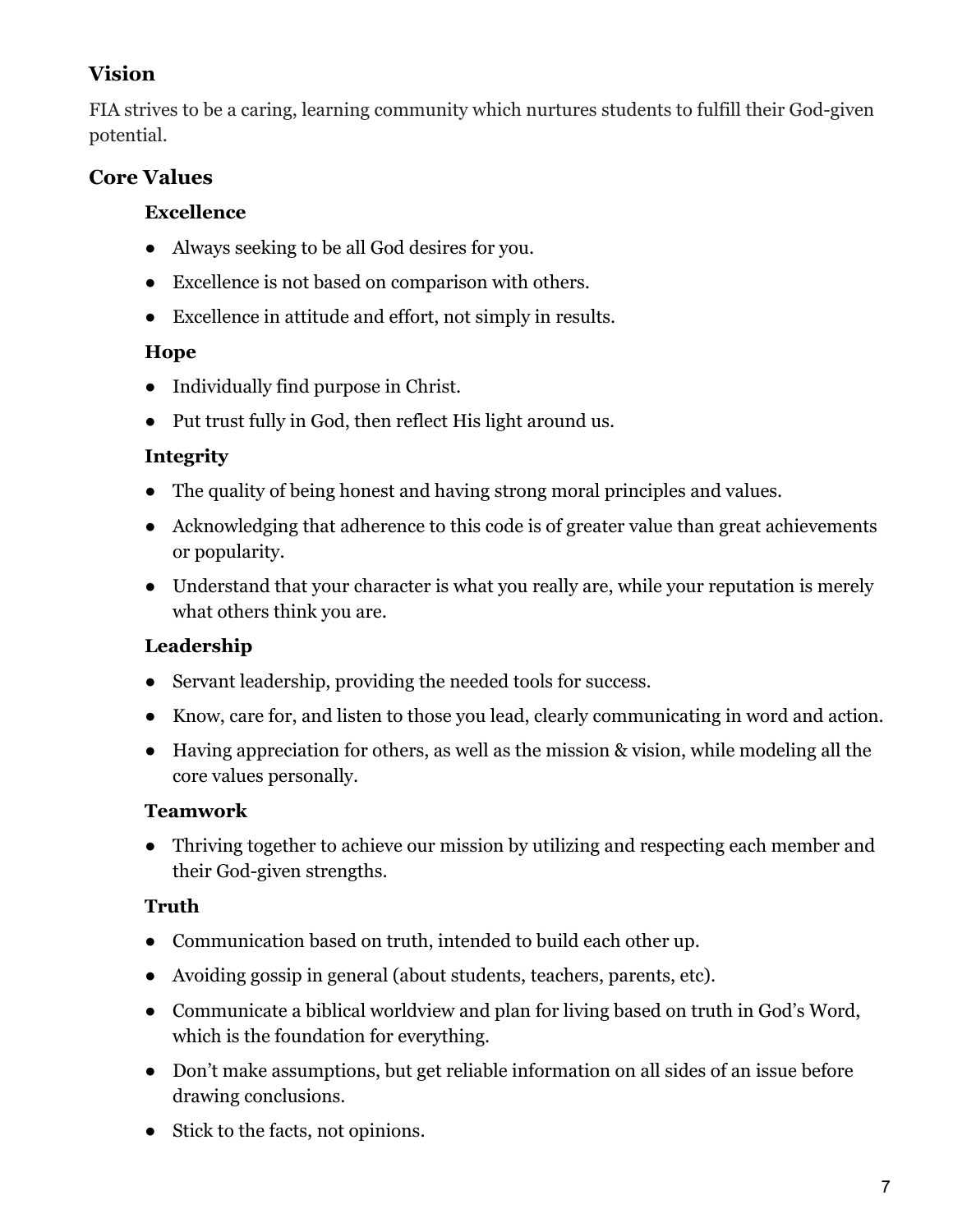#### **Wisdom**

• The ability to apply past experiences, good judgment, and knowledge, which is revealed through God's Word and the study of the world around us, so that you can make the right choice in any situation.

## <span id="page-7-0"></span>**Philosophy of Education**

We believe that each individual, being created in the image of God, is of supreme worth. We believe that the dignity and worth of the individual should be respected. We believe that students vary as to inherent and acquired capabilities and that these differences must be taken into consideration in the education process:

- To encourage each student to put his/her trust in Christ, and to grow toward fullness and maturity in Him as stated in the Scriptures.
- To provide opportunities for citizenship training and character development for effective participation in the family and society.
- To include those experiences and activities for each pupil which will lead to the enrichment of his own life, through his spiritual, moral, social, intellectual, physical and aesthetic development.
- To assist students in understanding the changing conditions in the world from a Christian viewpoint, and to prepare them to think through their obligations as Christians in new situations.
- To provide students with opportunities for direct involvement in the life and ministry of the body of Christ.

# <span id="page-7-1"></span>**Statement of Faith**

- A. We believe in one true God, eternally existent in three Persons: Father, Son and Holy Spirit, the same in substance and equal in power and glory.
- B. We believe in the complete humanity and deity of our Lord Jesus Christ, in His virgin birth, sinless life, miracles, vicarious and atoning death through His shed blood on the cross, bodily resurrection, ascension to the right hand of the Father, and future personal return in power and glory.
- C. We believe that the Holy Spirit indwells and empowers all believers and enables them to live a godly life.
- D. We believe that the Bible is inspired and inerrant, that all 66 books of the Old and New Testament are God's complete written revelation to mankind, the only infallible authority in all matters of faith and practice.
- E. We believe that through Adam's sin all have inherited a sinful nature and therefore all choose to sin. All are thus sinners and deserving of death.
- F. We believe that salvation of lost and sinful man is only by the grace of God through personal faith in the Lord Jesus Christ alone, accomplished through regeneration by the Holy Spirit.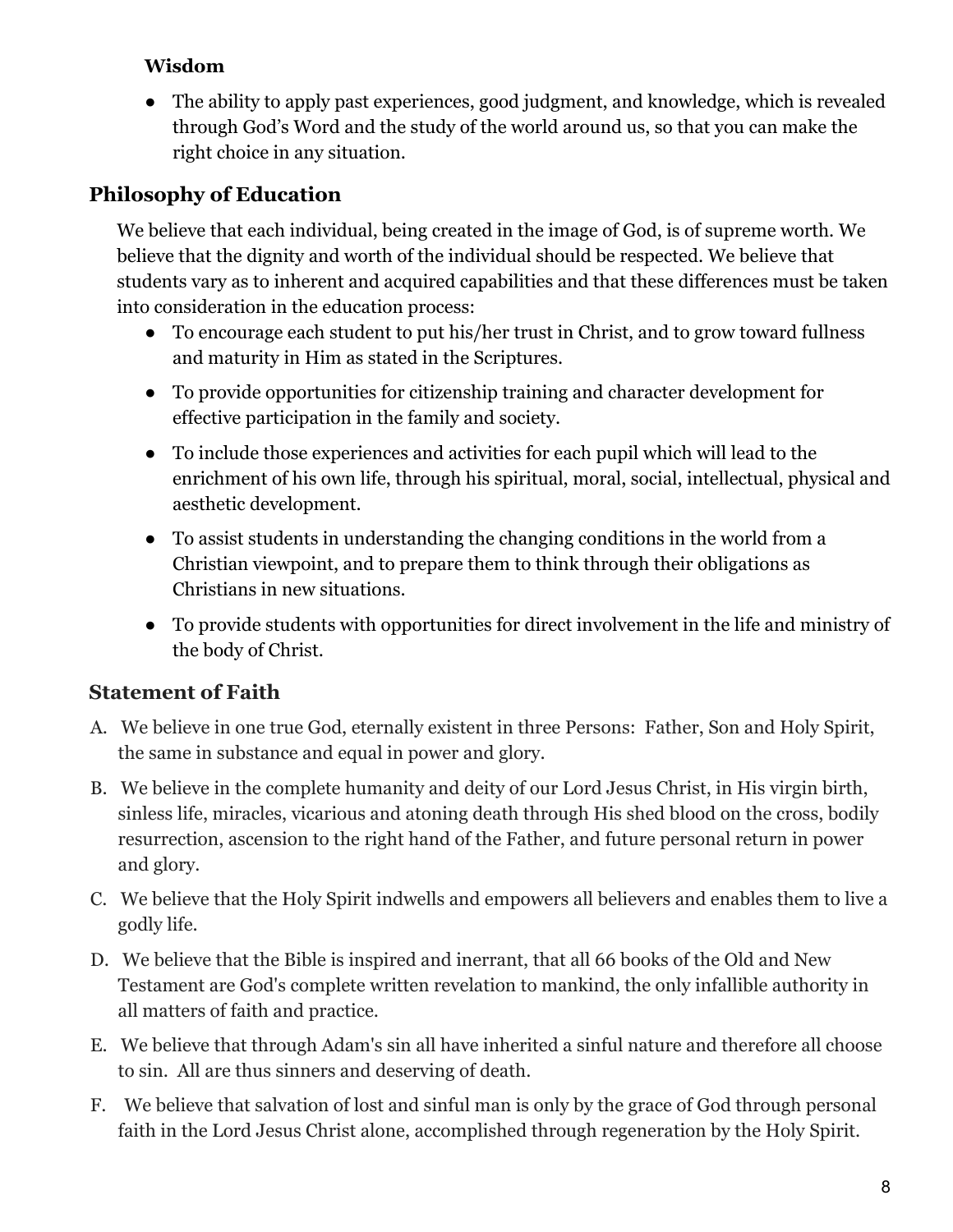- G. We believe that our sins block our fellowship with God. As we confess those sins, God forgives us and our fellowship is restored.
- H. We believe in the resurrection of the body, the judgment of the world by our Lord Jesus Christ, the eternal blessedness of the saved, and the eternal punishment of the lost.
- I. We believe that saving faith in Jesus Christ unites all Christians as members of the body of Christ. Such a position brings both privileges and responsibilities before God and toward one another in the Christian life.

## <span id="page-8-0"></span>**Statement of Unity**

As an interdenominational school, it is recognized that there are some doctrinal matters not covered in the Statement of Faith which differ in the mission community. In order to promote unity in the Christian and school community, FIA asks that its personnel:

- Be respectful of personnel and students who hold differing views on doctrinal issues; agreement on the Statement of Faith should guide and balance discussion of differences.
- Be respectful of the parents' responsibility to teach their own children and not attempt to convince a student to take a position different from that taught in the home.
- Be allowed freedom to share their personal doctrinal views when appropriate.

As multicultural schools immersed in a Filipino culture, it is recognized there are many areas of social conduct that are viewed differently because of our diverse backgrounds. In order to promote unity in the community, FIA asks its Community to show sensitivity and discretion in exercising personal freedoms.

#### <span id="page-8-1"></span>**Schoolwide Learning Results (SLRs)**

- **Creative and Critical Thinkers who:**
	- search for and integrate God's truth in all aspects of life & learning
	- solve complex problems
	- analyze, interpret, evaluate and synthesize information

#### ● **Self-directed Learners who:**

- pursue Truth through studying the Bible
- understand and apply a body of knowledge and skills
- demonstrate intellectual curiosity
- access information as a tool for life-long learning

#### ● **Proficient Collaborators who:**

- work and learn cooperatively with others
- show respect for commonalities and differences in areas such as cultures and points of view

#### ● **Skillful Communicators who:**

- interact with information and ideas through listening, speaking, reading,
- writing, using technology and symbolic representation (pictorial, graphic, musical etc.)
- learn and convey Biblical concepts and truths
- **Faithful Stewards who:**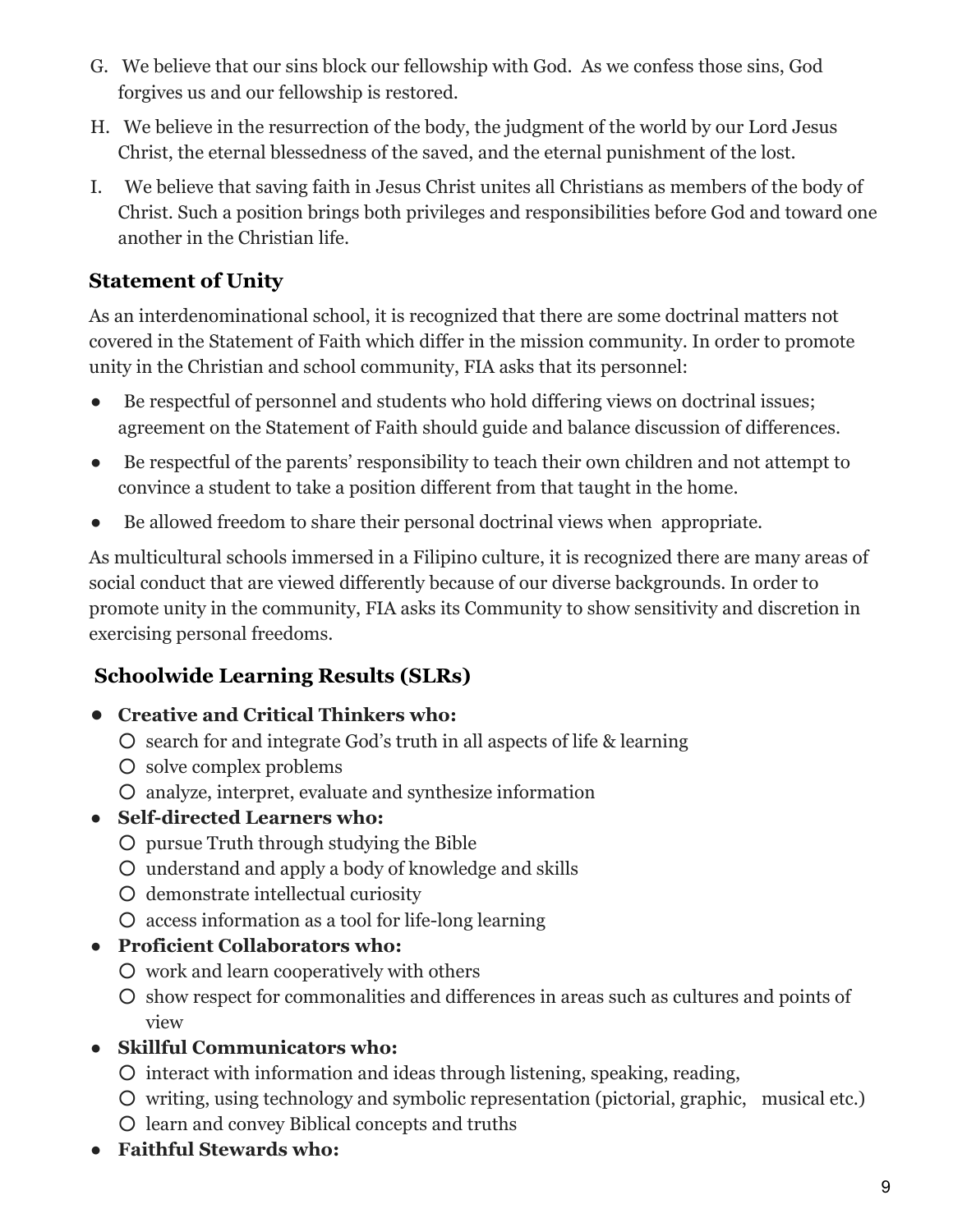- understand the need for discipline and balance in all areas of life
- contribute their time and talents to serve their families, communities, and all nations
- take care of the resources God has entrusted to them

# <span id="page-9-0"></span>Enrollment

#### <span id="page-9-1"></span>**Admissions**

Admissions information can be found on the school website - [www.fia.edu.ph](http://www.fia.edu.ph/)

#### <span id="page-9-2"></span>**Visa Requirements**

Students enrolled at FIA are expected to have the proper legal documentation for residing in the Philippines. Various types of visas are acceptable, but those with a tourist visa must have additional documentation. Students below 18 years old with a tourist visa are required to apply for a Student Study Permit (SSP). The family is responsible for the cost, but FIA can assist with the process.

#### <span id="page-9-3"></span>**Withdrawal Procedures**

As soon as parents know that they will be withdrawing a student, official notice should be given to the registrar (academic secretary).

- 1. Contact the registrar at least 2 weeks prior to the withdrawal date to share the withdrawal intentions.
- 2. The school needs to ensure that all school materials are returned, fines and bills paid, and lockers/desks/etc. cleaned out. Therefore, the parent (for elementary) or student will need to ask the registrar for the student withdrawal form, which includes the following:
	- Reason for withdrawal
	- Last day in attendance
	- Signatures from all teachers, including lead teacher
	- Librarian and business office signatures
- 3. Once all signatures are finished, the completed form is submitted to the principal.

Requests for official transcripts and school records will not be honored until a student has been officially withdrawn by the office, including meeting all financial obligations.

# <span id="page-9-4"></span>Attendance

#### <span id="page-9-5"></span>**Attendance Expectations**

Regular attendance is one of the most important factors determining success in school and is the responsibility of the individual student and his/her parents. When a student is absent or late to school or class, not only does his/her learning suffer significantly, but the learning of other students is also affected. The classroom environment cannot be duplicated. When students are absent they miss the following:

- the information that goes on in classroom discussion.
- the teaching that comes through in a lecture.
- the possibility to ask questions, to clarify homework, lectures, and discussions.
- ongoing small group work and projects.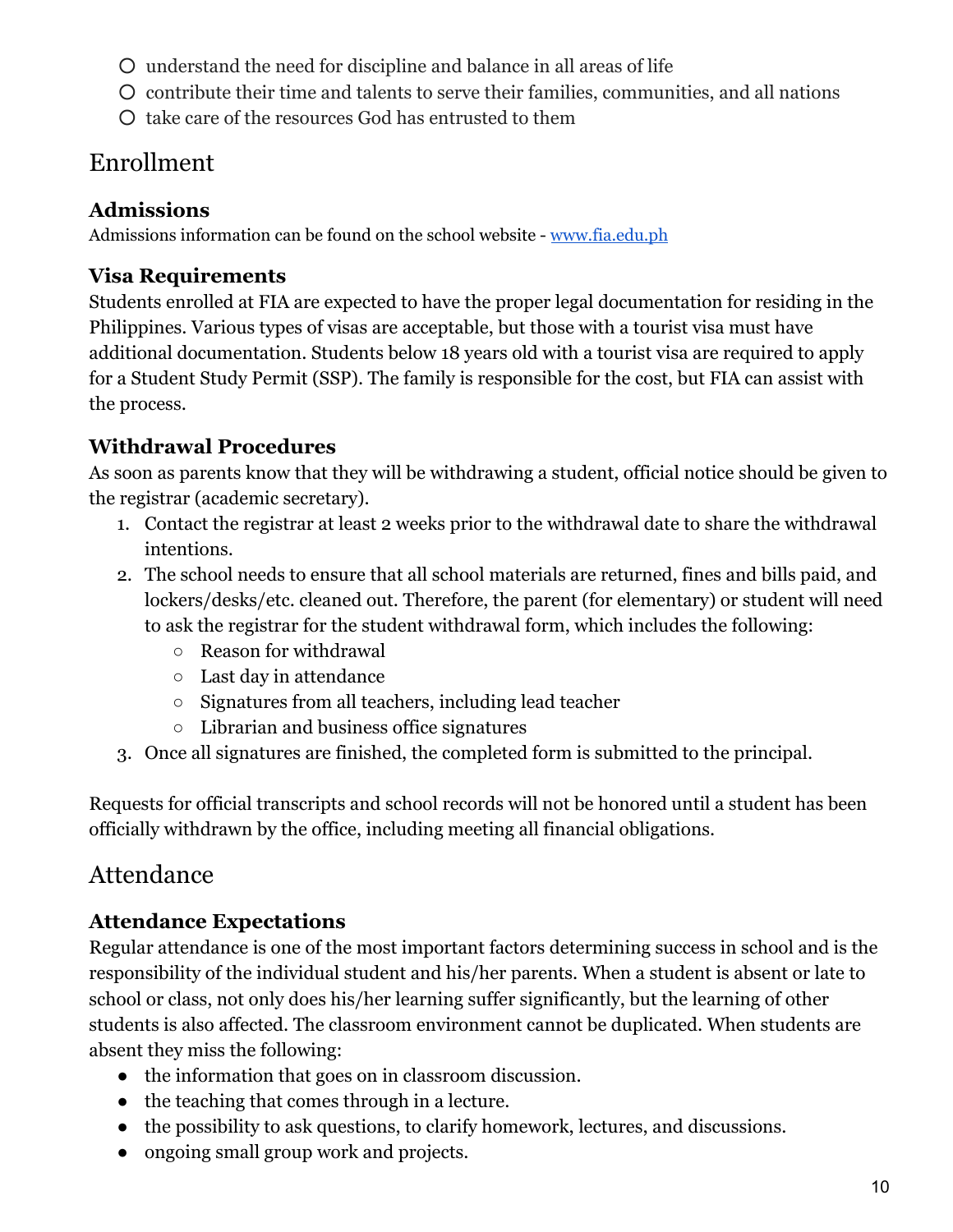● the opportunity to check out books and materials needed for research.

#### <span id="page-10-0"></span>**Absence or Tardy Procedures**

Parents or guardians must notify the Academic Secretary, either by phone or email, of all student absences before 7:45am. Please provide student name, date, and the reason for the absence. To ensure student safety, clear and prompt communication is important. If a student is reported absent and no communication has been received, the school will try to contact parents and substantiate the absence.

A student who arrives to school after 7:45am should check in at the appropriate office (academic or high school) before going to class.

#### <span id="page-10-1"></span>**Absences**

<span id="page-10-2"></span>**Excused and Unexcused Absences**

#### <span id="page-10-3"></span>Reasons for Excused Absences

Valid reasons for excused absences include the following:

- 1. personal illness,
- 2. death or life-threatening emergency within the family,
- 3. trips to government offices,
- 4. ministry-related events or travel,
- 5. doctor appointments,
- 6. and school-sponsored trips (i.e., ISAC, field trips, StuCo events, etc.).

Please schedule appointments after school hours whenever possible.

Other excused absences may be granted at the discretion of the principal. The school must receive written notification of the reason for an absence within the three days of the absence; the absence will be considered unexcused if no parental notification is provided.

Absences during school-sponsored trips will not be counted toward the fifteen day absence policy.

#### <span id="page-10-4"></span>Excused Absences (Unexpected)

The student is responsible for any class work missed and must arrange to make up missed work. Students have one day to make up work for each day of their absence, unless otherwise arranged. Homework assigned before the absence and tests scheduled for the first day absent are to be completed the day the student returns.

#### <span id="page-10-5"></span>Excused Absences (Planned)

Parents should communicate with the principal regarding planned absences no less than one week in advance. The principal may excuse a student for events such as a visit from an out of country family member or a family trip. An excused absence allows the student to make up all tests, quizzes, and assignments within the time limit specified by the teacher.

Planned Absence Teacher Communication (Grades K-5)

Parents should also communicate with the classroom teacher one week prior to a planned absence to find out what is being missed and develop a plan to help the student complete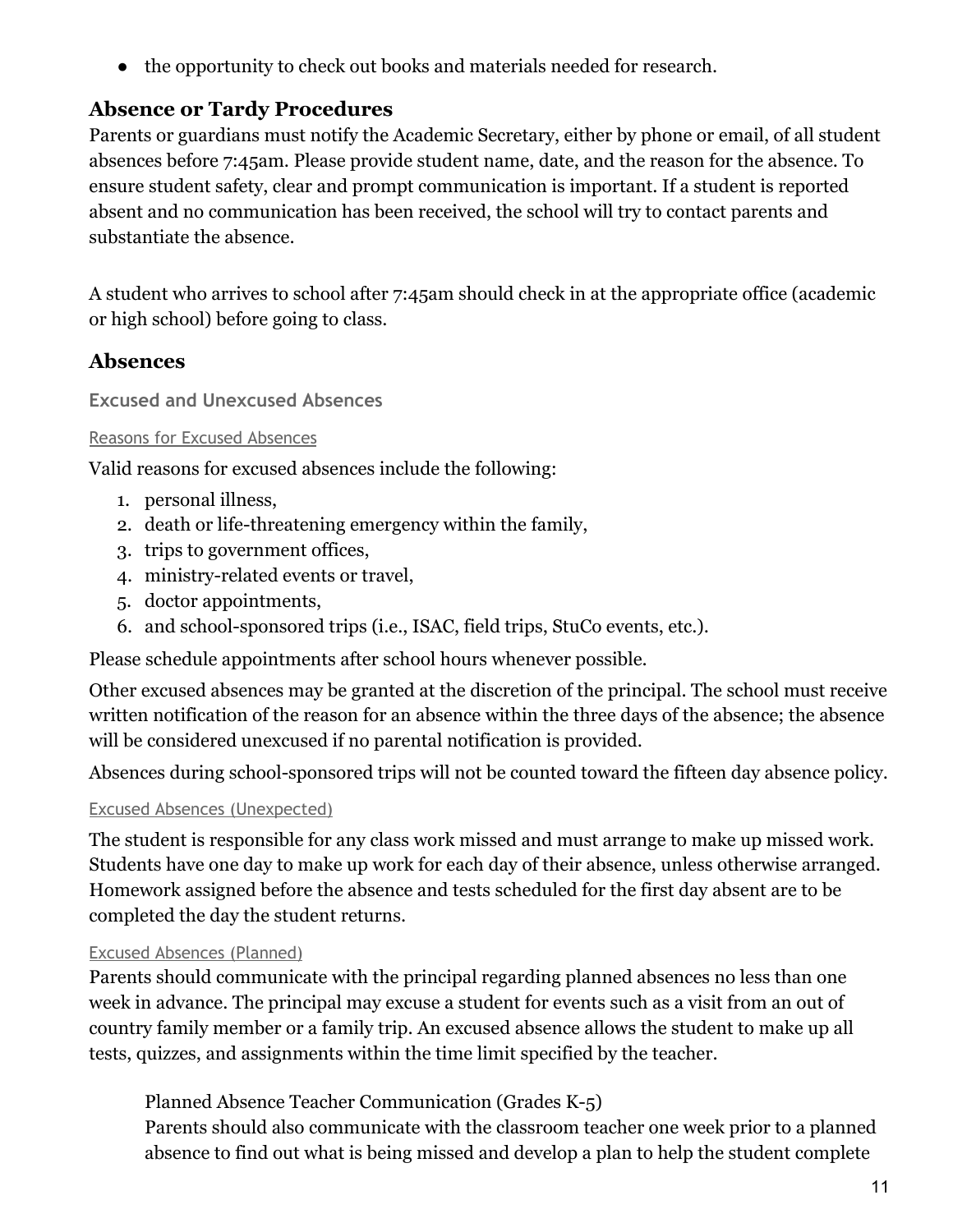#### that work.

#### Planned Absence Form (Grades 6-12)

A planned absence form, found in the Academic or High School Office, should be filled out one week in advance. It should be signed by the student's teachers and the lead teacher before the absence. Failure to do so may result in a zero or grade deduction on missed work/tests. The student is responsible to plan ahead and complete missed work.

#### <span id="page-11-0"></span>Unexcused Absences

Any absence that does not qualify as an excused absence is considered unexcused. Following an unexcused absence, students may be assigned a zero or a grade deduction on missed work/tests.

#### <span id="page-11-1"></span>**Excessive Absences**

Students absent (excused and unexcused) more than fifteen days in a semester may fail courses and/or may be retained unless the absence is approved by the principal and special arrangements are made with teachers. In addition, grade deductions due to missing class excessively should be expected.

In middle and high school, excessive unexcused absences will result in the following grade deductions from the end-of-quarter average in each course:

| Number of<br><b>Unexcused Absences</b><br>(per quarter) | Quarter<br>Average<br>Deduction |
|---------------------------------------------------------|---------------------------------|
| $5-7$ days                                              | -5%                             |
| 8-10 days                                               | $-10\%$                         |
| 11-13 days                                              | $-15%$                          |
| $14-15$ days                                            | -20%                            |

#### <span id="page-11-2"></span>**Tardiness**

There will be consequences for middle and high school students who are consistently late to class. Middle School - Consequences are handled by individual teachers.

High School

- $\blacksquare$  tardies 1-3 detention 1 (30 minutes)
- tardies 4-6 detention 2 (60 minutes)
- tardies 7-9 discipline referral to school leadership

#### <span id="page-11-3"></span>**Leaving Campus during the School Day**

Parents must contact the Academic Office if their child(ren) need to leave campus during school hours; high school communication can go to the high school office. The office provides an exit slip, which is handed to the guard prior to leaving. Since part-time students enter and leave more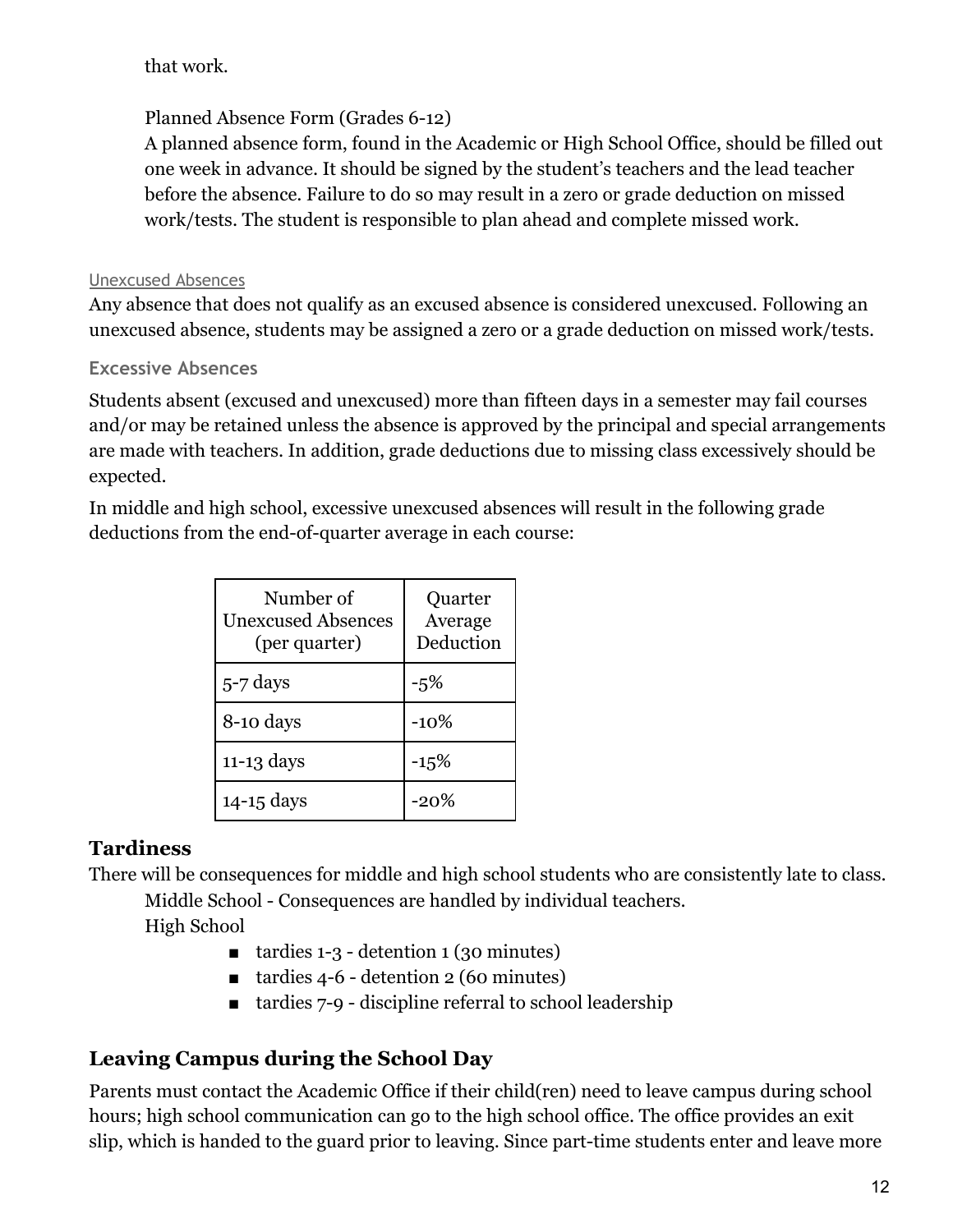frequently, parents of part-time students should communicate with the academic office at the beginning of the school year to pre-approve daily exit plans.

# <span id="page-12-0"></span>**Absences due to Illness**

If a student is sick, he/she should stay home and the parents/guardians should contact the academic office by 7:45am. A child who has a fever (38℃/100.4℉ or higher), is vomiting, or has a severe cough and runny nose must be kept at home. Students should not return to school until they have been fever-free for 24 hours. A child cannot attend school if he/she has a communicable disease (i.e., pink eye, chicken pox, measles, mumps, etc.). It is important for parents to contact the academic office if their child has a communicable disease. Parents of other students may need to be informed if their child has been exposed to a communicable disease.

A student who becomes ill or injured during the school day should go to the nurse's station. He/she may stay in the nurse's station until the student is able to return to class or his/her parents are contacted and a plan is made.

#### <span id="page-12-1"></span>**Participation in Physical Education (PE)**

PE is an important facet of our program and students are expected to participate. If there is a valid reason for a child not to participate in PE, the parent/guardian must provide a note. If a student cannot participate for an extended period of time, then a doctor's note is required.

#### <span id="page-12-2"></span>**Participation in After School Activities**

To be eligible for after school activities, a student needs to be in the majority of his/her classes that day.

#### <span id="page-12-3"></span>**Early Departure at the end of a Semester**

Students enrolled in high school courses (including grade 8 students enrolled in Algebra I) should be aware that attendance for final exams each semester is mandatory. Final exams are such an important part of each course that it is FIA's policy that they be taken only during the regularly scheduled times. Requests for exceptions to the school's policy are rare and must be made in writing to the principal one month before the start of exams; approval decisions are made by the school leadership team. Failure to provide proper notification will result in a score of zero (0) for the exam.

Students in grades K-8 are also expected to complete the entire semester. Leaving early will result in zero (0) scores for assignments or exams during the absence unless arrangements are made with the principal at least one month in advance of the absence.

#### <span id="page-12-4"></span>**Temporary Absence of Parents**

FIA expects its students to live with their parents while enrolled at the school. FIA does not provide a boarding program. If a FIA student is in Davao without parents for 30 days or less, then a temporary guardianship form must be submitted to the school and approved by the administration. This form is available in the Academic Office. For guardianship longer than 30 days, a face-to-face meeting of the parents and administration is required. Requests for guardianship for students in grades 6-12 may be refused and permission for living with a guardian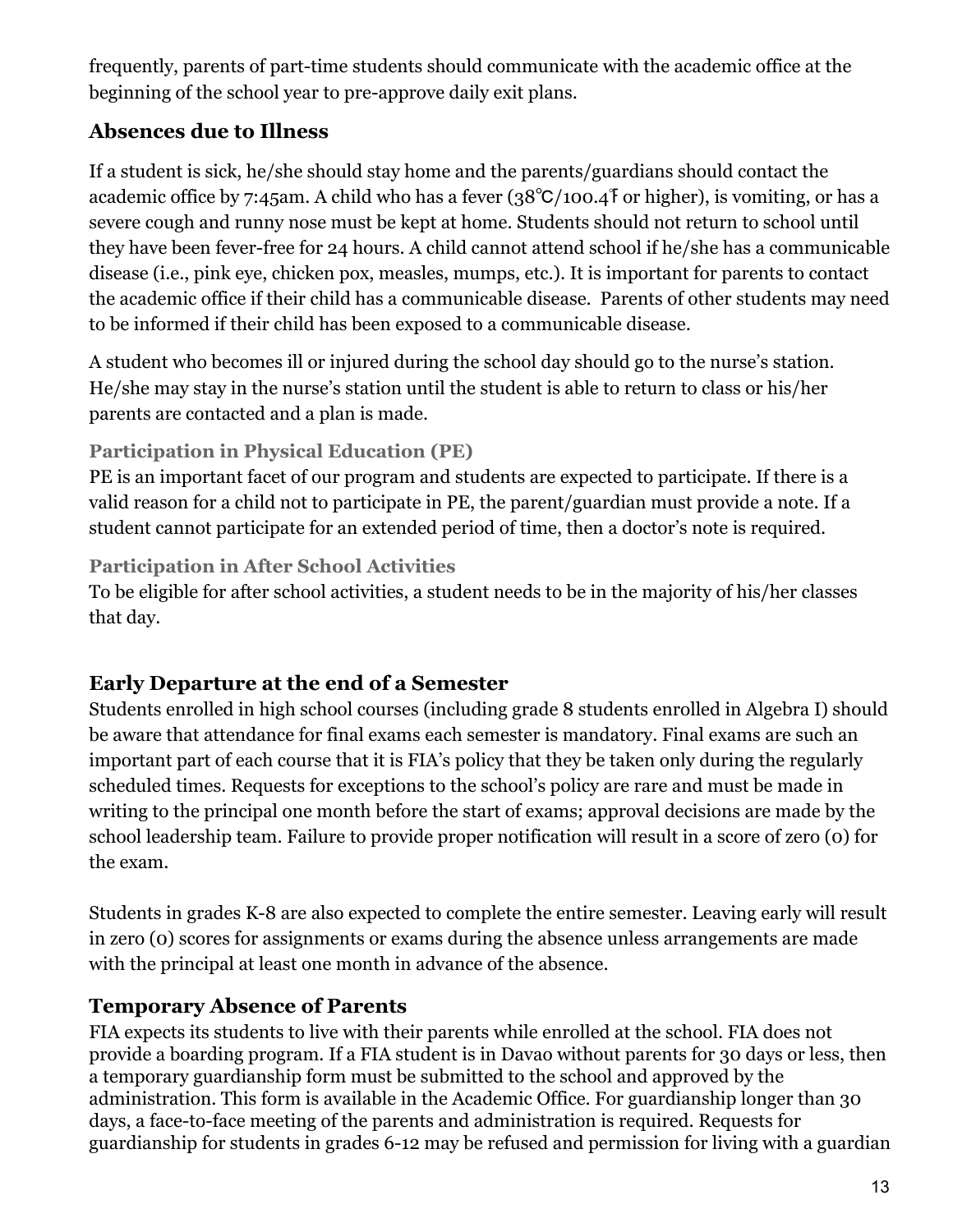may be rescinded if the school determines that the living situation is not in the best interest of the student or the school. FIA defines a guardian as an adult over the age of 25 who lives in the home on a daily basis providing ongoing support and care for the physical, emotional, and academic needs of the student. The guardian is responsible to serve as the liaison between the school, the student, and the student's parents. The school must be aware of the living situation of its students; a student's enrollment can, and in most cases will, be revoked if the school finds that he/she is not living with parents without school administration approval.

# <span id="page-13-0"></span>School Schedule

# <span id="page-13-1"></span>**School Year Schedule**

First Quarter – August through October Second Quarter – October through December Third Quarter – January through March Fourth Quarter – March through May

#### <span id="page-13-2"></span>**School Hours**

7:30 – 2:40 Class hours 2:40 – 5:00 School-Sponsored Activities 7:15 - 2:45 School supervision provided

<span id="page-13-3"></span>

| <b>Daily Schedules</b>                                                  |         |                      |            |                    |            |  |
|-------------------------------------------------------------------------|---------|----------------------|------------|--------------------|------------|--|
| Elementary                                                              |         | <b>Middle School</b> |            | <b>High School</b> |            |  |
| $K-2$                                                                   | $3 - 5$ | M, T, W, F           | Th. Chapel | M, T, W, F         | Th. Chapel |  |
| Will be updated for final copy by the start of the 2018-19 school year. |         |                      |            |                    |            |  |

#### <span id="page-13-4"></span>**Before and After School Supervision**

Outside of school hours, parents are responsible for keeping kids safe and ensuring they behave appropriately on campus. Students in elementary must always have direct supervision of a parent or designated supervising adult during non-school hours.

- Parents or designated supervising adults are expected to be within eyesight of their children and help to enforce campus rules.
- Students not picked up on time from their classrooms will be sent to a designated waiting area.

Staff are often on campus and may be available to help middle/high school students until 3:30 pm.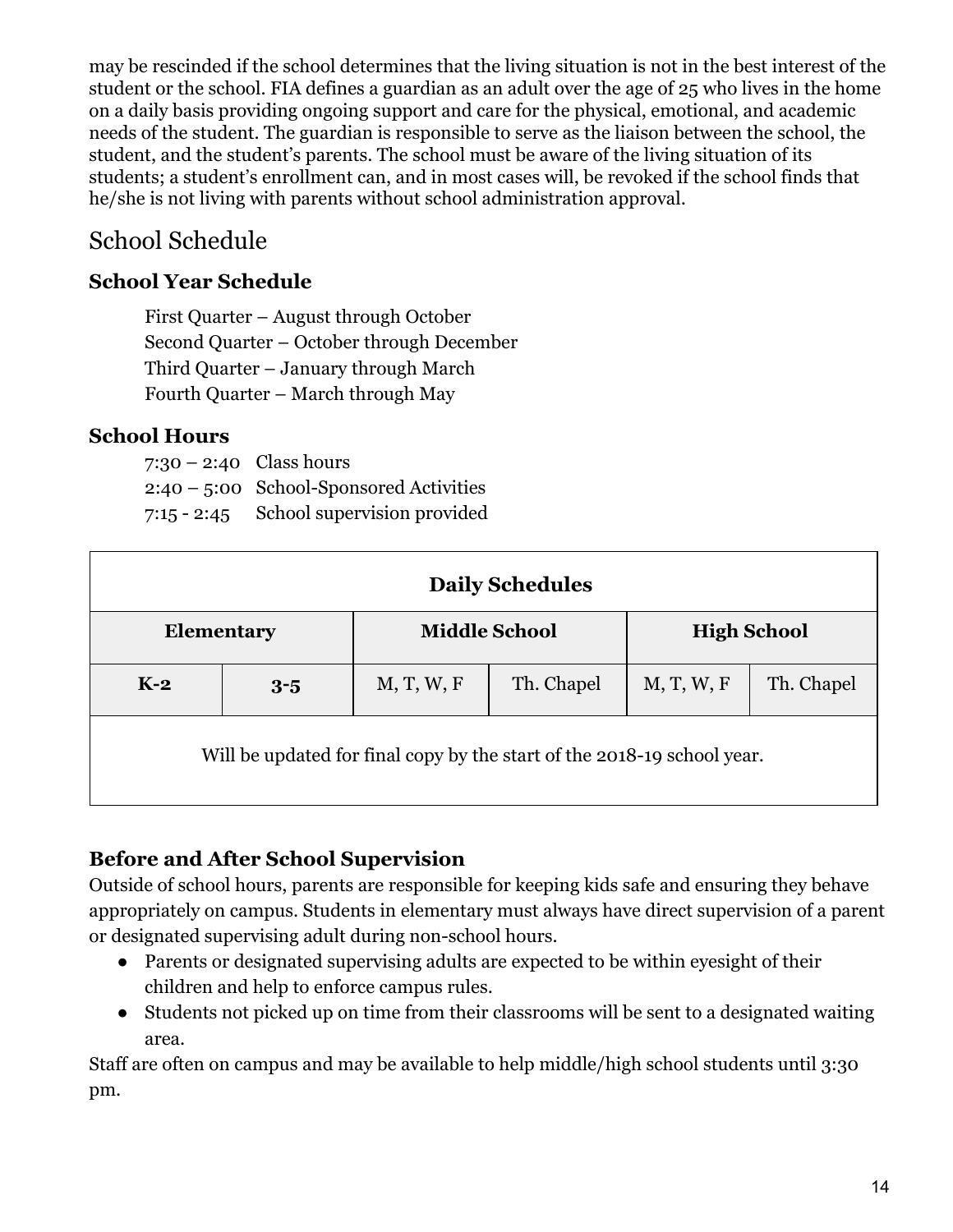# <span id="page-14-0"></span>Academics

FIA provides a quality Christian education. An education is more than course content. We recognize the uniqueness of each student's individual development. At FIA we are concerned about the whole child (academically, spiritually, socially, emotionally, and physically). Developing proper work habits and attitudes are an important part of that. Teacher comments can describe students' progress in academics, including their effort, attitude, and class behavior, as well as their progress in other areas of life (i.e., socially, emotionally, etc.).

The curriculum, though North American based, will include international aspects to meet students' needs. Our community language and the language of instruction is English. Students will spend adequate time learning the core areas of Bible, language arts, science, social studies, and mathematics.

FIA provides opportunities to learn through art, computer, music, and physical education classes. FIA also offers Korean Heritage and Filipino Culture classes. Other heritage programs may also be offered based upon need and teacher availability. K-8 students will be assigned to the appropriate heritage/culture class. High school students may take a heritage/culture class as an elective.

#### <span id="page-14-1"></span>**Community Language: English**

FIA's school community is blessed with people from many countries and cultures. This diversity of culture and language is a special aspect of FIA. In order to promote unity amidst our diversity, our community language is English.

English is the language of instruction, and students are expected to speak English during school hours and at school activities. This provides time for students to improve their English oral and listening skills as well as to learn how to be good bilinguals (who know and use multiple languages without leaving others out). The use of other languages can be exclusionary to those who do not speak the other language and can discourage unity among our students. Also, school personnel need to know what is being said in order to protect our students from bullying and inappropriate language.

- ❖ On school days between 7:30am and 2:40pm students must speak English inside and outside of class. Exceptions to this would be during heritage/culture classes, when speaking with an adult who speaks a second language, or when specific teacher-permission is granted (for example, when helping another student understand what is being said in English).
- ❖ A "language offense" is defined as conversational use of a language other than English involving more than a sentence rather than simply a word or phrase.
- ❖ Consequences: Language offenses are recorded by teachers and the accumulation occurs per semester.
	- ➢ Elementary School
		- language offenses 1-3 silent lunch (12:20-12:30)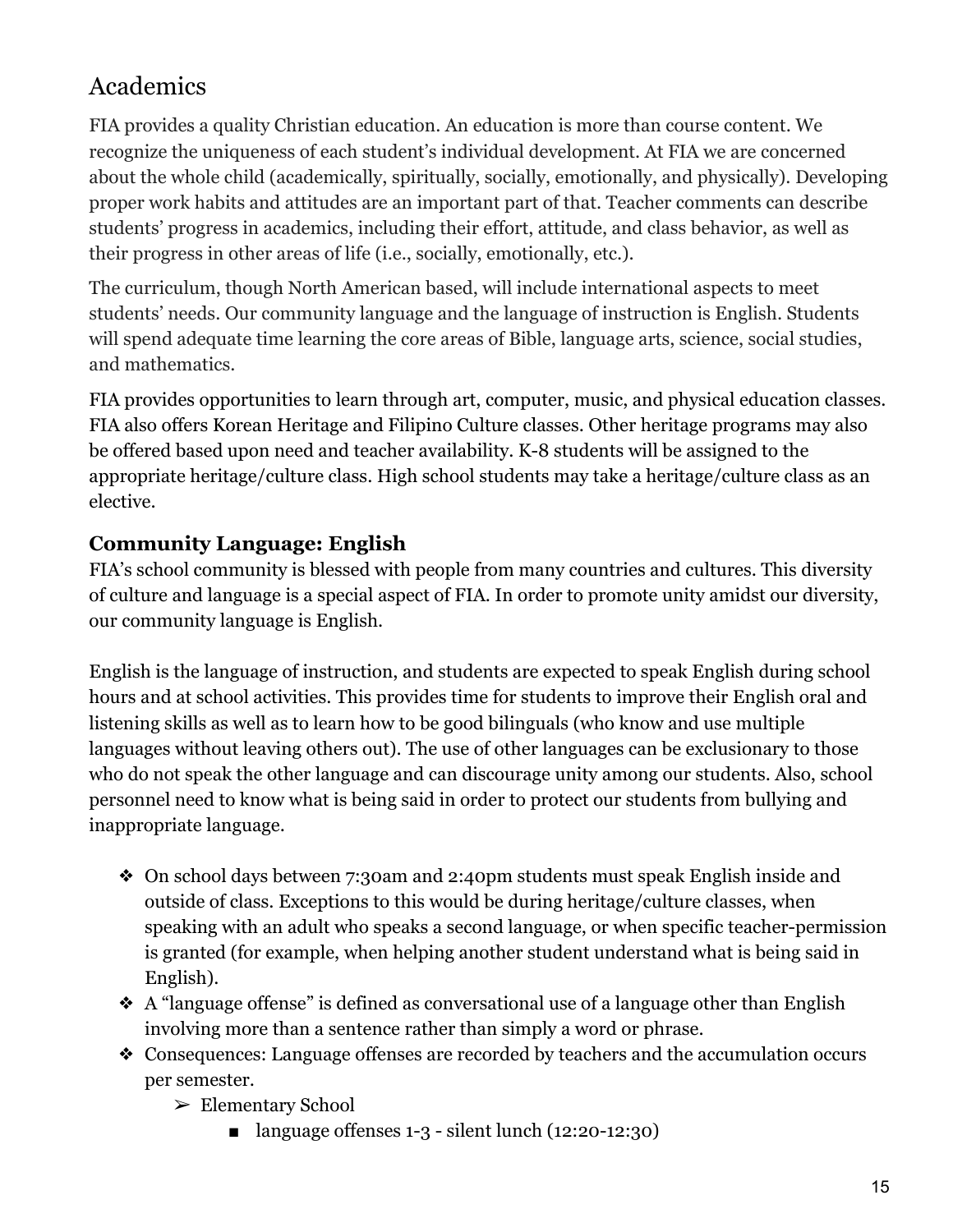- language offenses 4-6 silent lunch (12:20-12:40)
- language offenses 7-9 discipline referral to school leadership
- ➢ Middle School
	- language offenses 1-3 detention 1 (20 minutes; during lunch)
	- language offenses 4-6 detention 2 (40 minutes; scheduled as needed)
	- language offenses 7-9 discipline referral to school leadership
- $\triangleright$  High School
	- language offenses 1-3 detention 1 (30 minutes)
	- language offenses 4-6 detention 2 (60 minutes)
	- language offenses 7-9 discipline referral to school leadership

#### <span id="page-15-0"></span>**Marking System**

| <b>Percent</b>                  | Letter<br>Grade              | Understanding of the content is $\dots$ |
|---------------------------------|------------------------------|-----------------------------------------|
| 97-100<br>93-96<br>90-92        | $A+$<br>$\mathbf{A}$<br>$A-$ | Excellent                               |
| 87-89<br>83-86<br>80-82         | $B+$<br>B<br>$B-$            | Very Good                               |
| $77 - 79$<br>73-76<br>$70 - 72$ | $C+$<br>$\mathbf C$<br>$C-$  | Satisfactory                            |
| 67-69<br>63-66<br>60-62         | $D+$<br>D<br>$D-$            | Below expected achievement level        |
| 59 or less                      | $\mathbf{F}$                 |                                         |

Some designated courses use a Pass/Fail system.

| 70 or more | Pass |
|------------|------|
| 69 or less | Fail |

Incomplete grades are granted for extenuating circumstances. Unless prior arrangements are made, an incomplete must be removed within four weeks of the end of the grading period or it is changed to a failing grade.

#### <span id="page-15-1"></span>**Class Preparedness**

Students are to arrive on time and be prepared for daily classes. FIA believes that the time spent in class is crucial to a student's learning and development. For that reason, it is important for students to get enough sleep at night in order to be fully alert during class.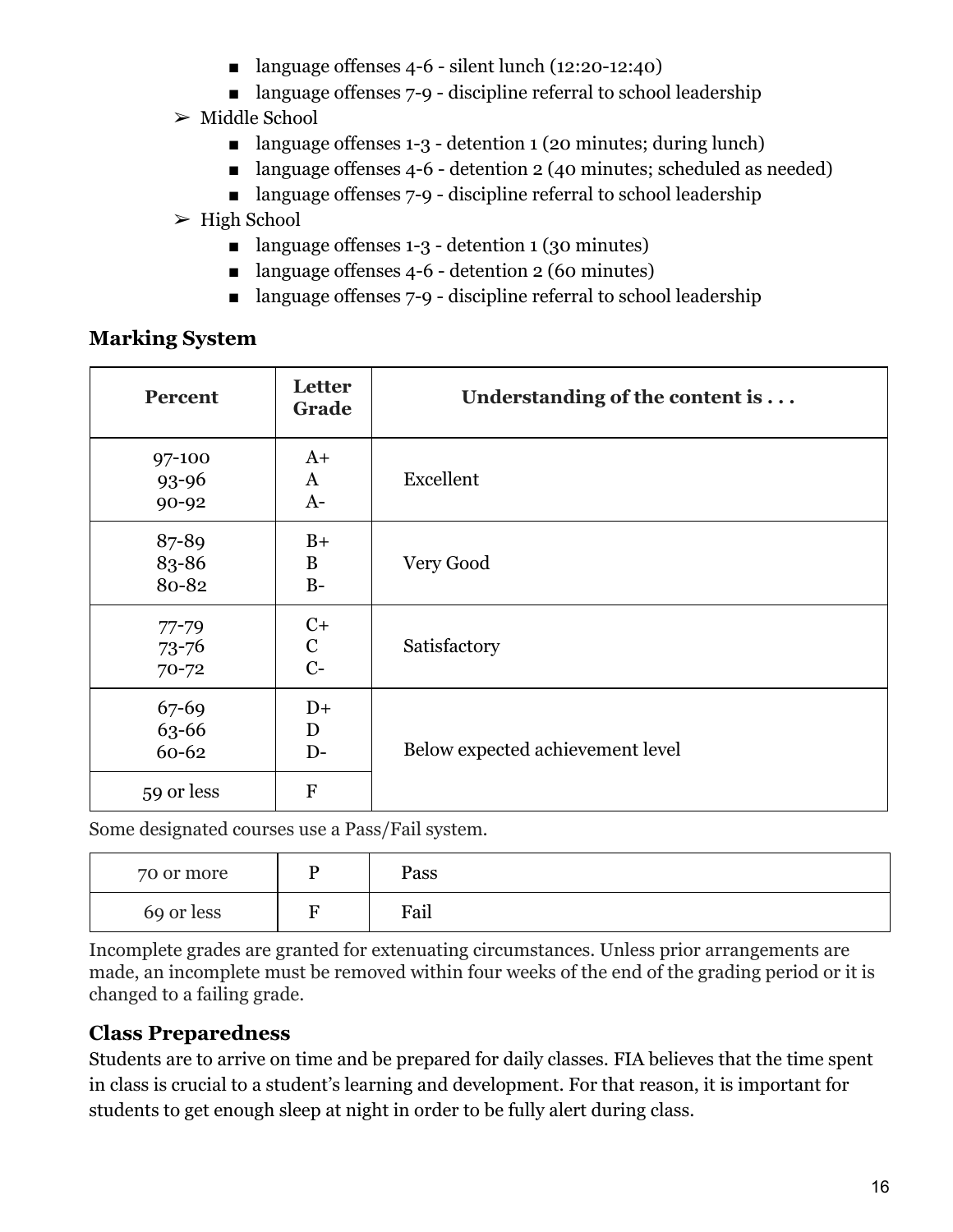## <span id="page-16-0"></span>**Supplies for Students**

FIA provides textbooks. A student will be assessed a fine if the textbook they are assigned is damaged or lost. The amount of the fine will be determined based on the cost of replacement.

The student provides typical school supplies (i.e., pens, pencils, notebooks, folders, etc.). Teachers provide a list of needed school supplies for their grade level or class. Sometimes teachers obtain the school supplies, but families must purchase them from the teacher at cost.

#### <span id="page-16-1"></span>**School Records**

#### <span id="page-16-2"></span>**Mid-Quarter Progress Reports**

To facilitate communication, teachers may prepare a progress report for each student in the middle of each quarter. Each student will receive first quarter progress reports. Parents will be notified if a student shows a significant grade change (increase or decrease) or is in danger of failing.

#### <span id="page-16-3"></span>**Report Cards**

Report cards are distributed at the end of each quarter. The school year is divided into four grading periods called quarters. The four quarters make up two semesters; semester grades are given for middle and high school students.

Parent-teacher conferences are also scheduled after the first and third quarters.

#### <span id="page-16-4"></span>**Cumulative Records**

FIA maintains accurate records of student achievement and sends out transcripts to schools upon the request of the student or parent. There are fees involved for transcript requests. Cumulative files are an ongoing record of the student's academic history and are not to be removed from the office. Transcripts and other student records will be kept three years after the graduation of the student. Records of graduates are available from the [ACSI Transcript Depository](https://www.acsi.org/interest/international/intl-school-transcript-depository).

For graduating seniors, FIA provides one final high school transcript at no charge if it is emailed, faxed, or sent via regular mail; the family would need to pay any additional cost for expedited postage fees. For those leaving the Philippines, seniors should submit a transcript request form prior to graduation and note that the request is for the final transcript.

#### <span id="page-16-5"></span>**Obtaining School Records**

#### <span id="page-16-6"></span>Withdrawal and End of Year Checkout Procedures

No records will be released until a student has completed all withdrawal or end of year procedures, all of the family's bills have been paid, and grades have been finalized. Students must return all textbooks and class materials, pay fines, and have their teachers each sign the checkout form.

#### <span id="page-16-7"></span>Transcript/School Record Request Procedures

Transcripts or other appropriate records can be requested from the Academic Office using the appropriate form. There is a processing cost for each transcript or school record. The cost of sending transcripts by mail, fax, or other delivery service is added to this fee.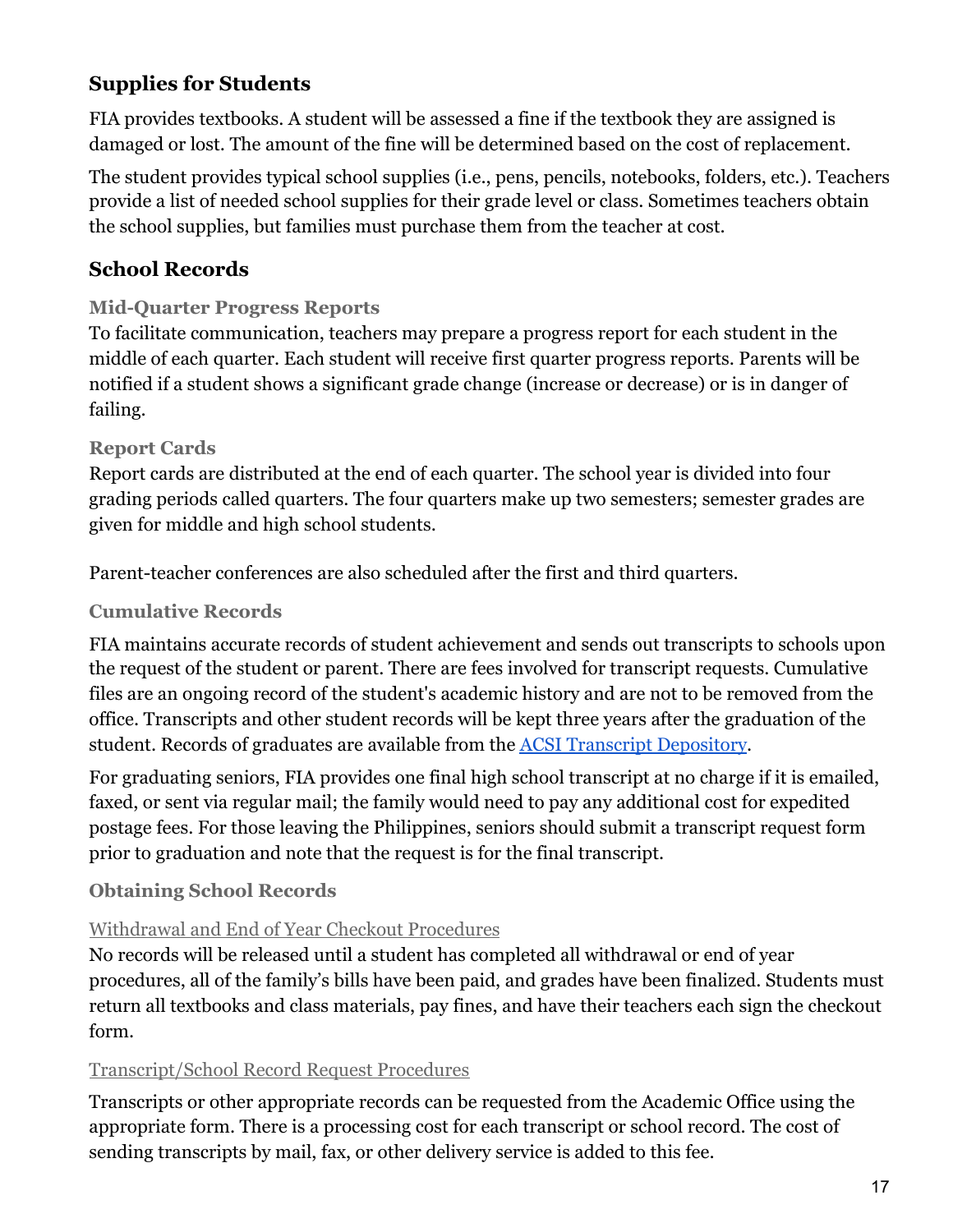Transcript requests will be honored only when the family does not have a delinquent financial account with FIA. Requests for official transcripts should be made a week in advance, giving the office five business days to complete the request.

The official record is school property. It includes all the student's grades and any standardized test scores that have been sent to the school.

Previous graduates from FIA should request transcripts from the ACSI Transcript Depository.

# <span id="page-17-0"></span>**Retention**

If the school determines it is in the best interest of the student, retention will be recommended to the parents. The notification of low academic achievement or behavior concerns should be indicated to the parent well in advance of a recommendation for retention. The recommendation should only be done after careful consideration and consultation with the appropriate staff, lead teacher, and principal. The final determination for grade placement will be made by the principal.

# <span id="page-17-1"></span>**Homework**

Students are assigned homework regularly to practice and use what they have learned or to prepare for upcoming lessons. The amount of time will depend on each child's rate of learning. At times there will be special homework projects that go beyond the suggested time limits. However, a "rule of thumb" is 10 minutes per day per grade level. For example, in 1<sup>st</sup> grade ten minutes; in  $2<sup>nd</sup>$  grade twenty minutes; in 6<sup>th</sup> grade 60 minutes, and so on.

## <span id="page-17-2"></span>**Assessment**

Students are evaluated by various assessments, such as classwork, homework, quizzes, tests, writing, projects, etc. Assessments help FIA teachers evaluate student growth, determine students' learning needs, and adjust instruction as needed.

Students should not normally have more than three tests in one day; however, high school students may exceed this guideline, particularly before breaks and at the end of grading periods. Teachers are encouraged to communicate clearly and in advance regarding assessments.

In addition, each year FIA students take standardized tests.

# <span id="page-17-3"></span>**Academic Progress Reports**

Participation in extracurricular activities is a privilege and can be an integral part of a student's educational experience; however, students must maintain a high academic standard. Students must maintain a 2.5 GPA and not be failing any class to be able to participate in extracurricular activities. Weekly academic eligibility checks are conducted.

# <span id="page-17-4"></span>**Academic Honesty**

Students should complete their work to the best of their ability (Colossians 3:23; 2 Timothy 2:15). Whether completed in class or outside of school, it is important that a student's work is an accurate reflection of his/her abilities.

Cheating is not acceptable. Forms of cheating include the following:

● plagiarism - taking and using someone's work or ideas, but presenting them as one's own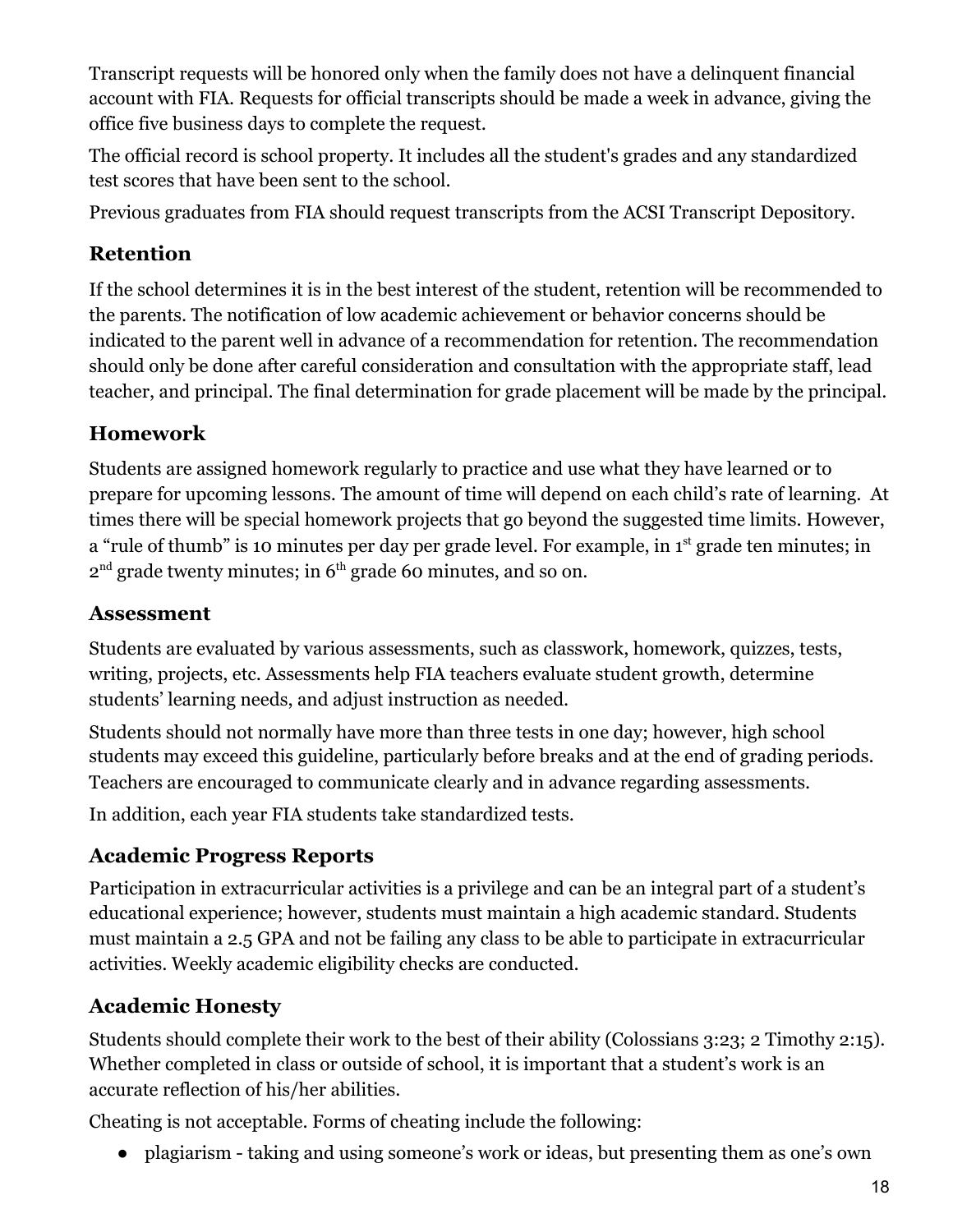- giving or receiving unauthorized help on any assignment
- copying others' work or allowing others to copy work

Consequences depend on the student's grade level, teacher, and the particular assignment. It is possible for a student to receive a zero.

# <span id="page-18-0"></span>**Objectionable Material Policy**

The Christian should not be isolated from the world, but he should be a witness of the Truth to the world (John 17:14-21). Therefore, there is value in exposing our students to non-Christian material, as long as this is done in the context of evaluation rather than acceptance. Objectionable aspects must therefore be used with great care, always remembering the maturity of the students and the goal of edification.

Objectionable material includes, but is not limited to, the following areas:

- Inappropriate uses of the Lord's name (Exodus 20:7)
- Crude language such as swearing and references to sexual and bodily functions (Ephesians 4:29)
- Nudity & descriptions of sexual acts are totally inappropriate to present in any sensual or graphic way; however, at times they may be appropriate for instructional purposes such as in a biology, health, or art class (Romans 13:13-14)
- Sin should never be glorified or even implied to be acceptable (Romans 13:13-14)

#### Movie Rating Policy

At times it is appropriate to show movies at school, either related to instructional content or during a leisure activity. Prior parental approval will not be required before showing films with the following ratings:

Elementary School- G Middle School- G, PG High School- G, PG, PG-13

Permission is always required for movies rated R. NC-17 films are never permitted.

(Ratings are based on the Motion Picture Association of American standards.)

However, parental approval is required in writing before staff may show movies that exceed the ratings listed above. In the event that parent approval is not granted, the teacher will provide an alternate assignment and there will be no negative consequences to the child's grade.

# <span id="page-18-1"></span>**Field Trips**

Field trips may be organized by teachers to enhance classroom instruction. Students must return a field trip permission form signed by a parent or guardian before participating in off-campus field trips.

Requests for field trips are approved by the lead teacher.

While on field trips and school-sponsored trips/activities, students are expected to adhere to FIA's behavior guidelines and dress code.

See the field trip policy in the appendix for additional information.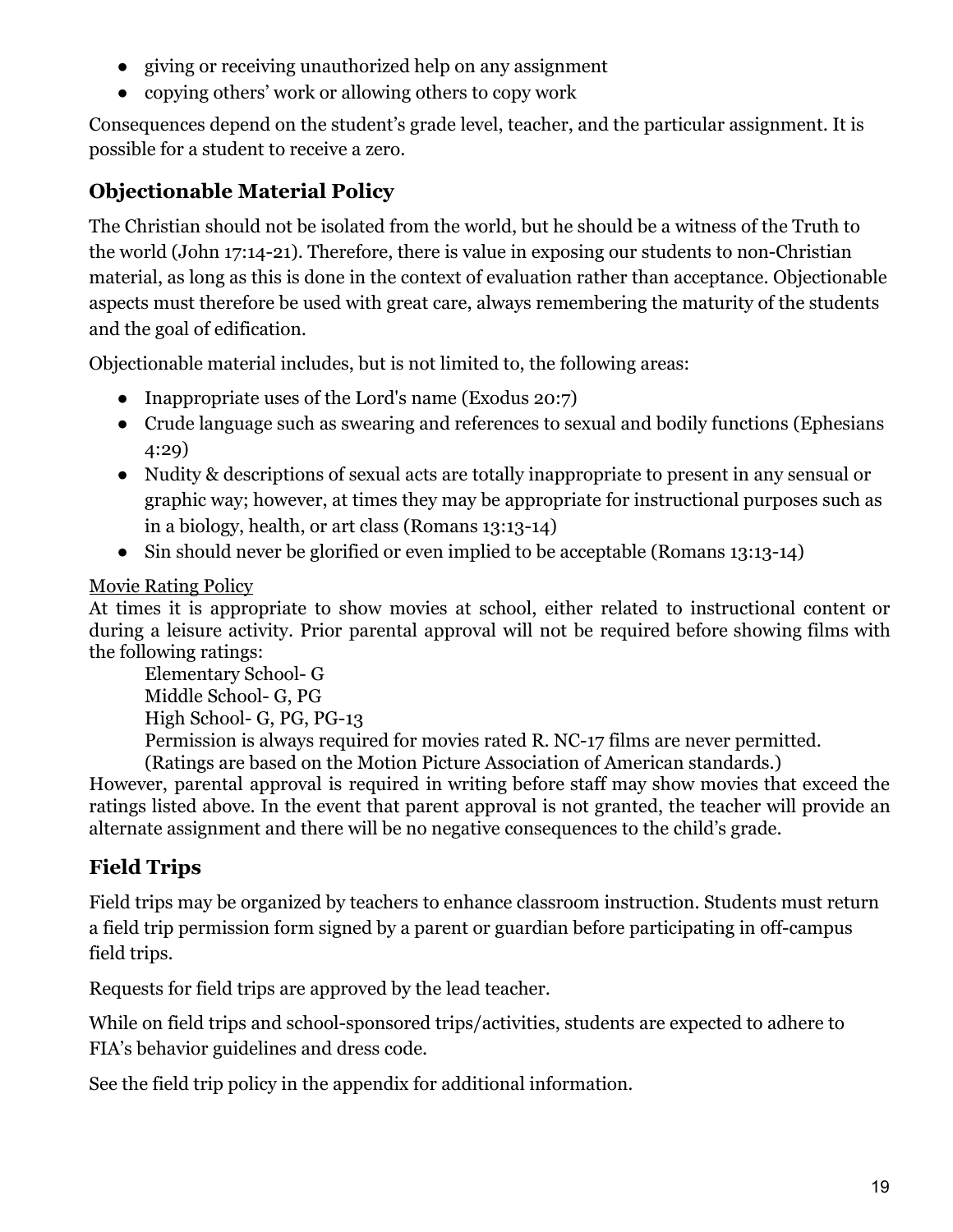# <span id="page-19-0"></span>**Chapel**

Chapel is held weekly for all students. Students have the opportunity to worship, listen to special speakers, learn Bible stories and lessons, and present dramas or skits dealing with biblical truths. Students must be on time, attentive, and listen respectfully. Chapel attendance is mandatory for all students at FIA. Parents are welcome to attend.

# <span id="page-19-1"></span>Communication

#### <span id="page-19-2"></span>**Email**

Important school communication will be sent via email. It is important that the school has updated contact information so clear communication can happen. A weekly Community Bulletin is sent out from the office with important announcements.

Email is the preferred method of communication between the school and parents, unless individual teachers specify otherwise. Staff will do their best to respond to email in a timely manner (within 24-48 hours, not including evenings, weekends, or school holidays).

#### <span id="page-19-3"></span>**Website**

The school website (www.fia.edu.ph) is updated regularly with information about activities, events, and ongoing services.

#### <span id="page-19-4"></span>**Bulletin Boards**

Bulletin boards are located in various locations around campus. Boards for community announcements and advertisements are located outside the business office and by the FIA gate. In order to post announcements, they must be approved in the business office. Elementary student work is displayed on the board across from the business office. Middle school events and activities are posted in the middle school hallway. High school information and announcements are posted in the high school building. Division lead teachers must approve postings on their respective bulletin boards.

#### <span id="page-19-5"></span>**Conferences with Teachers**

Parents may request a conference with a teacher. Please contact the teacher via email, in writing, or by calling the school office to request and arrange a meeting time.

#### <span id="page-19-6"></span>**Classroom Visitors**

If a parent desires to visit a classroom, an appointment should be made with the classroom teacher. Additional children should not be brought on these visits, and a low, non-disruptive profile should be maintained in the room.

Children not currently enrolled at FIA may contact the principal one week in advance to schedule a classroom visit.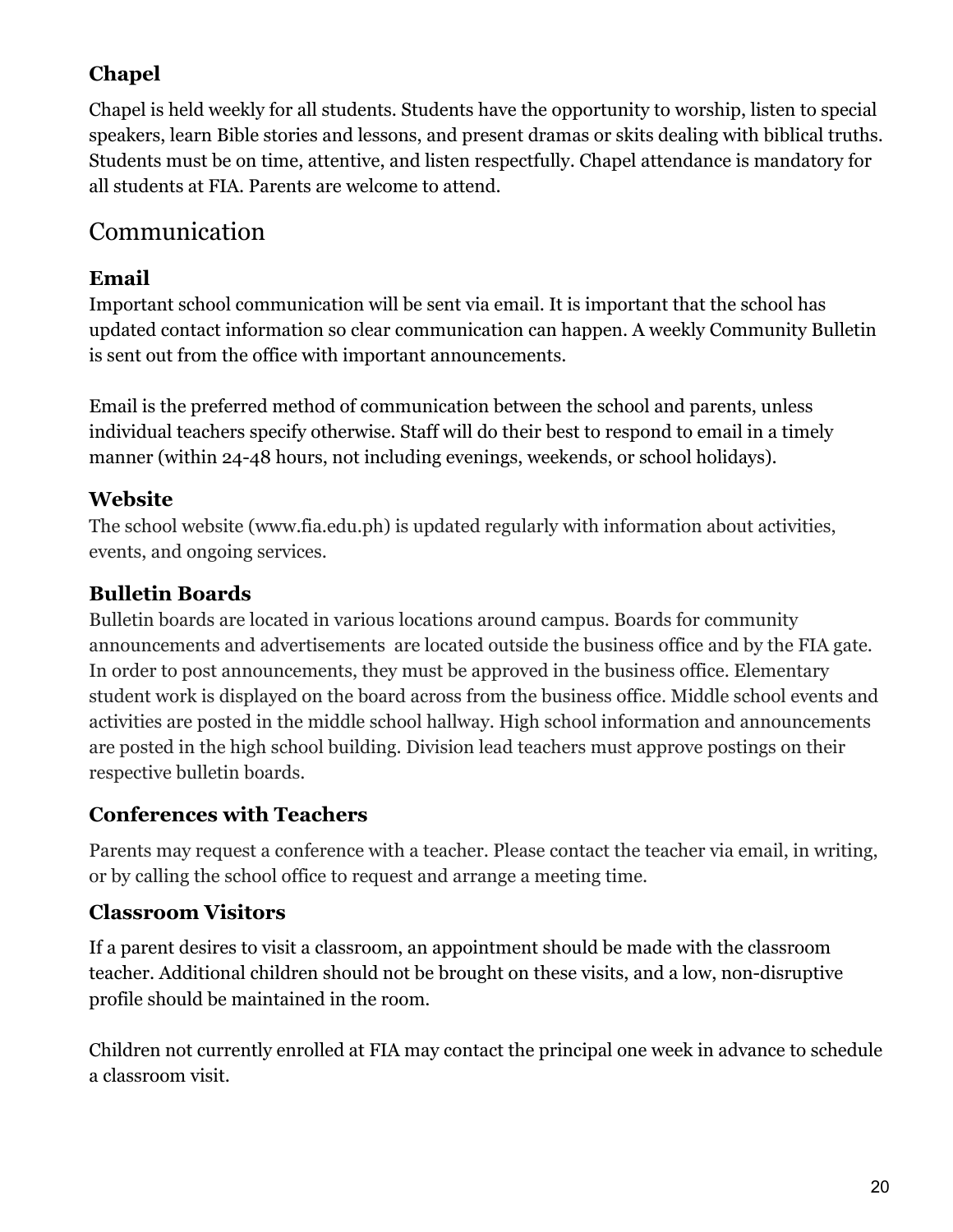# <span id="page-20-0"></span>**Parent Volunteers**

We believe that parents in our community have a great deal to offer in complementing the work that we do with students. Parents are encouraged to contact individual teachers or the principal to volunteer in their areas of expertise. Volunteers must complete child safety training and have a background check on file prior to working with students.

# <span id="page-20-1"></span>Student Discipline

It is the goal of FIA to provide an atmosphere in which optimum academic, spiritual, and personal growth can take place. Creating a loving culture of order and discipline is a partnership between students, their families, and the school.

It is FIA's desire to build our discipline program grounded in the Word of God (II Timothy 3:16-17). As an additional resource, FIA promotes character development by instilling our core values, which gives students a godly, ethical way of living. Discipline involves guiding, molding, encouraging, teaching, reproving, and correcting with the goal of bringing about heart change that can be seen through actions and attitude. The goal of discipline is to address the heart behind the behavior not merely the behavior (Proverbs 4:23).

Discipline is important to maintain a safe environment where all students can learn. Students are expected to conduct themselves in a manner consistent with the policies of the school.

## <span id="page-20-2"></span>**School Jurisdiction**

The extent of school jurisdiction is:

- On school property
- At FIA events, whether on or off campus

However, school jurisdiction is also extended to behaviors that cause a significant disruption to learning regardless of where or when the violations take place, including the following:

- Online behavior: defamation of character (of staff or students), cyberbullying, or other inappropriate online behavior
- Abusive behavior (including of property, substances, and others)

#### <span id="page-20-3"></span>**Discipline Procedures**

Teachers establish classroom management plans with clear expectations and consequences. When dealing with discipline issues, teachers

- will treat students with respect and dignity, regardless of differences in race, ethnicity, gender, religion, etc.
- will encourage students to take responsibility for their actions and learn from their mistakes.
- will use logical and realistic consequences.
- may give students opportunities to make decisions, including options for solving the problem.

Teachers will handle minor behavioral issues in their classrooms and notify parents when appropriate. Major issues will result in a disciplinary referral to leadership and parent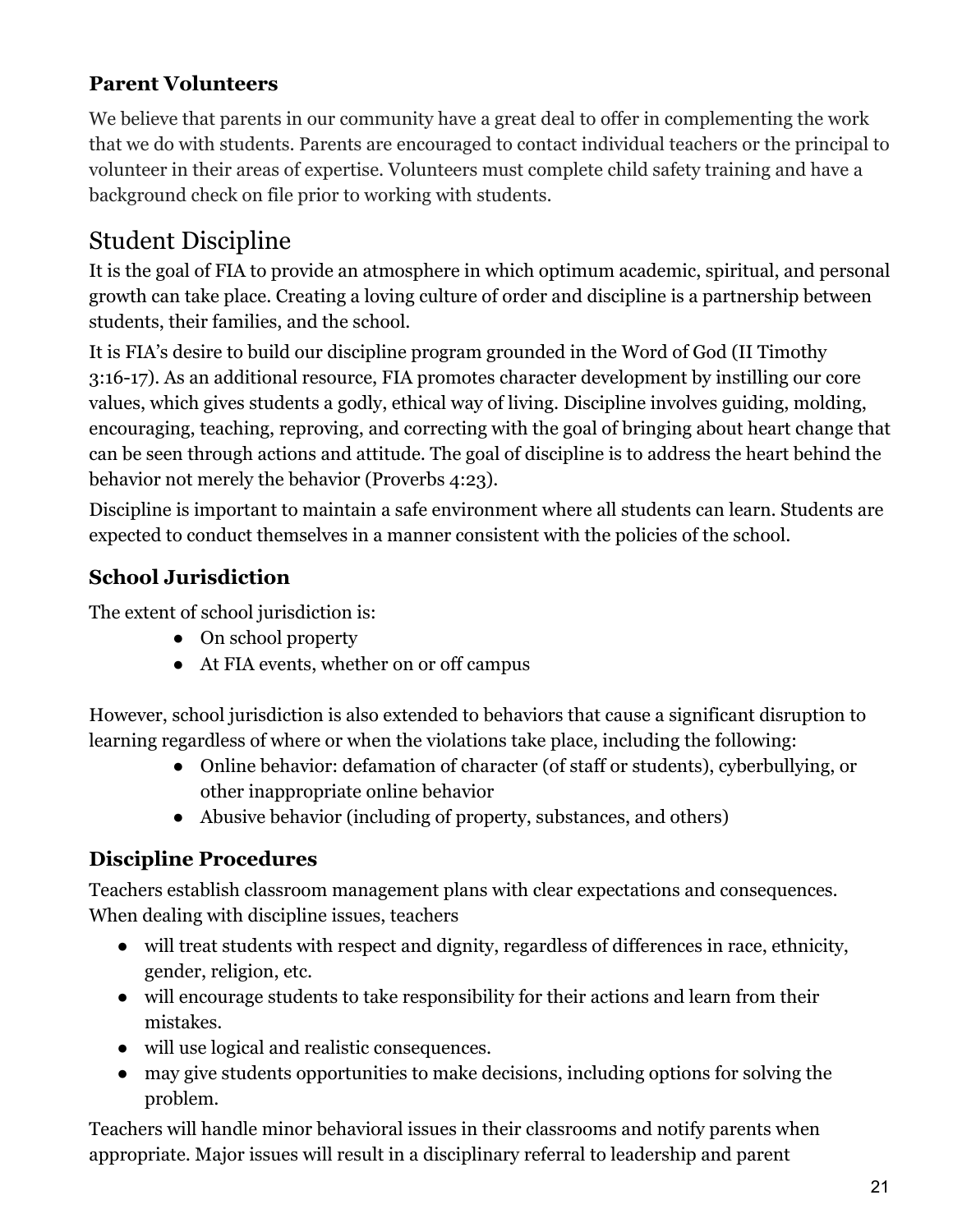notification. Parents are encouraged to call the school to discuss any concerns. Major behavior issues include, but are not limited to, the following:

- Inappropriate Language: Swearing or use of inappropriate words.
- Bullying/Harassment: Threats, intimidation, gestures, or verbal attacks.
- Disrespect/Defiance: Socially rude interactions, refusal to follow directions, and/or lack of submission to authority.
- Disruption: Yelling, noise with materials, or horseplay.
- Fighting: Physical or verbal.
- Theft: Removing someone's property.
- Vandalism: Damage to or abuse of school/individual property.
- Technology: Misuse of cell phone or other electronic devices. Violation of Computer Use Agreement
- In an inappropriate area: Leaving campus without permission, wrong place at the wrong time, etc.
- Lying: Cheating and/or plagiarizing on assignments or assessments.
- Possessing Contraband: Tobacco, drugs, alcohol, weapons, inappropriate magazines, movies, music, etc.
- Purity Issue: Public displays of affection inappropriate for school; inappropriate magazines, movies, music, etc.

#### <span id="page-21-0"></span>**Detention**

Detentions can be determined by the teacher and/or leadership. Parents will be notified about after school detentions and must notify the teacher as soon as possible if there is a conflict. If necessary, other arrangements may be made between the teacher and parents. Detentions take priority over all school meetings and activities. The student is expected to arrive on time for the detention.

# <span id="page-21-1"></span>**Disciplinary Probation**

The administration will put a student on disciplinary probation if other forms of discipline have proven ineffective or if at any time it becomes questionable as to whether a student should remain at FIA. Prior to disciplinary probation, the administration will carefully consider the needs of the student and the issues involved. Disciplinary probation extends grace by providing additional time for the student to change.

The administration will set a definite period of time with specific goals for this probation. At the conclusion of the probation, the administration evaluates if the student has met the goals. If so, he/she will be taken off probation; if not, he/she will be recommended to the board for expulsion.

# <span id="page-21-2"></span>**Suspension**

In severe cases of misbehavior, suspension may be necessary as a disciplinary measure. For an in-school suspension, the student will remain isolated and under supervision. The student is required to complete all missed assignments, but they will receive a 20% grade reduction.

For an out-of-school suspension, the student will remain under parental supervision and is not allowed on campus for the entire duration of the suspension. The student is required to complete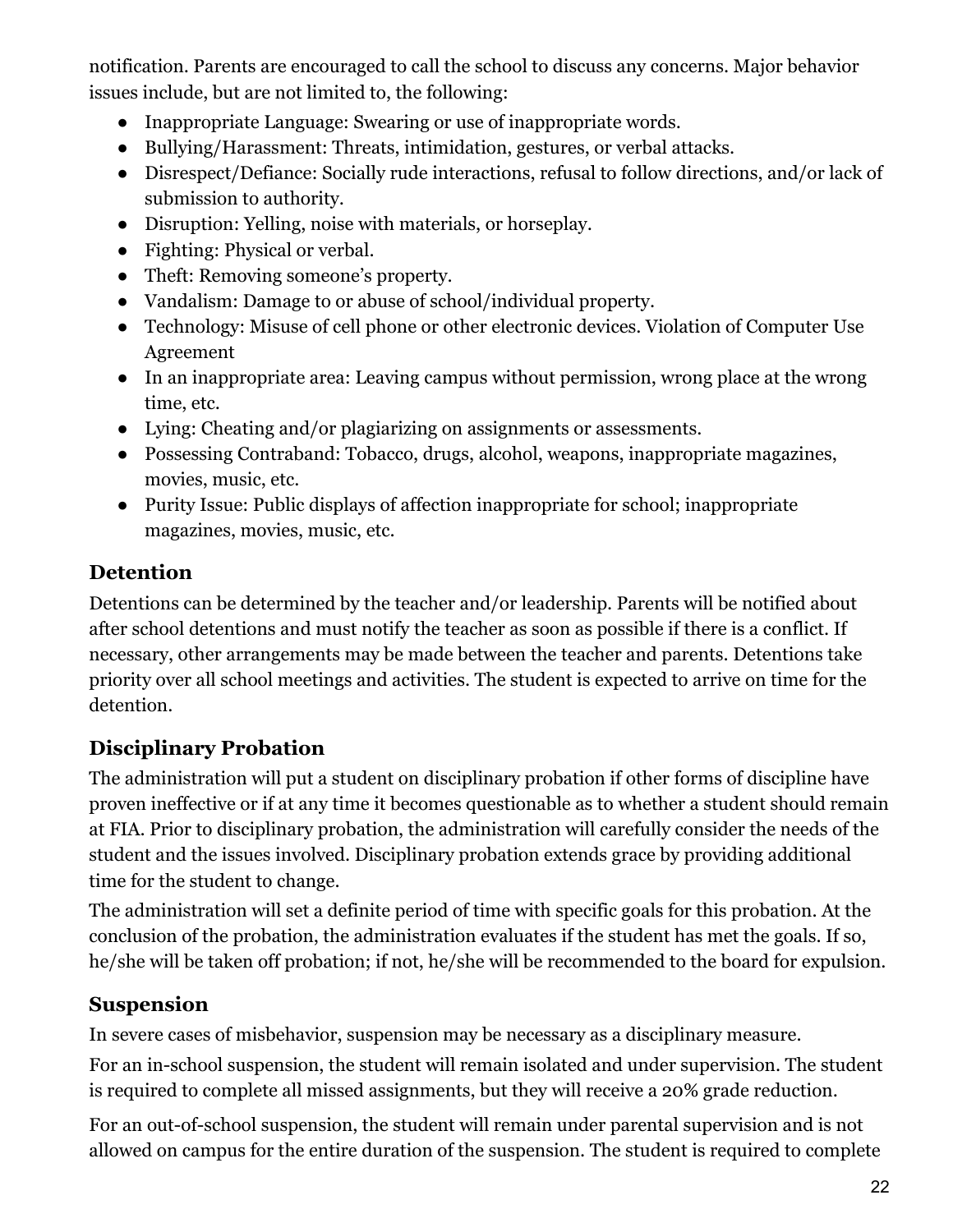all missed assignments, but they will receive a 50% grade reduction. In addition, the administration may decide that the student is not allowed to participate in extracurricular activities for a specific amount of time.

A suspension may lead to disciplinary probation and possibly even expulsion.

# <span id="page-22-0"></span>**Expulsion**

If a student commits a serious offense or fails to meet the goals of disciplinary probation, expulsion will be recommended to the Board by the head of school.

The Board will review the situation and make the final decision.

The parents may appeal the decision within five school days. Once the student is expelled he or she must wait until the following school year to reapply.

# <span id="page-22-1"></span>Expectations of Personal Appearance

God is glorified when we act and think with purity and dress modestly (I Cor. 6:19-20). Conforming to FIA's dress code does not make a person a Christian or more "spiritual." However, all students are expected to conform to the dress code by being modest, neat, and appropriate. Appropriateness changes depending on the event. A student's conformity to the dress code shows respect and obedience.

It must be recognized that a dress code cannot address every area. For that reason, the administration reserves the privilege of interpreting the principles and specifics of the dress code.

# <span id="page-22-2"></span>**Hair**

- Must be kept neat and clean.
- May not be worn in extreme styles.
- All hair color must be a natural color.

# <span id="page-22-3"></span>**Uniform Dress Code**

All students must wear FIA school uniforms on school days, unless otherwise notified. Uniforms are purchased from the Business Office.

Students' uniforms must meet the following requirements:

- It is not acceptable to substitute garments that look similar to the uniforms.
- Uniforms must be in good condition and free from rips, holes, frays, and stains.
- Garments must be the appropriate size and may not be skin tight. No skin should be visible around the abdomen even when students raise their arms.

<span id="page-22-4"></span>**Girls' Dress**

- **ES- Shorts/Skorts** (may not be more than 2 inches/5 cm from the top of the knee cap when standing)
- **MS/HS-Skirts** (must touch the top of the knee cap)**/Pants/Capris** (must reach past the knee)**/Shorts** (may not be more than 2 inches/5 cm from the top of the kneecap when standing)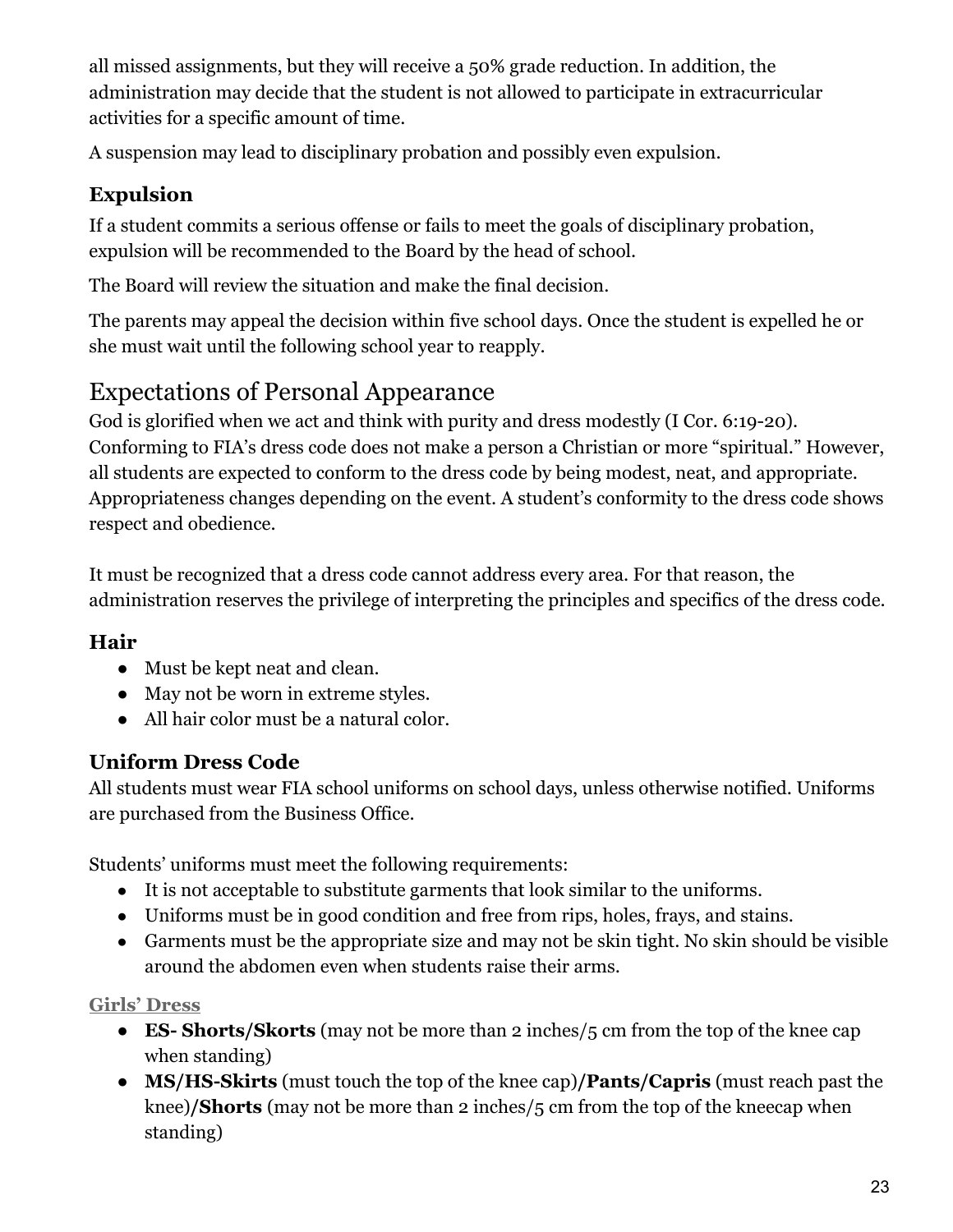#### <span id="page-23-0"></span>**Boys' Dress**

- **Shorts** (may not be more than 2 inches/5 cm from the top of the kneecap when standing)
- **● Pants/Trousers**

#### <span id="page-23-1"></span>**Miscellaneous**

- Piercings are not permitted on school days (except for earrings for girls).
- Undergarments must not show.
- Undershirts may be worn as long as they are not visible anywhere other than near the collar; if it is visible, then the color must be neutral or blue and must not stand out.
- Hats, caps, bandanas, and hoods are not to be worn indoors.

#### <span id="page-23-2"></span>**Jackets**

If jackets are worn, they must be one of the two options available for purchase from the business office.

<span id="page-23-3"></span>**Footwear**

- All students must wear some type of footwear during school hours.
- No flip-flops (tsinelas) are to be worn during school hours.
- Elementary students must wear athletic footwear or sandals with a heel strap for safety.
- MS/HS- Athletic footwear or dress sandals are permitted.

#### <span id="page-23-4"></span>**Physical Education**

Students must wear shorts and shirts that comply with the casual dress code. Athletic shoes must be worn.

#### <span id="page-23-5"></span>**Casual Dress**

(applies to casual school-sponsored activities such as practices, student council-planned events, or other school activities)

- Garments must be the appropriate size and may not be skin tight.
- No skin should be visible around the abdomen even when students raise their arms.
- Underwear and cleavage must not show.
- Shirts must have straps that are at least one inch wide.
- Shorts must reach mid-thigh when standing or have at least a five-inch (13 cm) inseam, unless spandex/leggings are worn underneath and meet that length requirement.
- Skirts must be three inches (7.5 cm) from the top of the kneecap when standing or longer. If leggings/spandex (knee-length or longer) are worn under skirts, the skirt must reach mid-thigh when standing.
- Leggings or spandex can only be worn under shorts or skirts or with shirts that completely cover the bottom.
- Clothing should contain no inappropriate messages, slogans, or pictures.

<span id="page-23-6"></span>**Swimwear**

- No bikinis for girls.
- Girls' swimwear must have straps and appropriately cover the chest and bottom.
- Boys' swimming shorts must reach mid-thigh and may not be skin tight.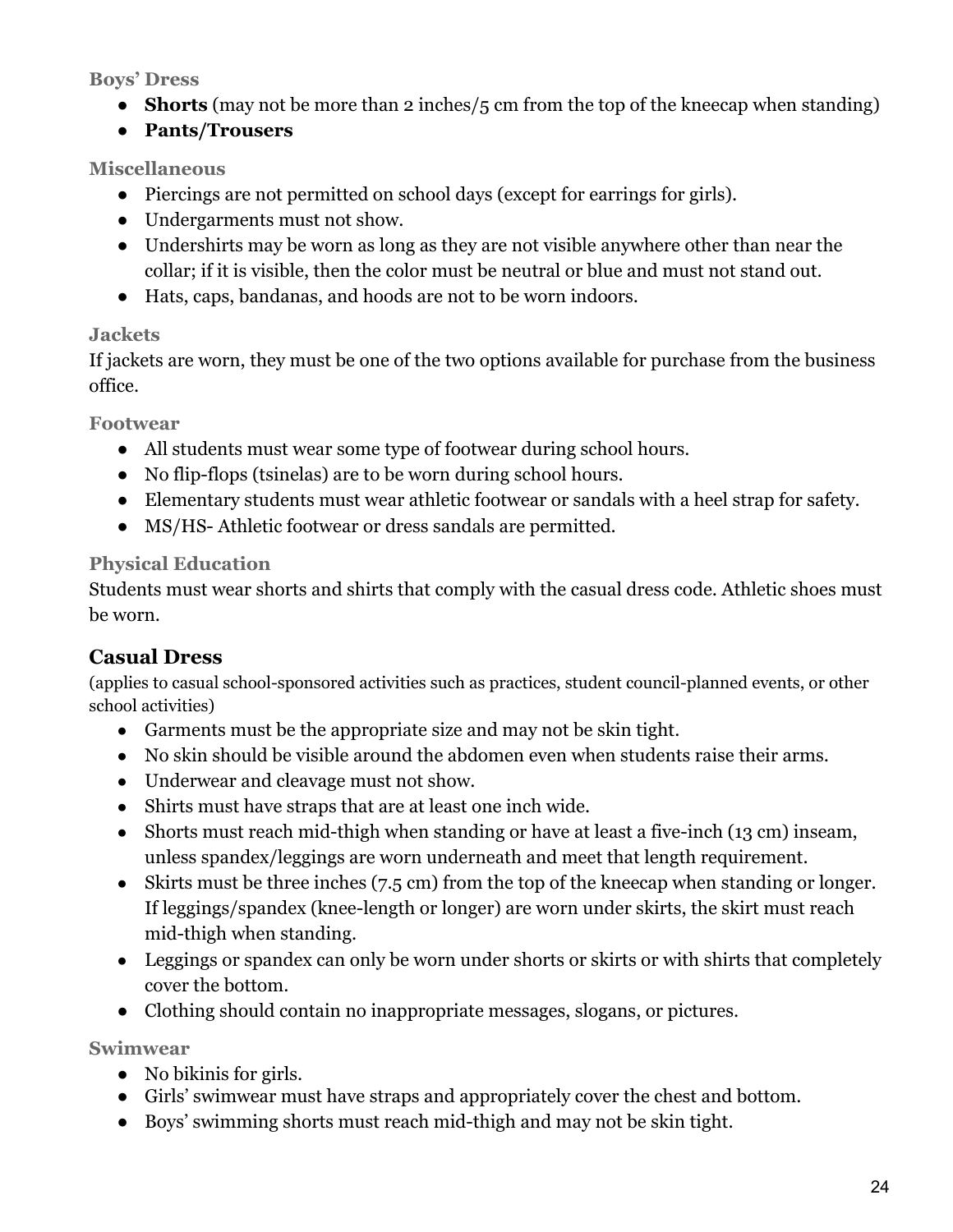## <span id="page-24-0"></span>**Formal School Events Dress Code**

(applies to formal school events such as banquets, concerts, and graduation)

- Students should wear dress clothes and look their best.
- Garments must be the appropriate size and may not be skin tight.
- Dresses or skirts must be at least three inches  $(7.5 \text{ cm})$  from the top of the kneecap when standing. If there is a lace/sheer overlay, the solid material underneath must meet the three inch requirement.
- Dresses or tops must have a strap and modestly cover the back, chest, and midriff.
- Underwear or cleavage must not show.
- No skin should be visible around the abdomen, even when students raise their arms.

#### <span id="page-24-1"></span>**Consequences for dress code violation**

- If there is a question as to the appropriateness of a student's personal appearance, the lead teacher and/or principal will make the final decision.
- School Days: If a student violates the dress code, the student will sit in the office until either a new uniform is purchased or a suitable outfit is brought from home.
- School-sponsored events: Students who do not follow school expectations will be asked to change or leave the event.

# <span id="page-24-2"></span>Expectations of Personal Conduct

As a multicultural school located in the Philippines, we recognize that there are many areas of social conduct that may be viewed differently because of our diverse backgrounds. Therefore, as a school, we have chosen to take a stand that respects views held by the local Christian community as well as the greater mission community represented at the school. The following policies reflect this sensitivity to others.

# <span id="page-24-3"></span>**Respect**

Acceptable personal conduct involves showing proper respect towards others, authority, school rules, and differences in beliefs/theology. This is especially true in an international school with a mixture of races, languages, ages, and genders.

# <span id="page-24-4"></span>**Relationships**

FIA encourages wholesome relationships between boys and girls, believes in a traditional, biblical worldview of relationships, and encourages sexual purity.

Public displays of affection are not allowed during school hours. This includes hand-holding, sitting/laying on other students' laps, prolonged hugging, kissing, etc. The only appropriate on-campus, physical expression in dating relationships is hand-holding outside of school hours.

Relationships deemed inappropriate will be dealt with on a case-by-case basis; this includes the possibility of disciplinary action.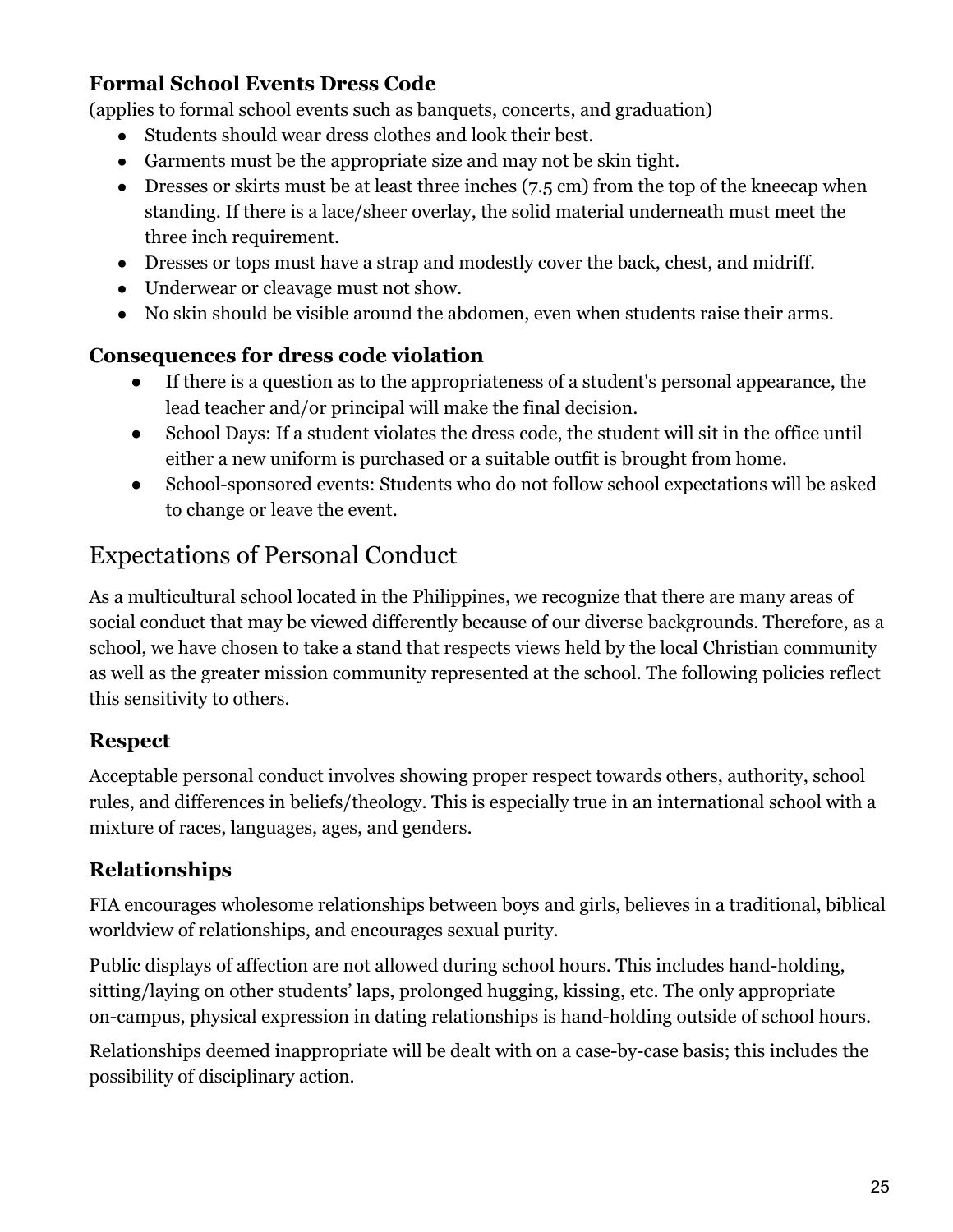# <span id="page-25-0"></span>**Drugs and Alcohol**

Students must refrain from the illegal use of both drugs and alcohol and the abuse of addictive substances controlled by law. Regardless of legality, students should not reach a state of drunkenness. Students may not possess or use alcohol, tobacco, or illegal drugs while on campus or under the direct jurisdiction of the school.

## <span id="page-25-1"></span>**Weapons**

Students are not permitted to bring weapons (items used or designed to attack, harm, or kill) on campus.

Nothing that resembles a real gun (in color, design, or structure) is permitted on campus at any time; this includes, but is not limited to, pellet, BB, and airsoft guns.

# <span id="page-25-2"></span>**Cell Phones**

In order to facilitate a more effective learning environment at FIA, including one where students develop face-to-face social skills, students are not allowed to carry cell phones during the school day (7:30am - 2:40pm).

#### **Expectations**

No students may have cell phones (or other devices) on their person during the school day (7:30am - 2:40pm).

Students may store their cell phone (powered off) in their lockers or backpacks (if it remains in the hallway); FIA highly recommends the use of a lock on the locker for security purposes. Cell phones may be used with teacher permission for educational purposes (science lab, Kindle reading app, etc.). The phones must be put away in lockers before the end of that class period.

#### **Consequences**

- 1. Loss of cell phone privilege the rest of the day Cell phone is taken for the rest of the day. (Teacher gives to lead teacher. Student can retrieve phone from lead teacher at 2:40pm.)
- 2. Temporary loss of cell phone privilege Cell phone is taken for 1 week. The phone will be checked in at the office (Academic or High School) each morning by 7:30am and retrieved at 2:40pm before leaving campus.
- 3. Permanent loss of cell phone privilege This student is no longer permitted to have or use a cell phone during school hours for the rest of the school year. If the student needs to bring the phone to school for parental reasons, then it must be checked in at the office (Academic or High School) each morning by 7:30am and retrieved at 2:40pm before leaving campus.
	- a. Students who permanently lose their cell phone privileges may receive a detention or other consequences if they continue to defy expectations and bring their phone to school.
	- b. A meeting with the Head of School and additional consequences will be determined on a case-by-case basis.

# <span id="page-25-3"></span>Digital Citizenship Policy

Students may have access to computer lab and library computers for school-related work during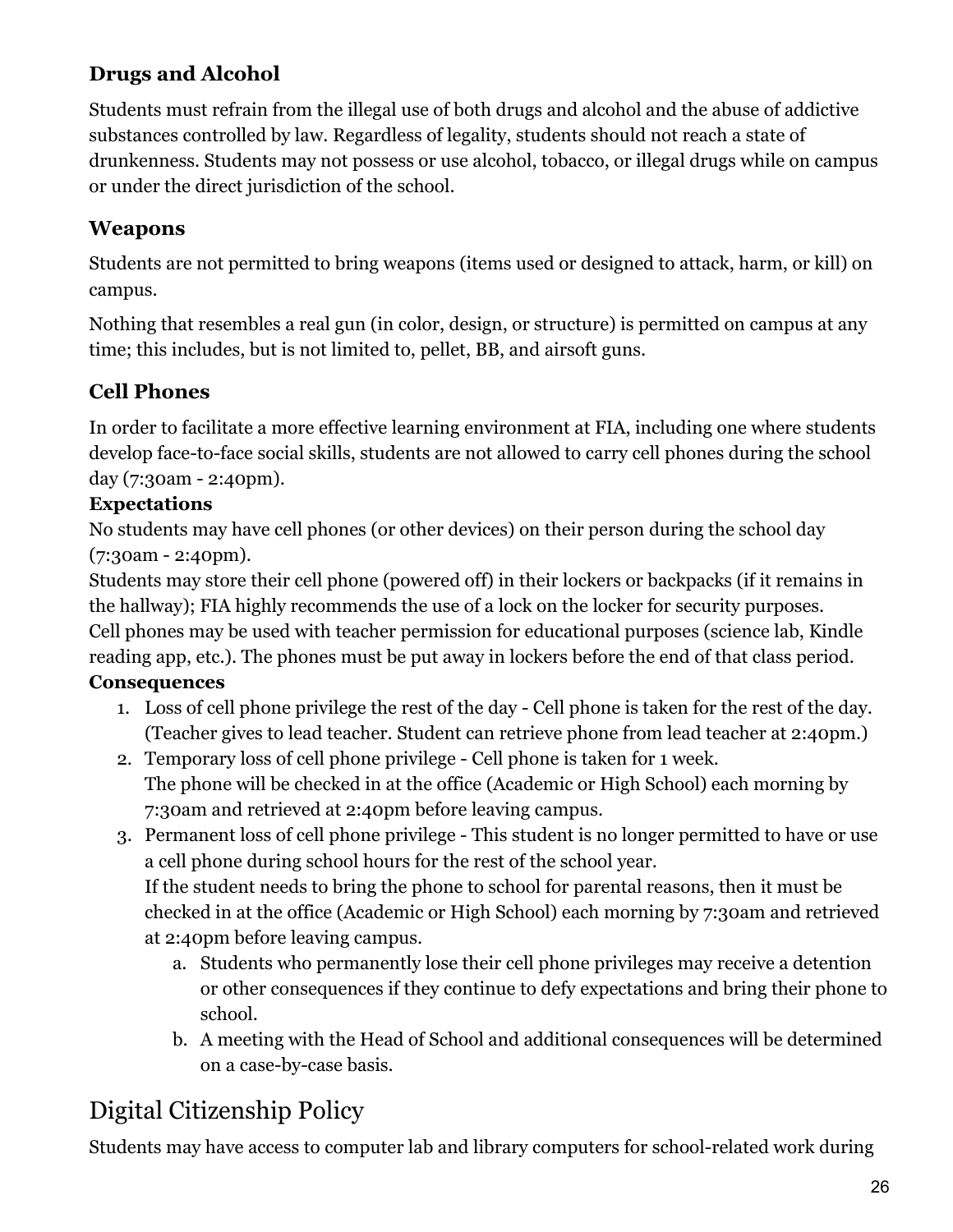the school day (7:30-3:30), provided there are supervisors. Use of social media is prohibited unless authorized and supervised by a teacher. Students must be good stewards of computer hardware, software, and Internet bandwidth. See the Computer Use Agreement in the appendix for more details.

Food or drink are not allowed in the computer lab or library.

Only computer administrators are allowed to change settings and install programs on school computers. Requests for adding programs should be made to the Administration. Only staff are allowed to connect devices (phones, tablets, etc.) to the school wireless network.

FIA students, under staff supervision, are permitted to access the Internet. Downloading music and videos is strictly prohibited. Students may not store any files that are inappropriate, illegal, or contraband including illegally downloaded music and videos.

Students should save all personal documents in their individual folders or on a personal USB drive, not outside of folders on the network common drive, and not on local computers. Documents in a student's individual folder will be backed-up. Individual folders and all the contents are the property of FIA.

#### **Printing**

Students are welcome to use school printers for school-related documents. Due to the high cost, color printing is prohibited unless authorized by a teacher.

# <span id="page-26-0"></span>Grievance Policy

When concerns arise, please follow the Matthew 18 principles as described below.

# <span id="page-26-1"></span>**Definition of grievance**

A grievance is a formal complaint expressing dissatisfaction or a feeling of injustice. A grievance may relate to conduct or decisions of school personnel; administrative policies, procedures, management style, etc.; a violation of board policy to one's detriment; or the unjust or unfair application of board policy.

#### <span id="page-26-2"></span>**Who may register a grievance?**

A person (or couple) with a grievance must represent himself/herself, but may ask one other person to accompany him/her even at the first step of the process. No one may seek to resolve a grievance on behalf of another person.

# <span id="page-26-3"></span>**Principles of addressing a grievance**

The process of addressing a complaint or grievance is based on several principles:

- 1. Speak directly to the person when one believes he/she has been wronged, rather than harboring resentment and/or gossiping with others (Matthew 18:15).
- 2. Attempt to contain the matter to as limited a number of people as possible while trying to resolve the problem (Matthew 18:15-17).
- 3. Be sensitive to the feelings of others and notice when others seem to have been hurt by one's actions.
- 4. Settle matters quickly (Matthew 5:23-25).
- 5. Speak truthfully, but in a loving manner (Ephesians 4:15).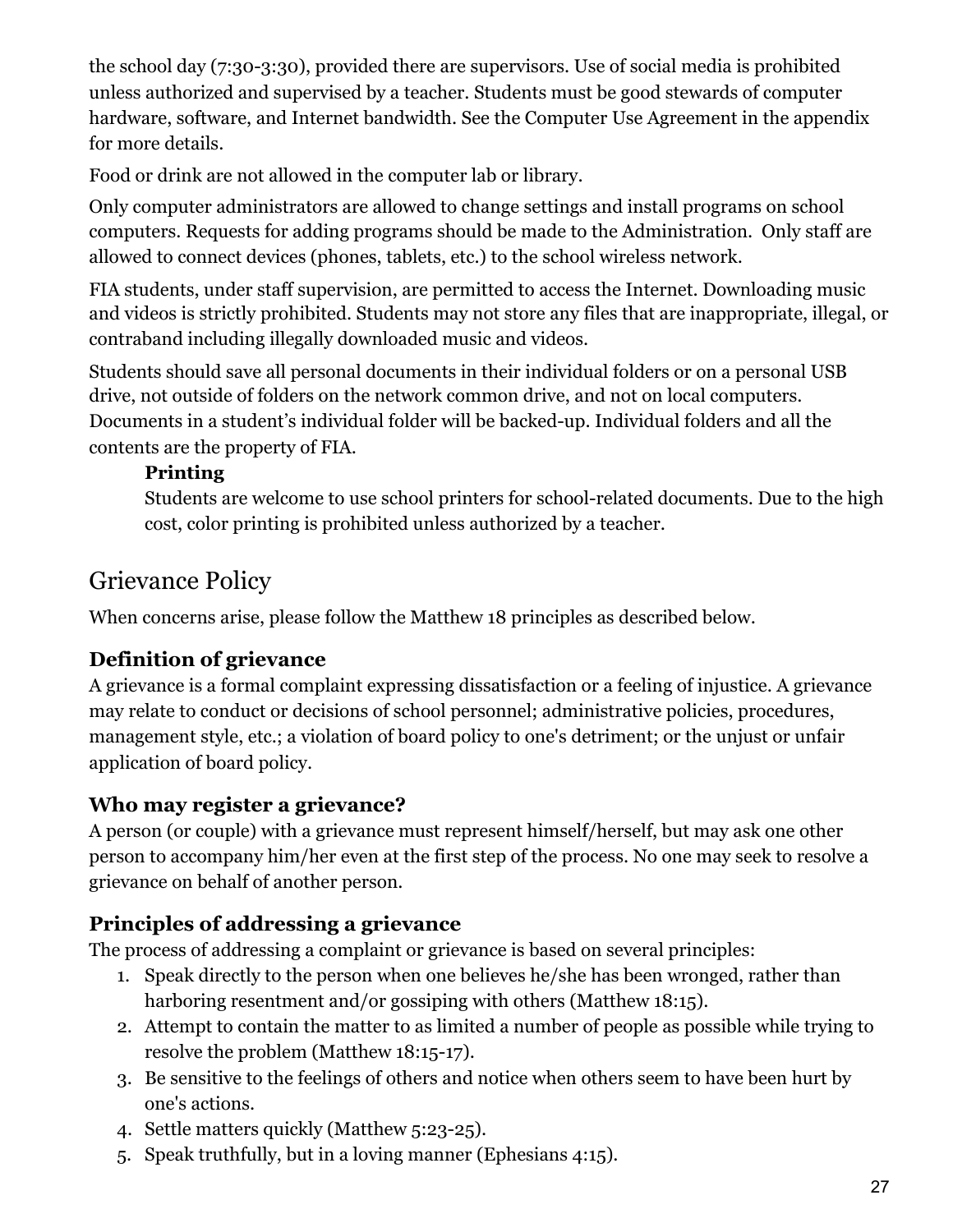- 6. Use common courtesy (Romans 12:10).
- 7. Allow reasonable time for resolution before proceeding to the next step.
- 8. Document grievances and resolution attempts.
- 9. Abide by the disputed policy or decision until the matter is resolved.
- 10. Do not persist in a grievance once the full appeal process has been finalized.
- 11. Preserve unity and avoid dissension, while acknowledging that uniformity is not required and diversity of opinion is encouraged (Ephesians 4:3, 11-13).
- 12. All parties have the right to legal counsel and have the right to call witnesses.

#### <span id="page-27-0"></span>**Process of Addressing a Grievance**

Step 1 - Private approach (Matthew 18:15)

- A person who has a complaint is to first privately approach the person or people whom the complaint is against and communicate the complaint (verbally or in writing). The opportunity for face-to-face dialogue must be provided. If the person who has grieved the other responds positively to the airing of the complaint the person with the complaint is to allow an agreed upon period of time to ensure that the complaint is resolved.
- If a student is concerned about negative repercussions from voicing a complaint to a teacher, that student is encouraged to have his/her parents join him/her for the meeting with the teacher.
- If the agreed-upon time passes without steps being taken toward resolution or if the person who is approached responds inappropriately and does not agree to resolve the issue, it may be necessary to proceed to step 2.

Step 2- With others (Matthew 18:16)

- If resolution is not reached, the person with the complaint, along with one or two witnesses, should set a mutually convenient time with the person or people whom the complaint is against. During this meeting, the person with the complaint will communicate the complaint verbally, again giving opportunity for dialogue. If the person who has grieved the other responds positively to the airing of the complaint, the person with the complaint is to allow an agreed upon period of time to ensure that the complaint is resolved.
- If the agreed-upon time passes without steps being taken toward resolution or if the person who is approached refuses to meet or responds inappropriately and does not agree to resolve the issue, it may be necessary to proceed to step 3.

Step 3 - Lead Teacher (Matthew 18:17)

- If resolution is still not reached, the person with the complaint and the witnesses should approach the lead teacher of the person or people whom the complaint is against and share the complaint.
- The lead teacher will research the complaint, talk with all primary parties, and act upon the complaint in a timely manner. Then the lead teacher will set up a meeting with the two parties involved, again giving opportunity for dialogue. The lead teacher will document the process. Before proceeding to the next step, the party (parties) with the complaint must allow an agreed-upon period of time to pass so that resolution may be reached.
- If the agreed-upon time passes without steps being taken toward resolution or if the lead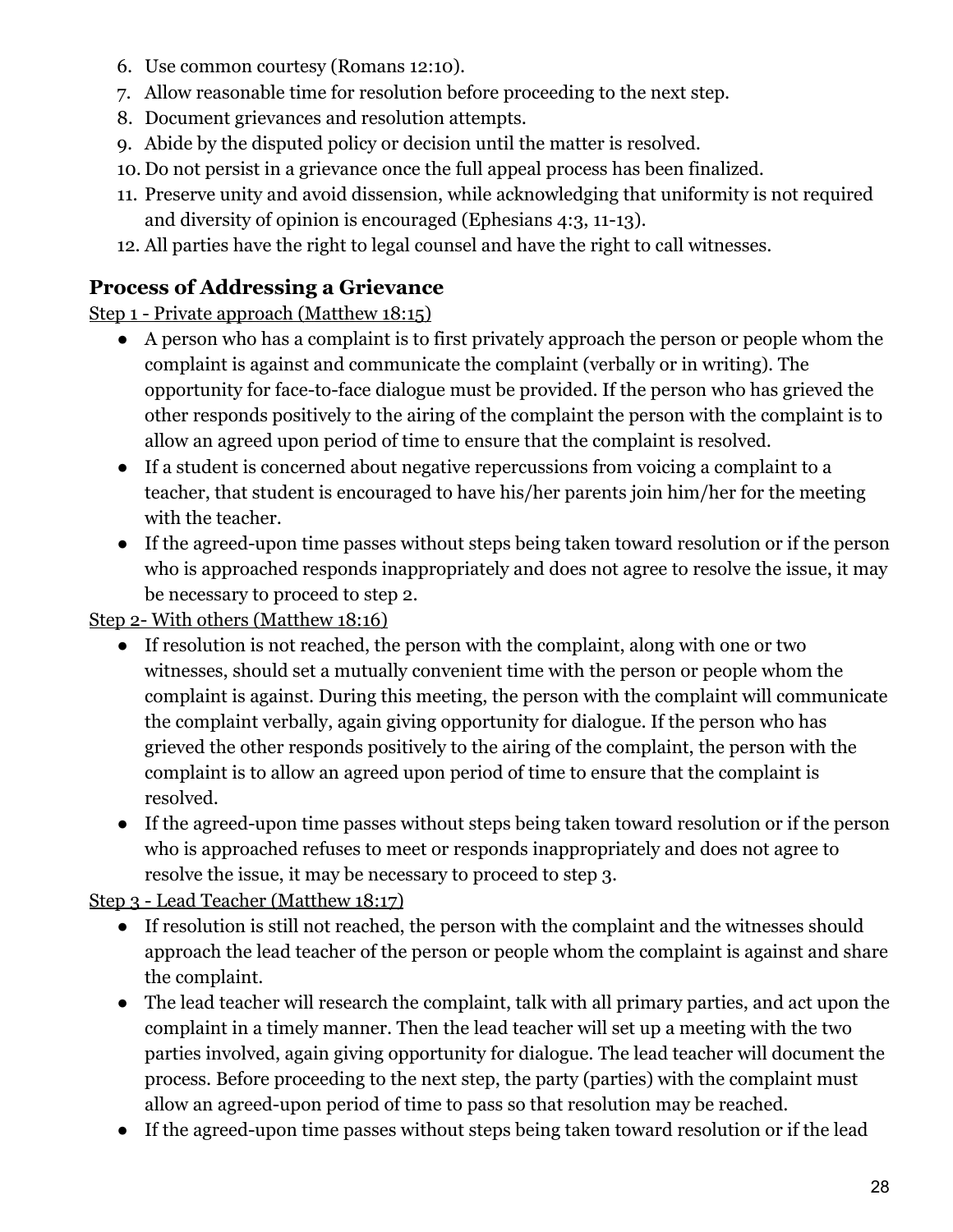teacher refuses to meet, responds inappropriately, or does not agree to resolve the issue, it may be necessary to proceed to step 4.

Step 4 - Principal

- If resolution is still not reached at the lead teacher level, the complaint may be taken to the principal. A copy of the lead teacher's documentation is to be given to the principal. The principal will communicate with the lead teacher, act upon the grievance, document his/her decision, and report his/her decision to all parties involved.
- If the agreed-upon time passes without steps being taken toward resolution or if the principal refuses to meet, responds inappropriately, or does not agree to resolve the issue, it may be necessary to proceed to step 5.

Step 5 - Head of School

- If resolution is not reached at the principal level, the complaint may be taken to the head of school. A written, dated, and signed statement of the grievance should be presented by the person with a complaint to the head of school. A copy of the lead teacher's and principal's documentation is to be given to the head of school.
- The head of school will act upon the grievance, document his/her decision, and report his/her decision to all parties involved. The head of school will notify the person with the grievance when the issue has been finalized. It is unlikely that the head of school will be able to discuss the details of the resolution. The administration and staff are expected to respond courteously to complaints, but it will be up to the administration's judgment as to how they handle the grievance. The complaint may not be resolved in the way the reporter desires; however, the reporter should accept the decision of the head of school and cease the complaint.
- Reporters are to be dealt with at the administrative level, going no higher than the head of school. However, it may be necessary to proceed to step 5, grievance appeal to the school board, in the following cases:
	- $\circ$  if the agreed-upon time passes without steps being taken toward resolution,
	- o if the head of school refuses to meet,
	- $\circ$  if the head of school responds inappropriately,
	- or if the head of school refuses to resolve the issue and does not explain that the complaint has already been dealt with by the administration.

# Step 6 - Board

- If resolution is not reached at the head of school level, the reporter may take a grievance appeal to the school board chair.
- The school board chair will request related documentation from the head of school and report to the executive committee.
- The board executive committee will determine if it is appropriate for the grievance appeal to be heard by the whole board. If it is, the board will act upon the grievance and record the proceedings. If it is not, all parties will be notified.
- All board decisions are final. Those who persist in a grievance (by either word or deed) after the board's decision has been communicated will be subject to discipline, up to the point of being asked to leave the school.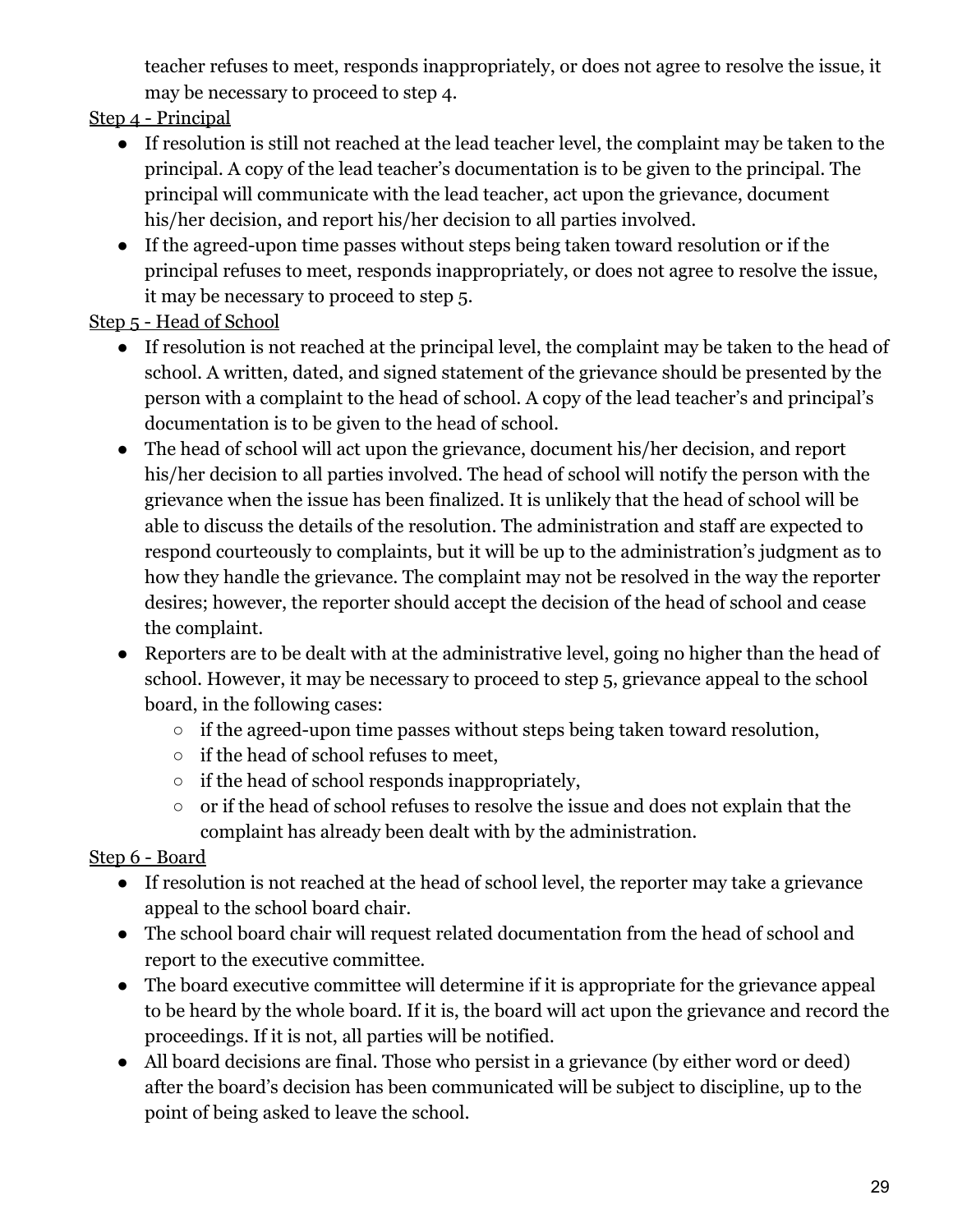# <span id="page-29-0"></span>Child Safety

FIA places a high value on children and strives to provide a safe learning environment. The child safety policy and its procedures create safeguards from abuse and harassment for students, staff, and parents in our school community. The child safety code of conduct and policy, available in the appendix and on the school website, provide further detail on the school safety guidelines, prevention strategies, and how to report concerns. The child safety team is a group of school staff who sensitively assess and respond to reports of harassment and abuse.

# <span id="page-29-1"></span>Campus Use and Safety

God has provided wonderful resources for FIA, including quality facilities and equipment. Please be good stewards and keep them clean, maintained, protected, and litter-free.

## <span id="page-29-2"></span>**Campus Usage**

The school facilities (including the soccer field, covered court, and playground) are for school use only during school hours and possibly during other times for school activities. On school days, FIA reserves the athletic facilities for student activities until 5:00 pm. Children not enrolled in FIA may not use the school facilities (including the playground) during school hours, as this can be distracting for FIA students.

FIA is happy to open the campus to the missionary community during non-school hours when there are no school functions. There may be regularly scheduled community sports times throughout the week that have been approved by FIA. If they are available and the request is approved, FIA may rent the facilities to parents, staff, community members, and like-minded organizations. Please see the Facility Usage Policy for more information.

#### <span id="page-29-3"></span>**Gym Usage**

No food or drink, other than water, is allowed in the gym. Please help us in protecting our floor from damage done by ants. The gym is not available for community use at any time. Although priority is given to the athletic program, the weight area is available Monday-Friday from 3-5pm for FIA students only who have completed a waiver form (see Mr. Schwartz for a form). The gym is for FIA athletics and pre-approved activities only. No community members should be using the gym for personal use.

#### <span id="page-29-4"></span>**School Property**

FIA maintains the right to search lockers, cubbyholes, desks, or personal belongings brought to school (backpacks, lunch bags, etc.) if there is reasonable suspicion of possession of inappropriate, dangerous, or illegal materials.

#### **School Equipment**

School equipment must not be removed from the school without authorized approval.

#### **Office Equipment**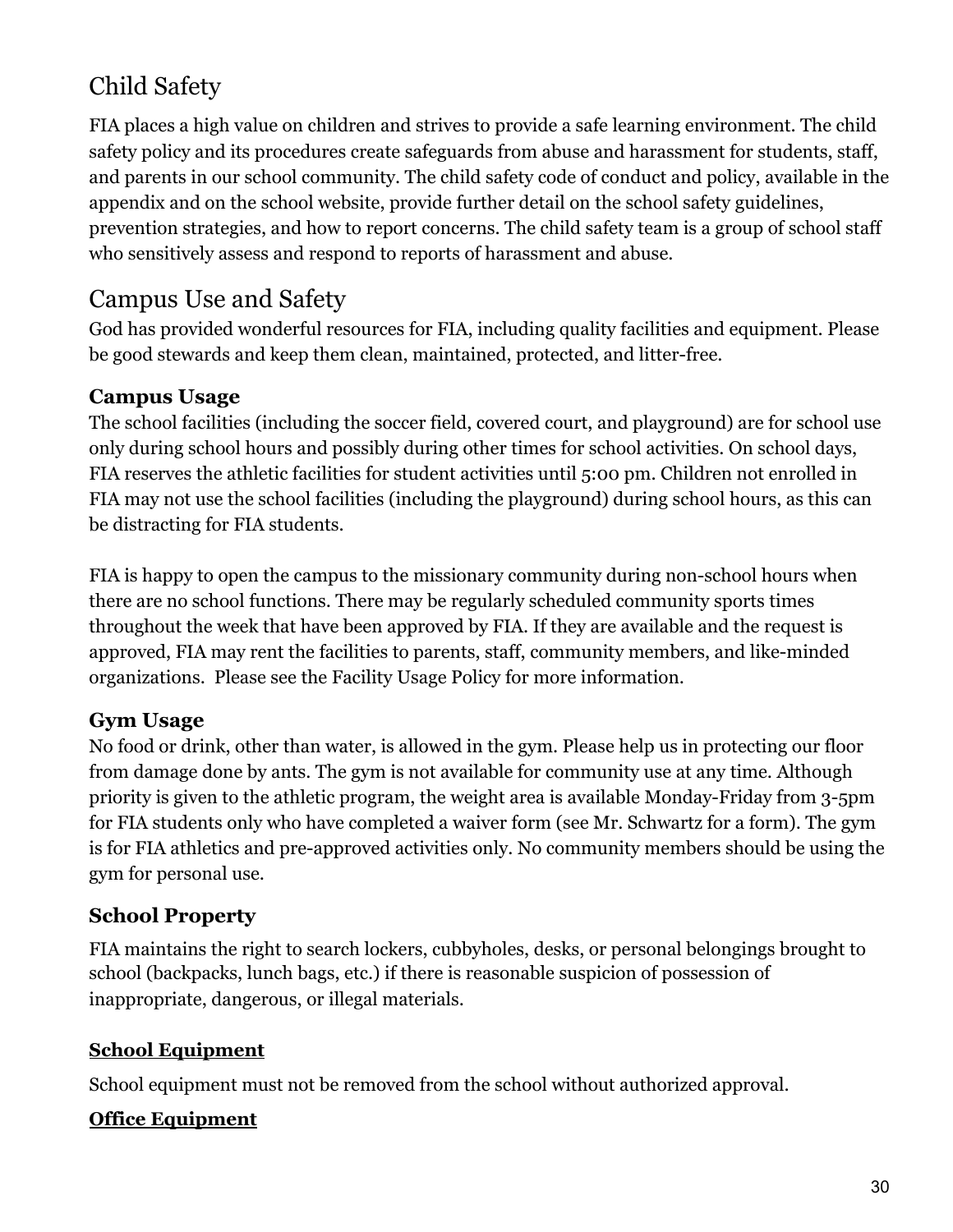The use of equipment in offices or teachers' lounges is limited to staff. If a student requires the use of any office equipment he or she needs to receive permission and supervision.

#### **Lockers**

High school and middle school students are assigned lockers to store textbooks, notebooks, and other materials. Lockers are not to be defaced (inside or outside) and are to be kept clean. Students will be fined for damage.

Textbooks, notebooks, and other belongings may not be left in public areas or they may be confiscated. Confiscated items will be moved to the office.

Students will provide their own locks. Students are encouraged to lock their lockers, especially at night and over weekends. The school is not responsible for lost or stolen items.

## **Cubbyholes**

The elementary classroom teachers will determine the use of cubbyholes. Students need to empty their cubbyhole each day.

## <span id="page-30-0"></span>**Personal Transportation Devices (including bicycles)**

Personal transportation devices include skateboards, waveboards, bicycles, rollerblades, etc. All wheeled-devices should be walked while on campus except when in the parking lot or on the covered court after school hours. Those who ride bicycles are asked to park them in designated areas and are encouraged to lock them.

#### <span id="page-30-1"></span>**Transportation**

Parents are responsible for transporting students to and from school. If you plan to drive a personal vehicle on campus, you must obtain a FIA sticker from the Business Office. Only vehicles with the FIA sticker are allowed inside the gate. Taxis and other vehicles must drop people off just outside the gate.

Any student wishing to drive on campus must possess a valid Filipino driver's license and complete the Consent for Student Drivers form in the Business Office.

# <span id="page-30-2"></span>**Pets on Campus**

Pets should not be on campus during the school day unless they are invited to a class activity by the teacher. Pets must be on a leash or in a cage at all times and any mess created must be cleaned up immediately by the owner.

# <span id="page-30-3"></span>**Campus Security**

In order to provide a safe and effective learning environment Faith International Academy (FIA) hires contracted security officers and requires identification for entrance to the school property. A wall and security gates surround the perimeter of the campus. Visitors must enter through the main FIA or SIL gates.

FIA shares some of the property with SIL. Any person not a school family, school employee, or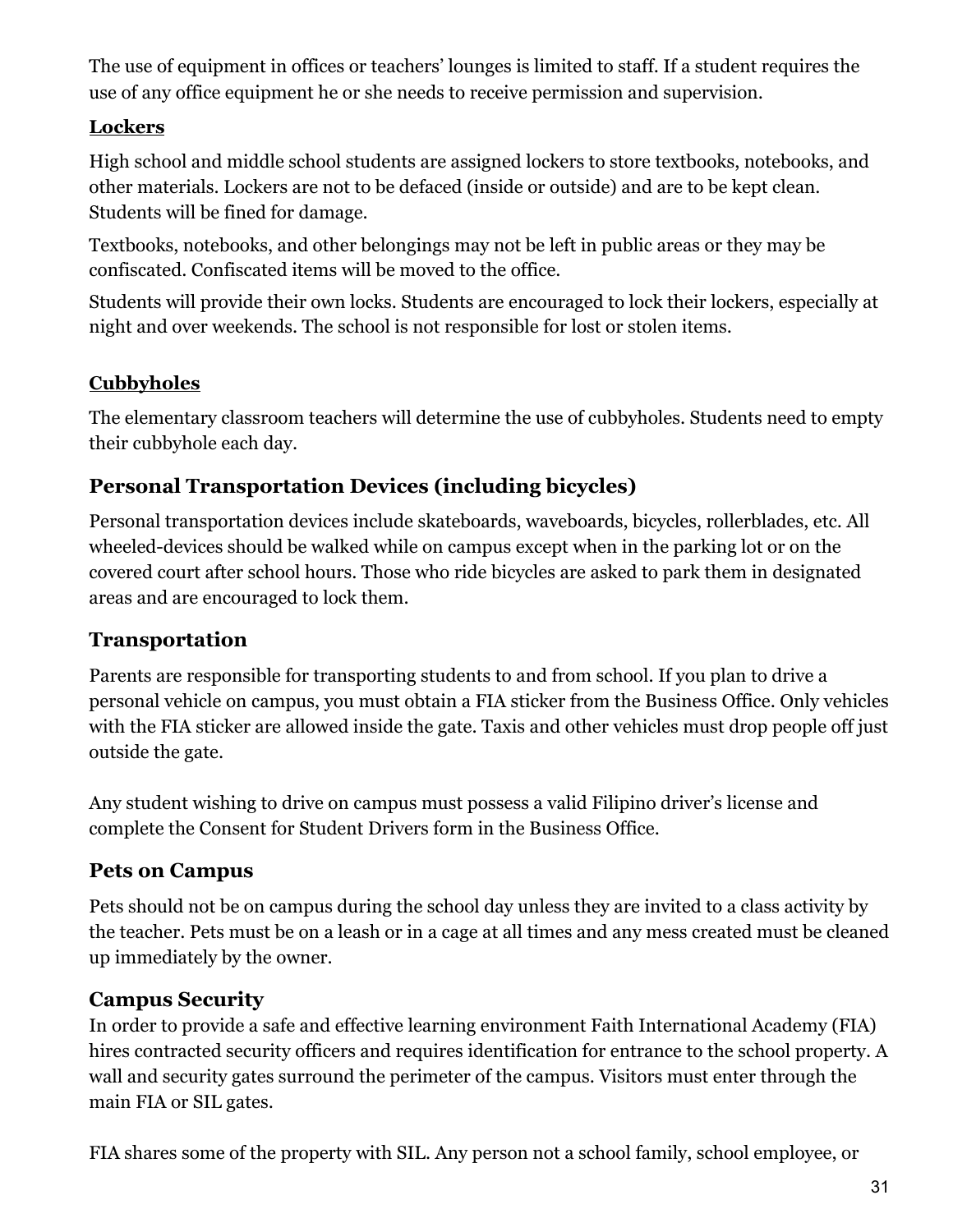SIL employee will be required to present identification at the front gate and use a visitor pass to be allowed on campus.

School buildings and classrooms are locked during non-school hours and only some personnel have access to different areas.

If concerns about a dangerous area arise, please contact a secretary or the Facilities Manager.

#### <span id="page-31-0"></span>**Crisis Response**

FIA has a Crisis Response Team and Manual to be used in the event of an emergency. FIA personnel are trained in the crisis response procedures and copies of the manual are located in each classroom. In addition, students participate in regular drills to practice these procedures.

# <span id="page-31-1"></span>Student Services

# <span id="page-31-2"></span>**Counseling**

The Faith International Academy transitions counselor is there to provide a safe place and a listening ear for students to share their struggles. In the process of sharing they can learn new ways of responding to the challenges as they transition, especially into adulthood. For more troubling concerns or family issues the transitions counselor may refer a student to other professional counselors in the city.

# <span id="page-31-3"></span>**Health Services**

A certified first aid officer is employed by the school to provide limited services to students in need of medical attention.

#### Services Provided

The school offers the following health services:

- Basic First Aid The school gives first aid for injuries occurring at school only. If care beyond immediate first aid is required, the parent is called.
- Dispensing Medication
	- Prescription:
		- In general, only inhalers and epipens are kept in school.
		- If a child requires regular medication during school hours, the parent/guardian is required to deliver the medication and exact dosage to the Health Office and to discuss the medical condition with the principal and school nurse.
	- Over-the-counter: The school provides *paracetamol, ibuprofen, antihistamines, and pills for diarrhea and stomach aches*. If parents do not want specific medicines used, they must advise the school office in writing.
- Emergency First Aid The school will address emergencies if they arise and will contact emergency response personnel and parents.
- Parents must contact the principal regarding medical situations that may require additional aid in the case of chronic illness (such as insulin shots for diabetes). A medical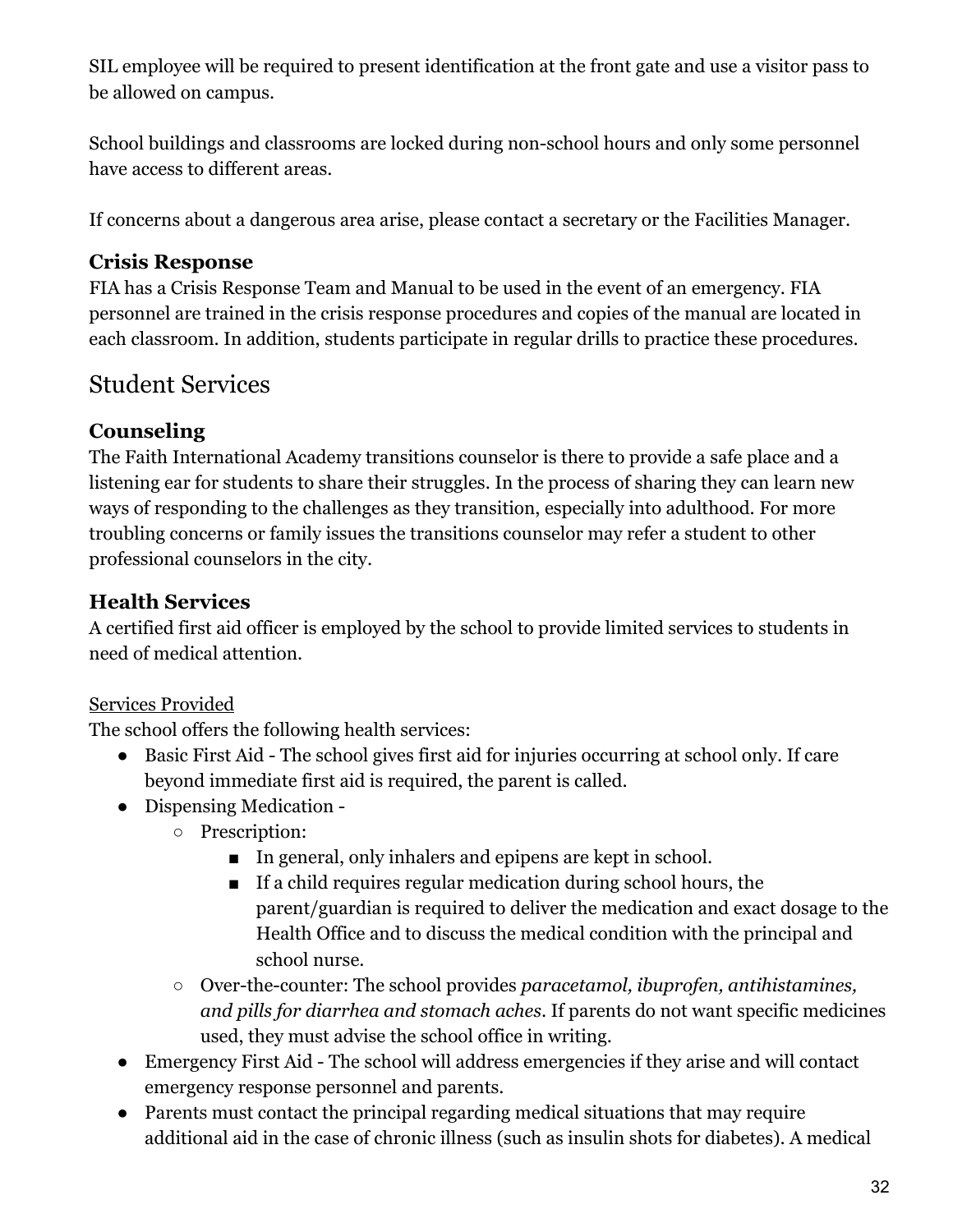care plan will then be drawn up in conjunction with the school nurse.

#### Required Medical Records

The school notifies parents regarding required immunizations and physical examinations. The following immunizations are required for entrance into school:

- Diphtheria-Pertusses-Tetanus (DPT)
- Polio
- MMR

#### Contagious Illness and Infectious Disease Policies

The school values the health of all members of the school community. Please do not send contagious children to school, as their own learning will be difficult and they may spread the illness to others in the school community.

- Parents/caregivers are responsible for making decisions for their children's health and well-being; however, they have also a responsibility to other school community members when considering whether to send their ill children to school. This could include a temporary contagious illness (common cold, fever, throwing up, etc.) or an infectious disease for which the child has not been vaccinated.
- In case of an infectious disease, parents are required to notify the school immediately of the nature/type of the infection and isolate their child to prevent transfer to other members of the school community.
- The school will communicate with the wider community should a serious threat from a disease be present.

#### Communication Policies

- The office will keep a record of children who go home with a medical complaint or as a result of an accident.
- The school will communicate with the wider community should a serious threat from a disease be present.
- The school will notify parents regarding communicable disease control.

# <span id="page-32-0"></span>**Library**

#### Patrons

FIA community members are automatically considered library patrons. FIA community members include students, supported and paid staff members and their spouses, school volunteers, parents, and siblings of current students.

**Homeschool missionary families** in Davao who wish to check out materials from the FIA library must first register with the office and pay a \$75.00 deposit and a \$25.00 annual library fee. (Registration for half of a year or only for the summer includes the \$75.00 deposit but only \$12.50 for the library fee.) The deposit is refundable, minus the cost for any lost or damaged books. The person/family may then check out materials following the library procedures; a maximum of 10 items per family may be checked out at a time. Any violation of the guidelines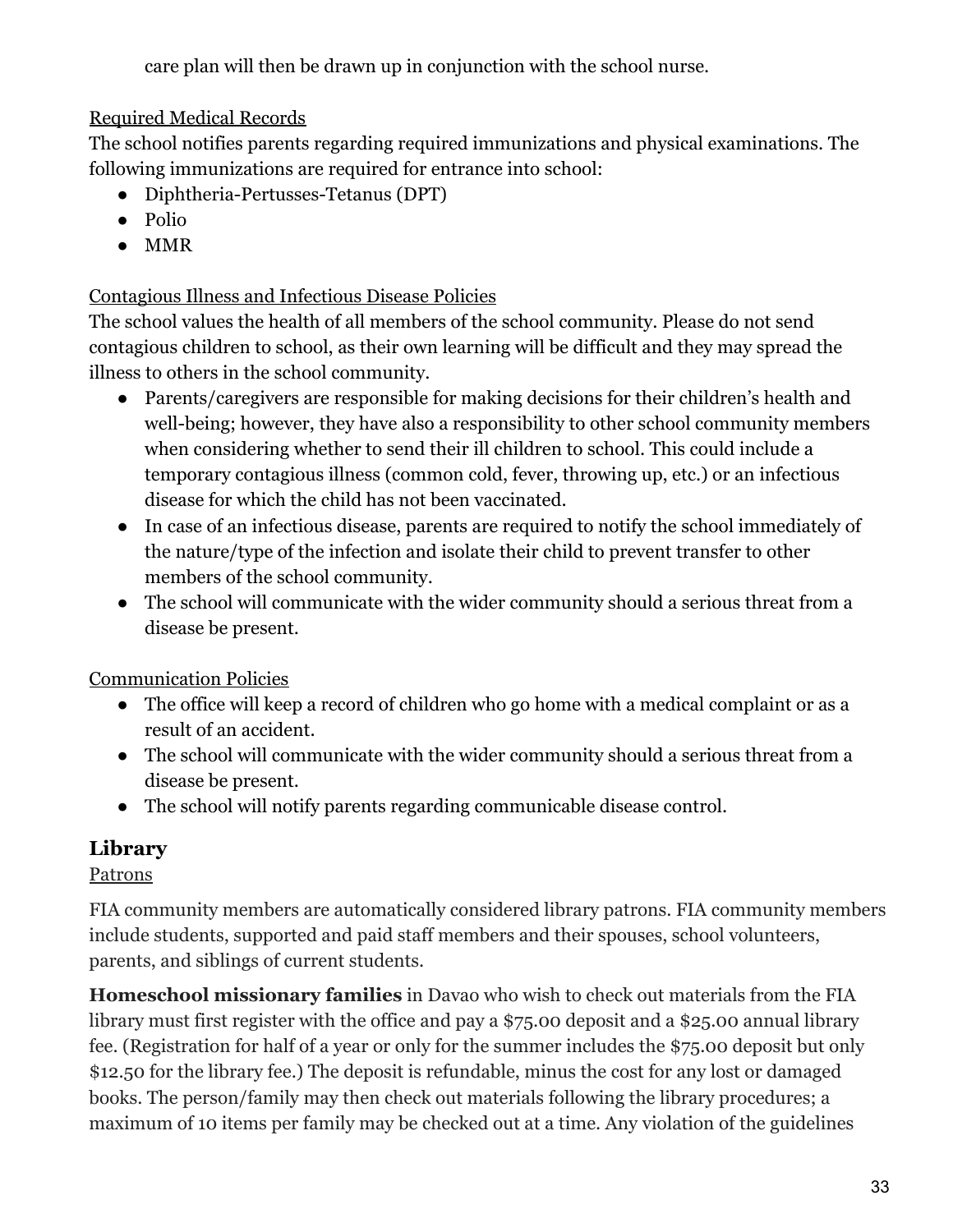may result in privileges being revoked without reimbursement of the fees. (If the family drives on campus, a P100 FIA car sticker must also be purchased from the business office.)

#### Checkout Procedures

**Books** are checked out for a period of **two weeks**. Books may be renewed once.

**Magazines** - current issues of magazines (in plastic covers) may not be checked out. They are for in-library reading only.

**Atlases** - The large atlases may not be checked out.

**DVDs and CDs** may be checked out by students as long as they have the same number of books check out (EMS library only). Each patron (any age) may only check out 2 videos/CDs at a time.

**Index books** may not be checked out.

#### Checkout Limitations

● All students are limited in the number of books they can take by class:

| <b>Grade Levels</b> | Number of Books |
|---------------------|-----------------|
| $K-2$               | 3               |
| $3 - 5$             | 5               |
| $6 - 8$             | 8               |
| $9 - 12$            | 10              |

- If a child has an overdue book or a fine of over 50 pesos, he is not allowed to check anything out until the books are returned or fine paid.
- Adults are limited to 10 items. Homeschool families are limited to 10 books for the entire family.
- No one may check materials out for someone else (unless they're a parent and checking out for their child) and a patron may not check out materials under someone else's name.

#### Checkout Renewals

Items may be renewed a maximum of 2 times.

A patron may not renew a book if he has any other books overdue or if he has an unpaid fine (except grades K-2). These items must be cleared up before further checkout.

#### Overdue Procedures and Fines

A fine of P5.00 per day is charged for overdue books. Fines are paid in the business office; bring your receipt to the librarian for the library system to be updated. Students with overdue books or library fines at the end of each quarter will not receive their report card until their library account is settled.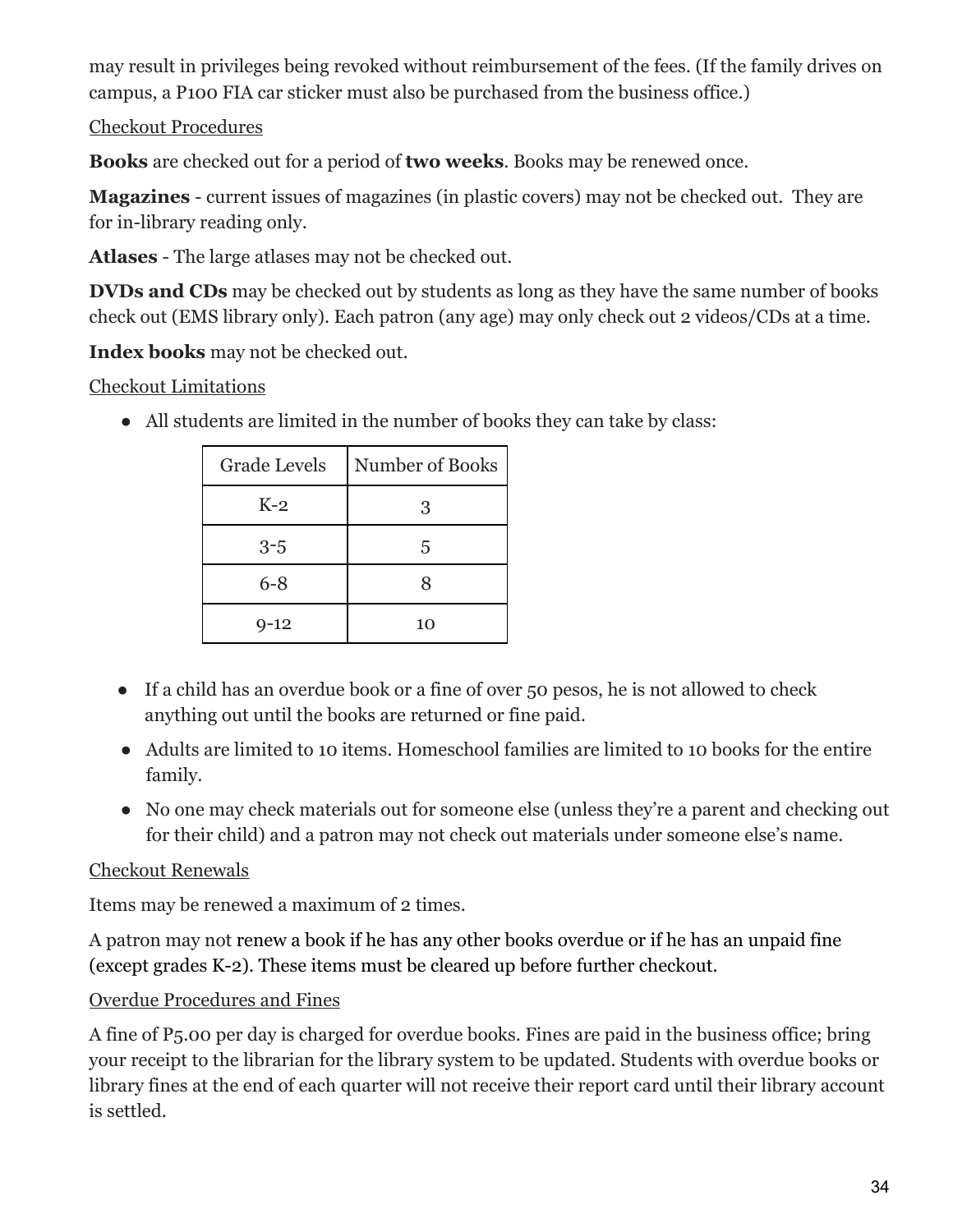#### **The Library Catalog**

The library catalog is available online for students, teachers, and parents to use from any computer. The website is [www.fia.follettdestiny.com](http://www.fia.follettdestiny.com/). From this database one can search the catalog to see which books are available within the library.

#### Reserving or Holding Material

Library patrons may reserve books (place a hold) if they are not already on the shelves.

#### Lost or Damaged Materials

Lost or damaged library materials must be reported to the librarian immediately. Some damaged books can be repaired easily if caught early, so please make sure the librarian is aware of the damage. If the book is beyond repair, the library patron will be charged the repair or replacement cost of the item.

#### High School Library

If the library staff is not available to check out books, please sign your name and barcode number on the checkout sheet on the librarian's desk.

#### Library Hours

The library is open as library personnel are available for students doing homework or parents wanting to check out books. There is also a time for homeschool parents and other parents to come if they care to check out books for their children. The library class schedule is posted, s please refer to that so classes are not interrupted.

#### Library Computers

Both libraries have computers available for research. During high school study hall, students completing school work have priority for computer use.

#### Kindles

The library does have several Kindles available for checkout by both students and teachers. There is a permission form to sign for students to check them out that needs to be signed by the parents but teachers can use them as needed.

#### <span id="page-34-0"></span>**Hotlunch Program**

Students may bring lunch or may sign up for the hotlunch program; students are not permitted to leave campus to purchase food during school hours. Students must be signed up for hotlunch in advance using the menu provided. The business office needs to be notified before Friday in order to cancel a lunch for the following week. Parents will not be charged for a missed lunch due to illness. The business office will be notified of any field trips taken over the lunch hour so that lunches are canceled.

Hotlunch Choices: Regular meals include an entree, unlimited rice, a vegetable, and fruit. Hardy meals include an extra portion of the entree, plus the same sides (unlimited rice, a vegetable, and fruit). Please note that for hamburger meals, the hardy includes two burger patties on one bun. Option meals are also available each week; these include unlimited rice and sides specific to the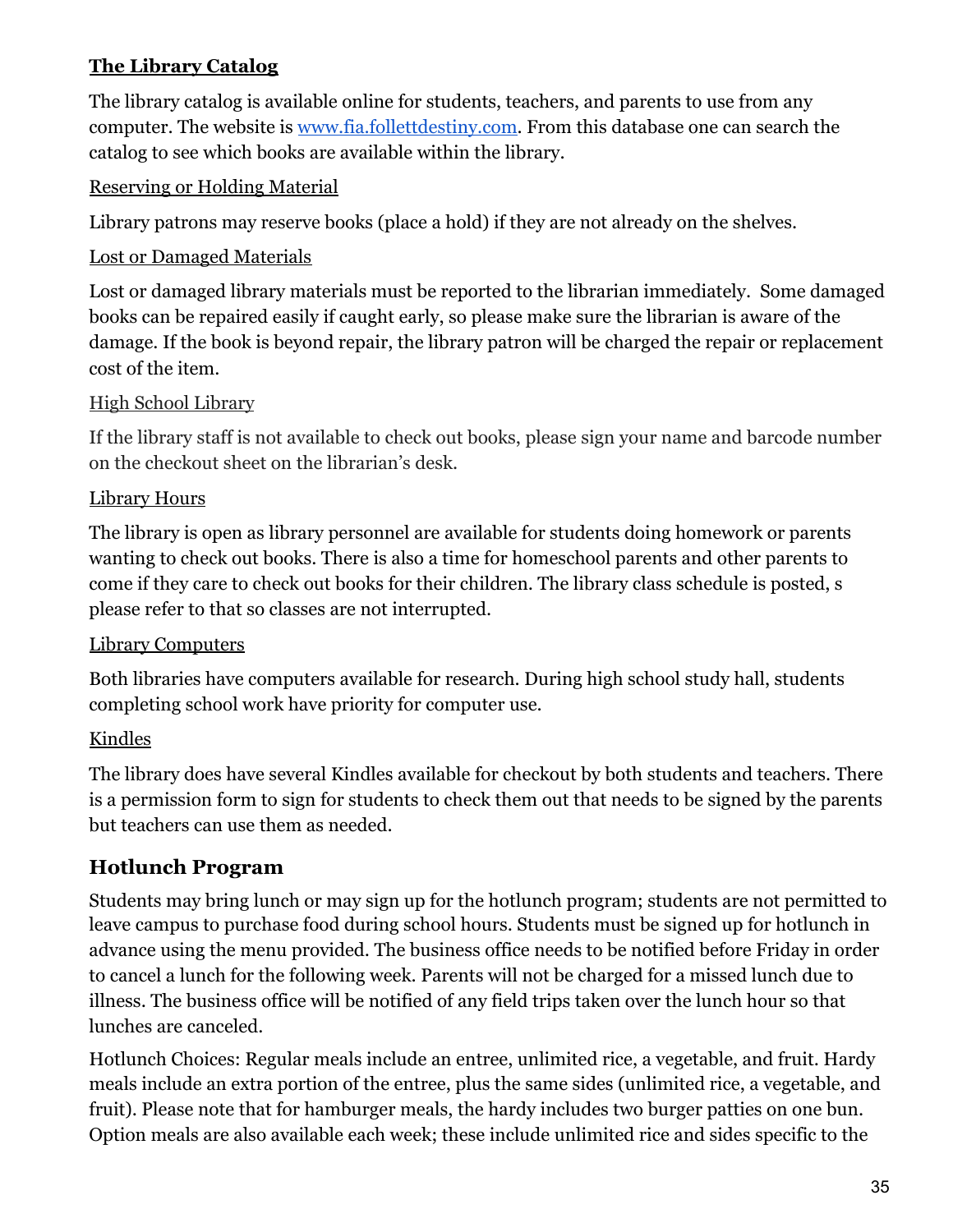option.

# <span id="page-35-0"></span>Student Activities

# <span id="page-35-1"></span>**School Activities (K-12)**

#### <span id="page-35-2"></span>**School Spirit Week**

Each September there is a fun week designated as School Spirit Week for the entire school (K-12). Students dress for each day's theme and participate in special events to show their school and team spirit. Donations are collected to be given to a local Filipino ministry.

#### <span id="page-35-3"></span>**Carnival and International Day**

These two events, held in the second quarter, occur on alternating years.

At Carnival, students (with the help of parents/staff) sponsor a game or refreshment booth. Each elementary grade works together to plan a booth and parents help run it during Carnival. Both the middle and high school Student Councils help plan booths, which students in their respective divisions run (with the help of secondary teachers).

At International Day, FIA community members sponsor booths of nationalities represented at the school. The booths typically include artifacts, photos, and refreshments from that culture.

#### <span id="page-35-4"></span>**Track and Field Day**

Track and Field day is held near the end of third quarter. Students are placed on teams and compete in various races and competitions. Students are expected to participate since this is a regular school day. School community members are welcome to come cheer for their children.

# <span id="page-35-5"></span>**School Activities (6-12)**

#### <span id="page-35-6"></span>**Welcome Back Events**

Near the beginning of the school year, high school takes a short trip and middle school holds a party on campus. These events serve as a welcome back and chance for students and teachers to connect.

#### <span id="page-35-7"></span>**Banquets**

Both middle school and high school hold formal banquets, which provide opportunities for students and teachers to build relationships and have fun outside of the regular school setting.

#### <span id="page-35-8"></span>**Outdoor Education**

Outdoor Education (OE) is an integral part of the FIA curriculum for middle school and high school; participation by all students is expected. The cost is included in tuition for full-time students; however, part-time students who choose to participate will be expected to pay additional fees to cover the cost of the experience.

Outdoor Education moves students out of the classroom and into a practical learning situation for approximately a week of school.

The purposes of OE are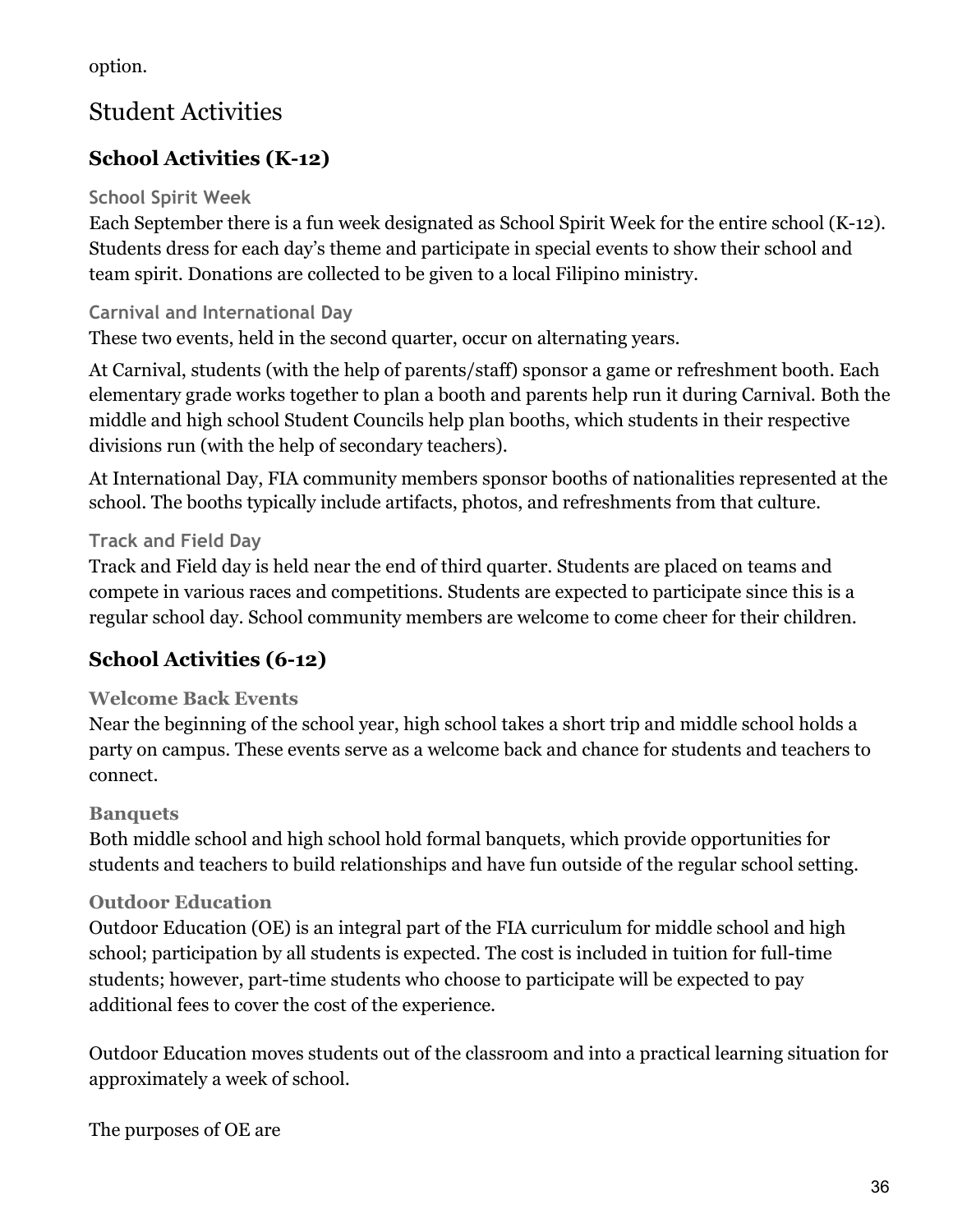- 1. to serve the Filipino community in practical, interactive ways.
- 2. to promote the spiritual development of students and to challenge them to expand their understanding of God's role in their lives,
- 3. to provide educational experiences about the development, culture, and/or geography of the Philippines.
- 4. to build unity within the student community.
- 5. to challenge each student to better understand his or her gifts and abilities.
- <span id="page-36-0"></span>6. to have fun.

#### **Middle School**

Middle School OE is done in conjunction with Faith Academy Manila in February. The venue rotates from historic Corregidor, to Taal Volcano, to the Subic jungle.

#### <span id="page-36-1"></span>**High School**

High School OE is organized and planned by the FIA staff and usually takes place in the second semester. The venue rotates between different locations on Mindanao depending on the focus that year.

# <span id="page-36-2"></span>**School-sponsored Extracurricular Activities**

FIA supports wholesome extracurricular activities developed by students, parents, and/or staff, consistent with the school's mission and philosophy. Students must maintain a 2.5 GPA and not be failing any class to be able to participate in extracurricular activities.

Extracurricular activities will be sponsored, coached, and/or advised by qualified personnel approved by the Administration. The Athletic Director appoints coaches.

#### <span id="page-36-3"></span>**Worship Team**

The school encourages students with musical gifts to participate in leading chapel music. Middle and high school students can try out to be on a worship team.

#### <span id="page-36-4"></span>**Student Council**

<span id="page-36-5"></span>A goal of FIA is to provide opportunities for students to develop skills through leadership and service.

#### **Student Councils**

There are separate but cooperating student councils in high school and middle school. Student council members are elected by students. The Administration will appoint faculty advisors.

#### <span id="page-36-6"></span>**Leadership Retreat**

Each year high school students elected to Student Council will attend a school-sponsored Leadership Retreat which includes spiritual, planning, and leadership sessions. The conference will take one day of school and one non-school day.

#### <span id="page-36-7"></span>**Athletic Activities**

An Athletic Director is appointed by the Administration to implement programs that support our core values and the Schoolwide Learning Results. This provides an opportunity for our students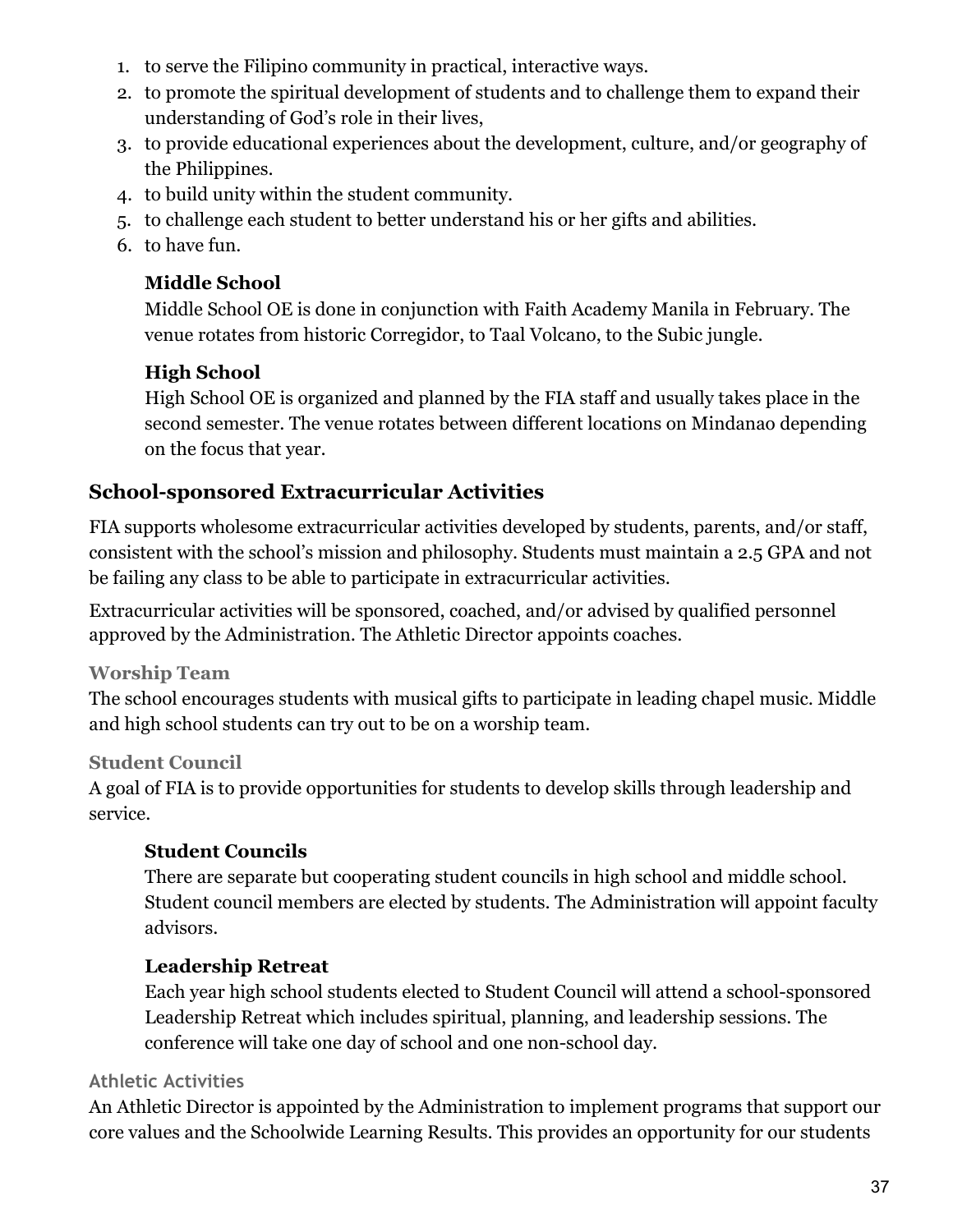to grow in physical skills and develop positive character traits.

## **ISAC**

FIA is a member of International Schools Activities Conference (ISAC) and sponsors boys' and girls' teams in volleyball, basketball and soccer. Each team practices and plays games locally for a season before the ISAC tournament. The typical schedule is:

- August to October: boys' and girls' volleyball
- November to January: boys' soccer and girls' basketball
- January to March: boys' basketball and girls' soccer

The school pays ISAC tournament fees and athletes' families pay for air travel. Students not planning or able to go to the tournaments are still encouraged to play on the team when competing locally. Middle school students with advanced skills may be invited to play on the teams.

## **Middle School Basketball**

Middle School basketball is usually offered concurrently with the high school basketball seasons.

#### <span id="page-37-0"></span>**Fine Arts Activities**

As staffing allows, FIA provides activities such as plays, concerts, musicals, or art displays.

# <span id="page-37-1"></span>**School-supported Extracurricular Activities**

#### <span id="page-37-2"></span>**Clubs**

FIA community members may apply to start a school-supported club. Club activities may not conflict with school-sponsored events (i.e., athletics events, Student Council events, etc.).

An application form must be submitted to the Activities Coordinator for approval. New clubs may be approved for a one quarter trial basis; recurring clubs are approved for a semester. For any off-campus club activities, there must be at least one adult for every 8-10 students. On-campus club activities must end by 5pm. FIA retains the right to cancel a club if participants do not abide by expectations.

Approved clubs can be recorded on high school students' co-curricular activities forms if accurate attendance records have been kept.

#### <span id="page-37-3"></span>**Elementary Parent-run Sports**

If parents want to organize after school sports programs for elementary students, FIA may be able to host the program. However, the organizers must provide the equipment since FIA typically does not. Similar to clubs, FIA parents may apply to start these programs, but they may not conflict with school-sponsored events. An application form must be submitted to the Activities Coordinator for approval.

# <span id="page-37-4"></span>FINANCE POLICIES

# <span id="page-37-5"></span>**School Fees Payment Policy**

For this school year, please follow this payment schedule for your school fees.

December 20, 2018 50% of Tuition and Capital fees paid (no report card can be given if a family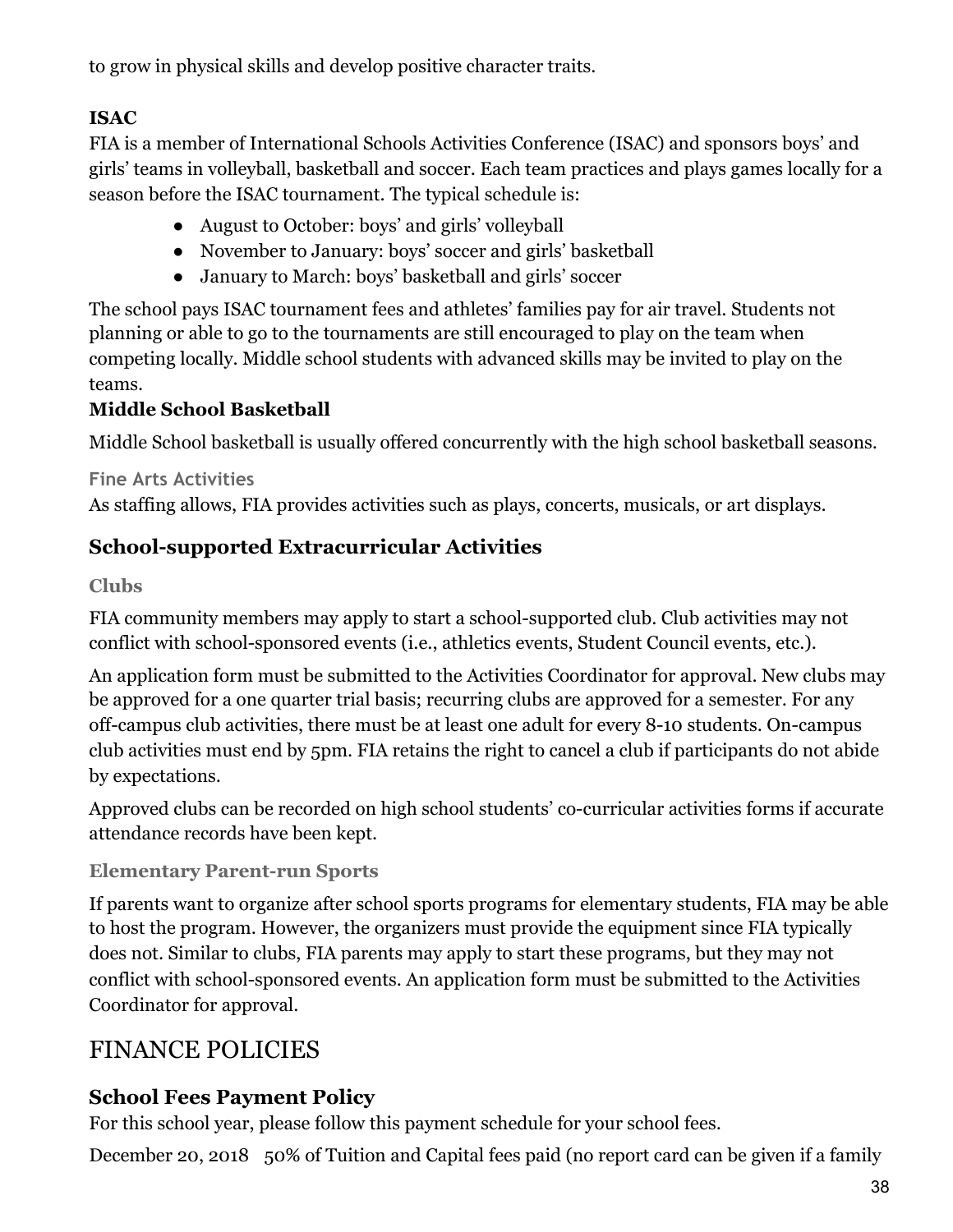|                | has not paid 50% by December 20, 2018)                                                                                                                                                                                                                                                                     |
|----------------|------------------------------------------------------------------------------------------------------------------------------------------------------------------------------------------------------------------------------------------------------------------------------------------------------------|
| March 29, 2019 | 100% of Tuition and Capital fees paid (no report card or transcripts can be<br>given if a family has not paid 100% by March 29, 2019)                                                                                                                                                                      |
| May 23, 2019   | 100% of all fees paid (no report card or transcripts can be given if a family<br>has not paid 100% of their bill by May 23, 2019.)<br>* No transcripts or any documentation can be given until your account is<br>paid in full.<br>* Any children you may want to enroll for 2019-2020 school year may not |
|                | begin classes until your account is paid in full for 2018-2019.                                                                                                                                                                                                                                            |

#### <span id="page-38-0"></span>**Mode of Payment**

FIA accepts the following payment methods: cash, check, credit card, or wire transfer. However, please take note that the school is not responsible for any banking/service fees or losses due to foreign exchange conversions/fluctuations. Only the amount that the school actually receives will be credited to the parents' account.

#### <span id="page-38-1"></span>**Business Office Hours**

The business office is normally open Monday to Friday from 7:30am - 3:30pm, unless otherwise specified.

#### <span id="page-38-2"></span>**Parent Accounts**

The school maintains an internal account for every FIA family. The account acts as a bill that is sent to parents at the beginning of each month. The school reserves the right to offset any fees/expenses that are rightfully incurred by a student against any available credit balance in the account.

#### <span id="page-38-3"></span>**Tuition Assistance Program**

FIA offers financial aid to deserving families on a need basis. This is not available to staff families. Parents should contact the Business Manager for more information.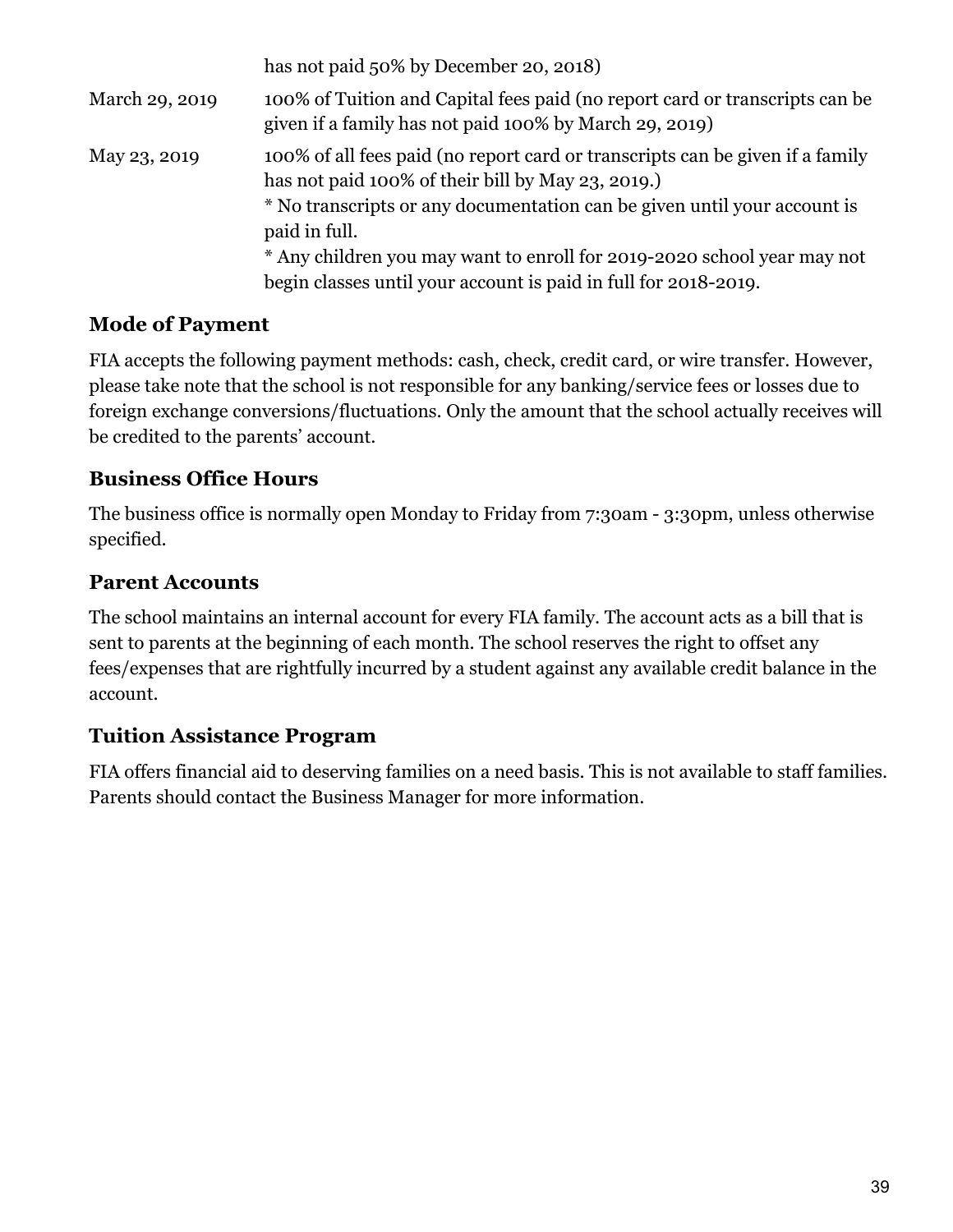# <span id="page-39-0"></span>Appendix A: Field Trip Policy

Reason this policy is important:

The school is structured to provide a safe place for students; however, other environments off-site aren't always as child-friendly or safe. It's important to make outings as safe as possible while allowing students to learn from their experiences in a variety of settings.

#### When the policy applies:

This policy is in place anytime students are away from the FIA campus during normal school hours.

Procedure and Practices, including responsible person(s):

- Field trips will be planned as part of the overall curriculum and/or student's interests and will provide learning opportunities through hands-on participation.
- FIA staff will notify parents in advance of all field trips and any other special arrangements necessary.
- A parent or legal guardian will sign an informed consent form (permission slip) for all field trips, i.e. any activity happening off campus during normal school hours.
- All school lunches will be canceled for the trip, if necessary. It is the responsibility of the field trip organizer to cancel all school lunches. If a student is not attending with their classmates it is the responsibility of the parents/legal guardians to let the office know to keep their school lunch.
- A well-stocked first aid kit along with the children's emergency contact numbers will be taken.
- If a student has medication needs, the parents will be responsible to communicate with the organizers regarding the distribution of medication as needed.
- All official accompanying adults will have child safety training. No students will be left alone with any additional non-trained, accompanying adults. If a driver is not child safety trained, at least one trained adult must be in the vehicle.
- Additional staffing may be needed to provide adequate supervision and will be scheduled ahead of time for these off-site activities.
- Students will be counted before leaving the FIA campus, during the field trip, and again at the time of departure for return to FIA to ensure that all children are accounted for.
- Whenever possible the organizer will visit the site ahead of time to determine the safety of the location, what experiences the students may gain, and age-appropriateness.
- Staff members will have a cell phone in case of emergency on all off-site activities.
- Field trip plans must be approved by the lead teacher who is responsible to communicate the information to the principal.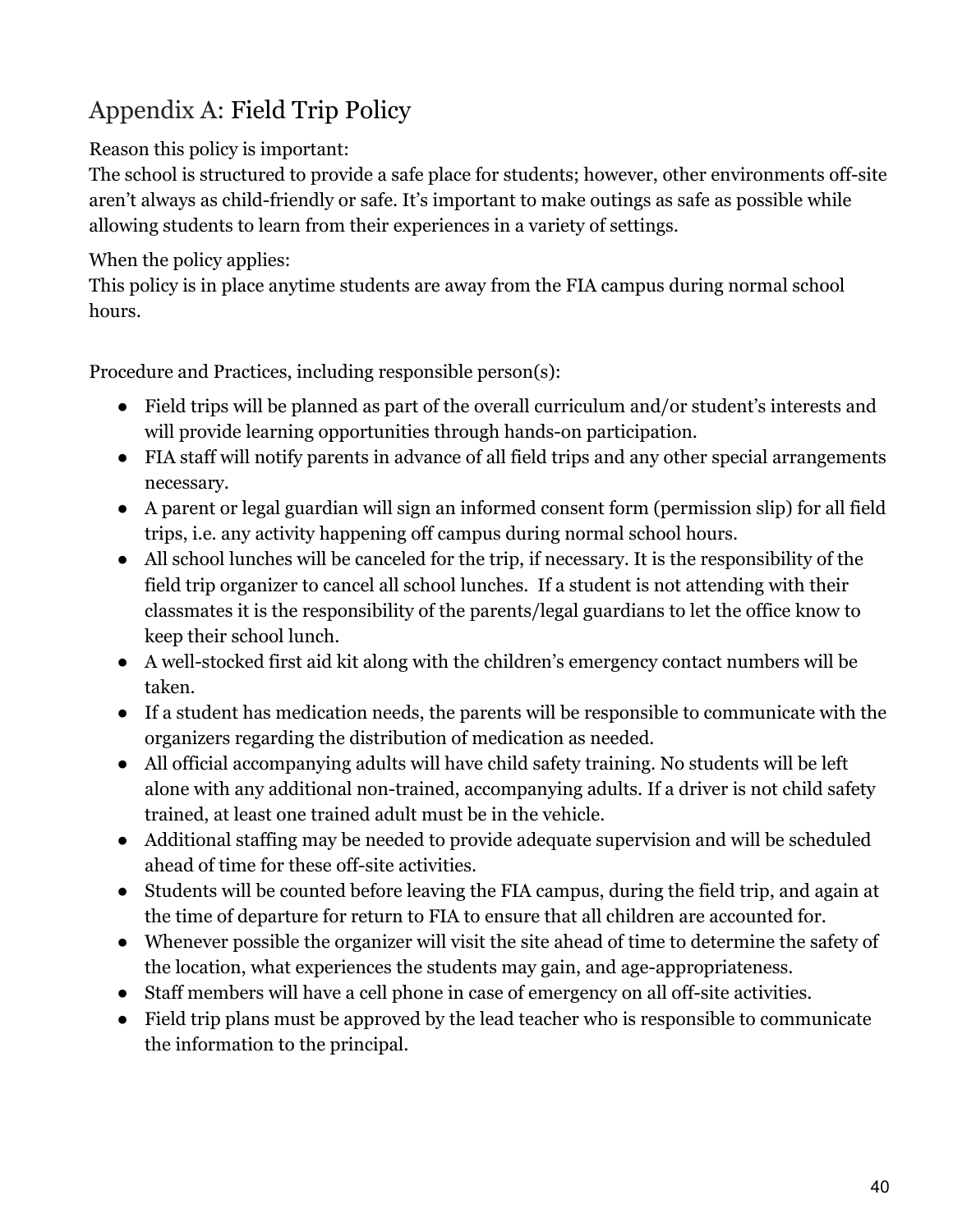# <span id="page-40-0"></span>Appendix B: Computer Use Agreement

God has blessed Faith International Academy (FIA) with excellent computer resources. The following guidelines and security policies have been created in order for us to be good stewards of these resources, to glorify God in our use of these resources, and to protect our investment. These computer systems belong to FIA, but they are also your investment to use and care for properly.

Use of FIA computers and the network is a privilege. To use computers at FIA, middle and high school students are required to sign this agreement. Failure to abide by these guidelines will result in the loss of computer privileges.

#### **GOALS**

- 1. To provide adequate access by students and staff to computers, software, and the Internet
- 2. To protect our students and staff from inappropriate and harmful material
- 3. To protect the integrity of the computer systems
- 4. To protect and respect the privacy of others
- 5. To uphold copyright laws
- 6. To encourage the use of computer resources for educational purposes and spiritual development

We respect the privacy of users, their documents, and email. However, in order to provide accountability, integrity, and responsibility regarding the use of computers on campus, the IT Administrator and the FIA Administration reserve the right to monitor all use of school computers, network, and stored files.

It may be necessary for the IT Administrator or the FIA Administration to give specific people or groups additional verbal guidelines, which then become amendments to this policy. All stipulations regarding consequences in this document also apply to the verbal amendments.

#### **Guidelines**

#### **Copyright and Legal Issues:**

- 1. Do not use FIA computers or network for illegal or commercial purposes.
- 2. Do not use FIA computers to pirate or make unauthorized copies of music, images, videos, software, or any other copyrighted material. Respect copyright laws.

#### **Prohibited Material:**

- 3. Do not use the FIA computer system to access inappropriate material, namely
	- a. Profanity, pornography, sexually explicit pictures or words, any material showing extreme violence or other obscene behavior.
	- b. Instructions for conducting illegal activities such as making bombs, invading other people's privacy, committing fraud, or obtaining unauthorized access.

#### **System Security and Integrity:**

- 4. Do not remove, replace, or tamper with the FIA serial number on computer equipment.
- 5. Do not download programs from the Internet.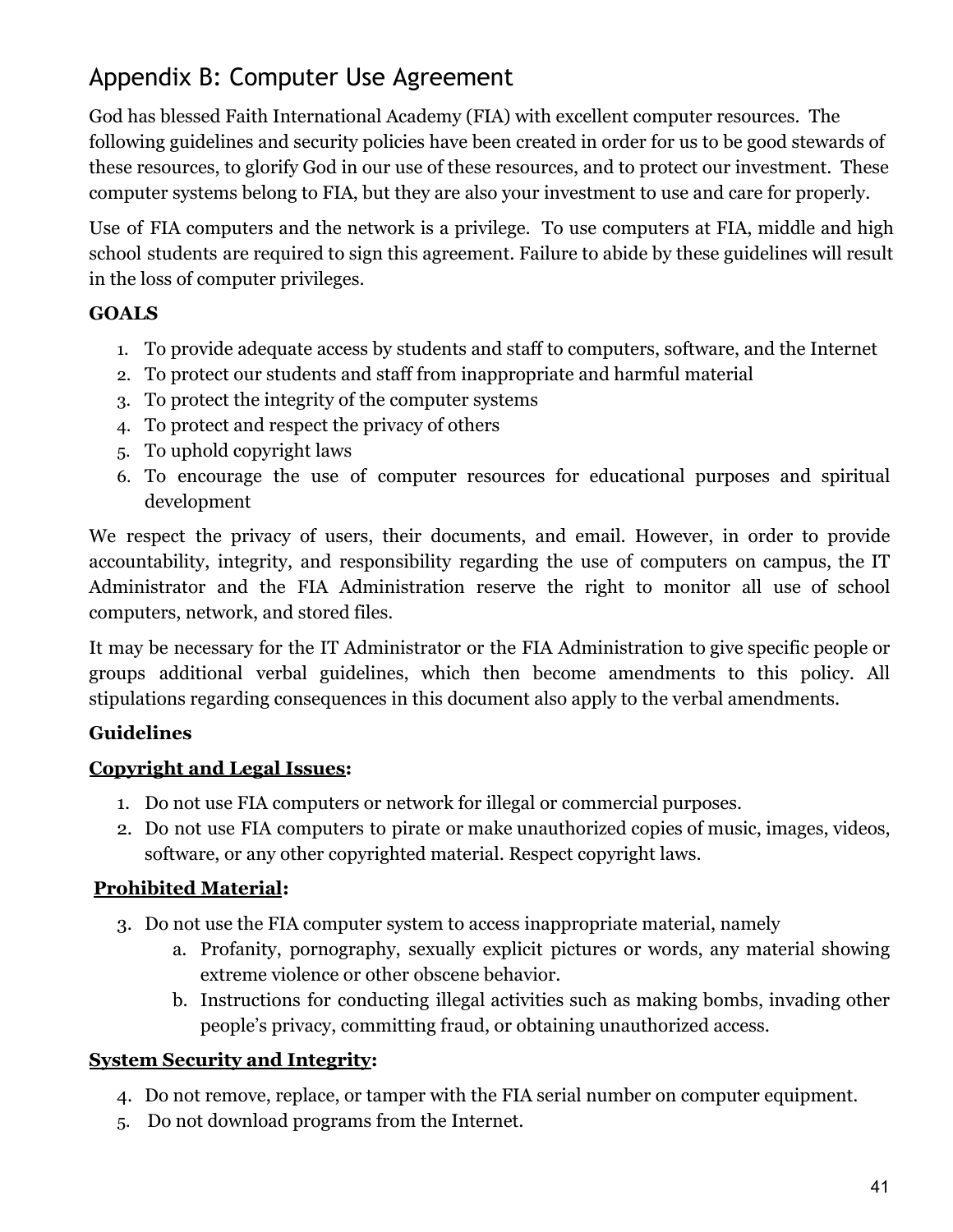- 6. Do not install or alter any software, nor run unauthorized software (that someone else may have installed).
- 7. Do not tamper with, remove, exchange, or install any hardware components in any computer at FIA.
- 8. Do not attempt to gain unauthorized access to any part of the school computer network or other people's files, nor use computers to illegally access other computers.
- 9. Only use your own account.
- 10. Report any violation of these rules to a teacher or administrator.
- 11. Personal computers (laptops) may not be connected to the FIA network.

#### **Privacy:**

- 12. Do not post personal information about yourself or other people on the Internet.
- 13. Do not send threatening, illegal, vulgar, obscene, or harassing materials.
- 14. Do not post false or defamatory information about any person or organization.
- 15. Do not broadcast messages on the network.

#### **Educational Use:**

- 1. Do not play games on school computers unless authorized (each time) by your teacher.
- 2. Limit use to school-related activities on FIA servers.

#### **Further guidelines and advice to make your computer use more productive:**

- A. You are held responsible for any use of your account, so keep your password a secret and remember to log off after each session.
- B. Report any possible security problems that you discover to a teacher or member of IT.
- C. If you have a legitimate reason for doing something prohibited, please ask first.
- D. Be a good steward of our resources, namely
	- a. Limit time on the computers (those who have school work have priority over recreational use).
	- b. Limit storage space used for files (large media files may be deleted).
	- c. Conserve printer ink and paper.
	- d. Conserve Internet bandwidth (no movies, instant messaging, internet radio, chat, or other streaming media that will slow down the Internet for everyone).
- E. Do not keep your only copy of important documents on the desktop or local C drive. Make sure you have a copy on a hard drive at home or in your folder on the network.
- F. Confirm your information from the Internet with reputable sources.
- G. Do not plagiarize: Do not take others' ideas and words and present them as your own.
- H. Files in the student data drives will be deleted at the end of every school year.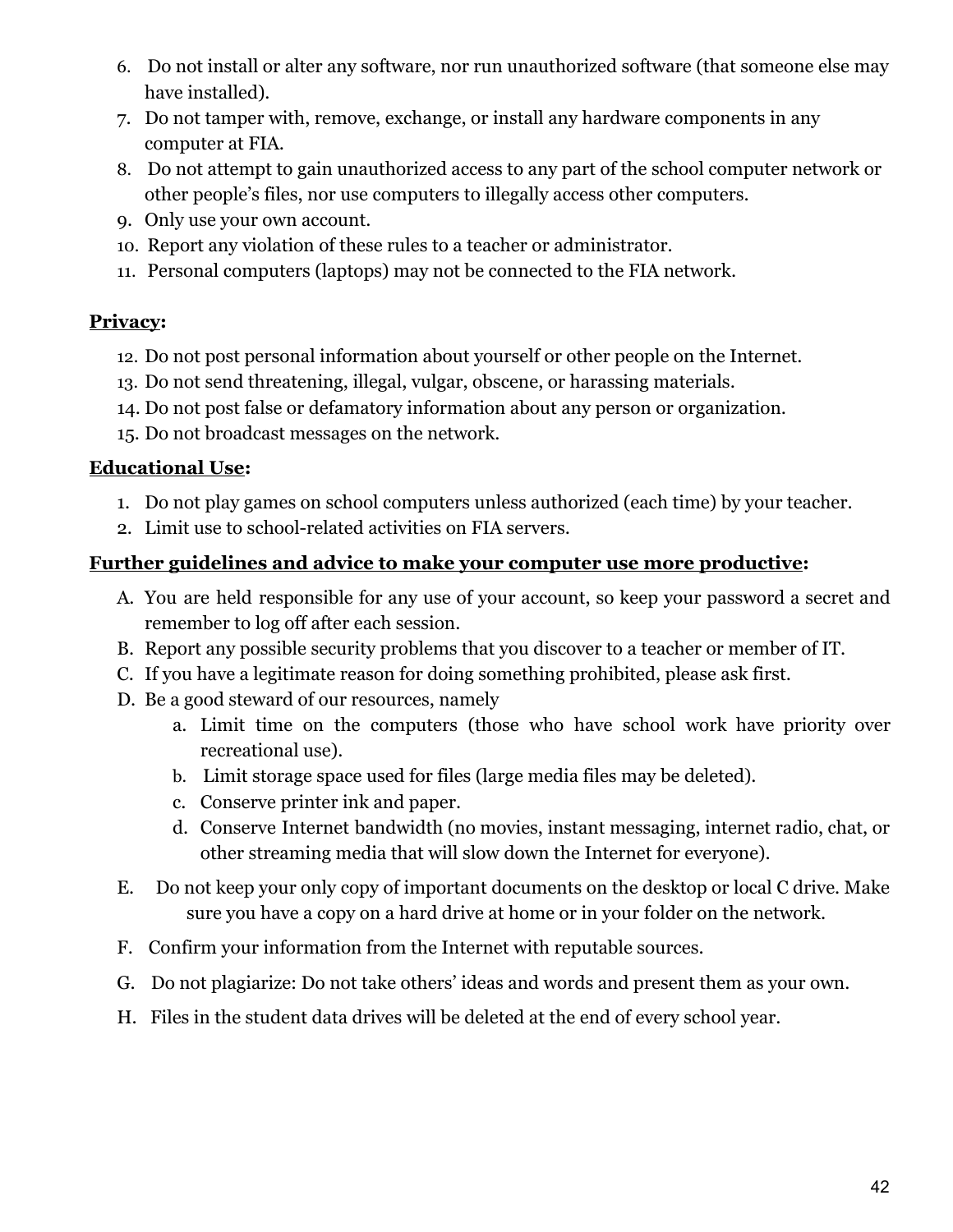# <span id="page-42-0"></span>Appendix C: Code of Conduct for Child Safety

#### **Biblical Foundations:**

From the Old Testament to the New, the Bible clearly states the responsibilities parents have for the training and care of their children. Similarly, penalties are harsh for those who would injure or rob a child of their childhood.

Proverbs 22:6 Train up a child in the way he should go; even when he is old he will not depart *from it.*

*Matthew 18:5,6 "Whoever receives one such child in my name receives me, 6 but whoever* causes one of these little ones who believe in me to sin, it would be better for him to have a great *millstone fastened around his neck and to be drowned in the depth of the sea.*

1 Corinthians 13:4-7 Love is patient and kind; love does not envy or boast; it is not arrogant or rude. It does not insist on its own way; it is not irritable or resentful; it does not rejoice at *wrongdoing, but rejoices with the truth. Love bears all things, believes all things, hopes all things, endures all things.*

Within the Christian School we recognize a taking on of these responsibilities and our child safety policies seek to provide a mechanism by which we can properly do this.

#### **Introduction**

The welfare and safety of children are paramount in Faith International Academy's policies and procedures. Faith International Academy's intent is to provide a safe and loving environment where children are nurtured and cared for in a way that allows them to become all they are capable of being. This includes valuing them, regarding them positively, and treating them with respect and care.

Having a common set of expectations will also serve to protect adults interacting with children from invalid reports of inappropriate behavior. By putting these guidelines into place, an adult's interaction with a child is much more transparent to others and less likely to be interpreted incorrectly. Adults (faculty, employees and volunteers) assume the full burden of setting and maintaining clear, appropriate boundaries in all interaction with children.

Faith International Academy's also works very closely with other Christian mission agencies in both prevention and response, agreeing to use similar child abuse definitions and codes of conduct.

Faith International Academy has made a commitment to abide by local law. With regard to the treatment of children, where local law is more prescriptive or strict than the guidelines here, then local law must be followed.

Our intent is not to be overly prescriptive in how parents raise their children. However, these guidelines need to be succinct and clear and use language that is generally understood by speakers of English and is consistent with other networks and external bodies that are also seeking the best for children. We assume that each person will use good judgment in applying these guidelines in their family and/or work setting.

The most effective way to prevent abuse of children is to be vigilant. By being vigilant in adhering to the following standards for interaction with children, we hope to protect children from abuse.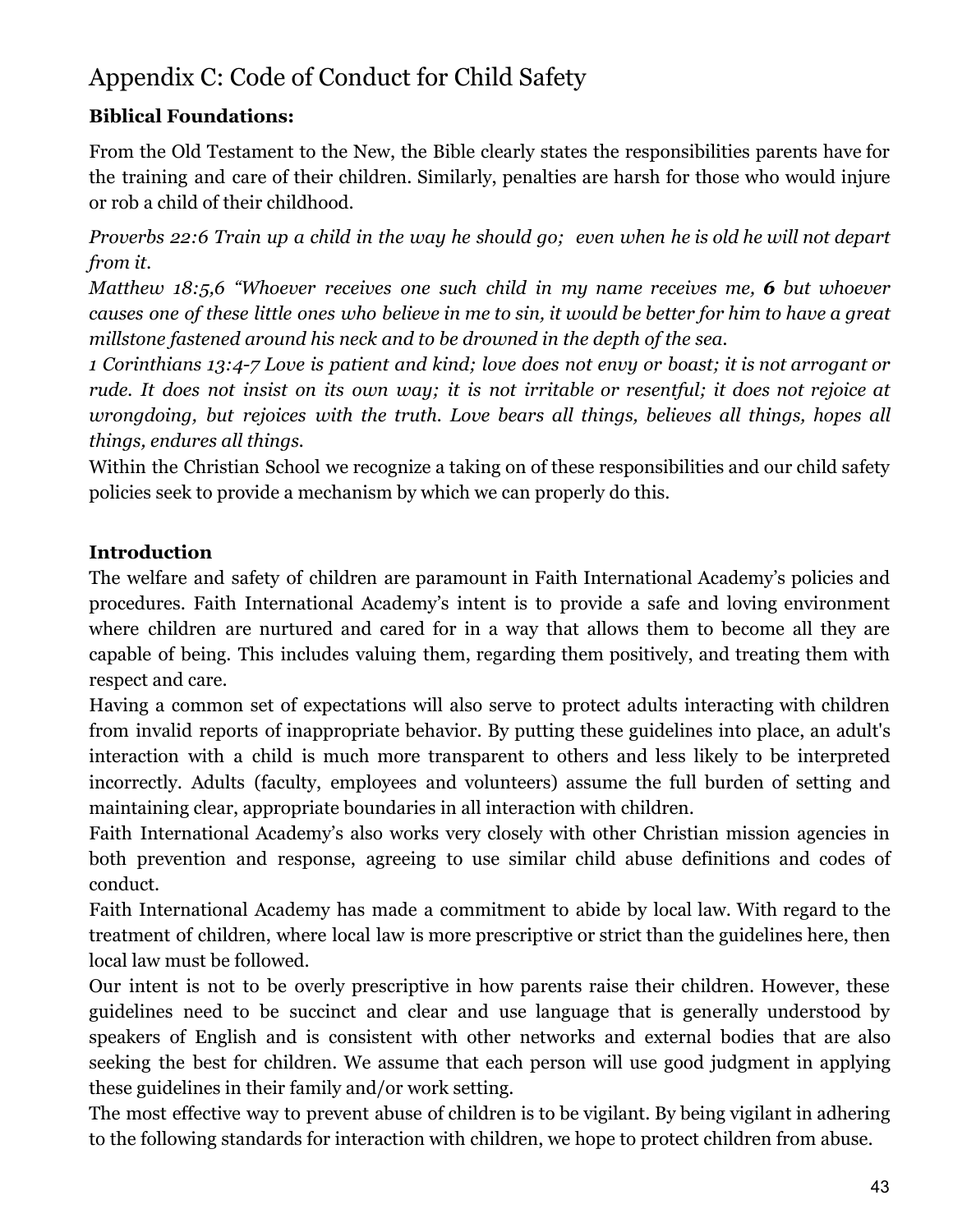This Code of Conduct includes, but is not limited to, the following expectations of staff.

#### **Within the work situation**

In any situation with children we should use as many of the following safeguards as possible with a minimum of at least one. This will reduce risk and demonstrate professionalism and wisdom resulting in healthy interaction with children.

#### **1. Visibility**

All work with children should be planned in a way that minimizes risks as far as possible. This includes being visible to other adults when working with children.

This can be accomplished by planning activities in areas where other adults are present and at a time when other activities are occurring. It can also be accomplished by installing windows in all classrooms and other rooms occupied by children or by keeping doors open.

#### **2. Overcoming Isolation**

An adequate number of adults should supervise youth events, especially overnight activities. Isolation can also be overcome by avoiding being alone with one child. For example, take two or more children to the bathroom together, rather than only one; drop off siblings last in a carpool or take your own child along when providing rides, or employ the principles of visibility (explained above) or accountability (explained below).

#### **3. Accountability**

All staff are expected to interact with children in a mature, capable, safe, caring, and responsible manner, with a high level of accountability. All staff are responsible for giving and accepting feedback from others in order to maintain a high level of professionalism and integrity in interactions with children.

When ministry to a child involves one-on-one contact, the following procedures should be followed, as applicable:

- Always be accountable to other adults regarding your interactions with children.
- Parents and/or supervisors are to be notified beforehand of any activities with children, for example, before transporting a child, keeping a child after school, a youth activity, or when tutoring a child.
- Counseling or other necessarily confidential meetings with children should be done in a place where the adult and child are visible to others such as in an office with a window in the door and only when another adult is in close vicinity, aware that the meeting is occurring, and willing to stay in the vicinity until it is completed.
- In an emergency situation, such as needing to transport a child alone or supervise a child alone, find an additional person to be involved if at all possible, or notify whoever is available.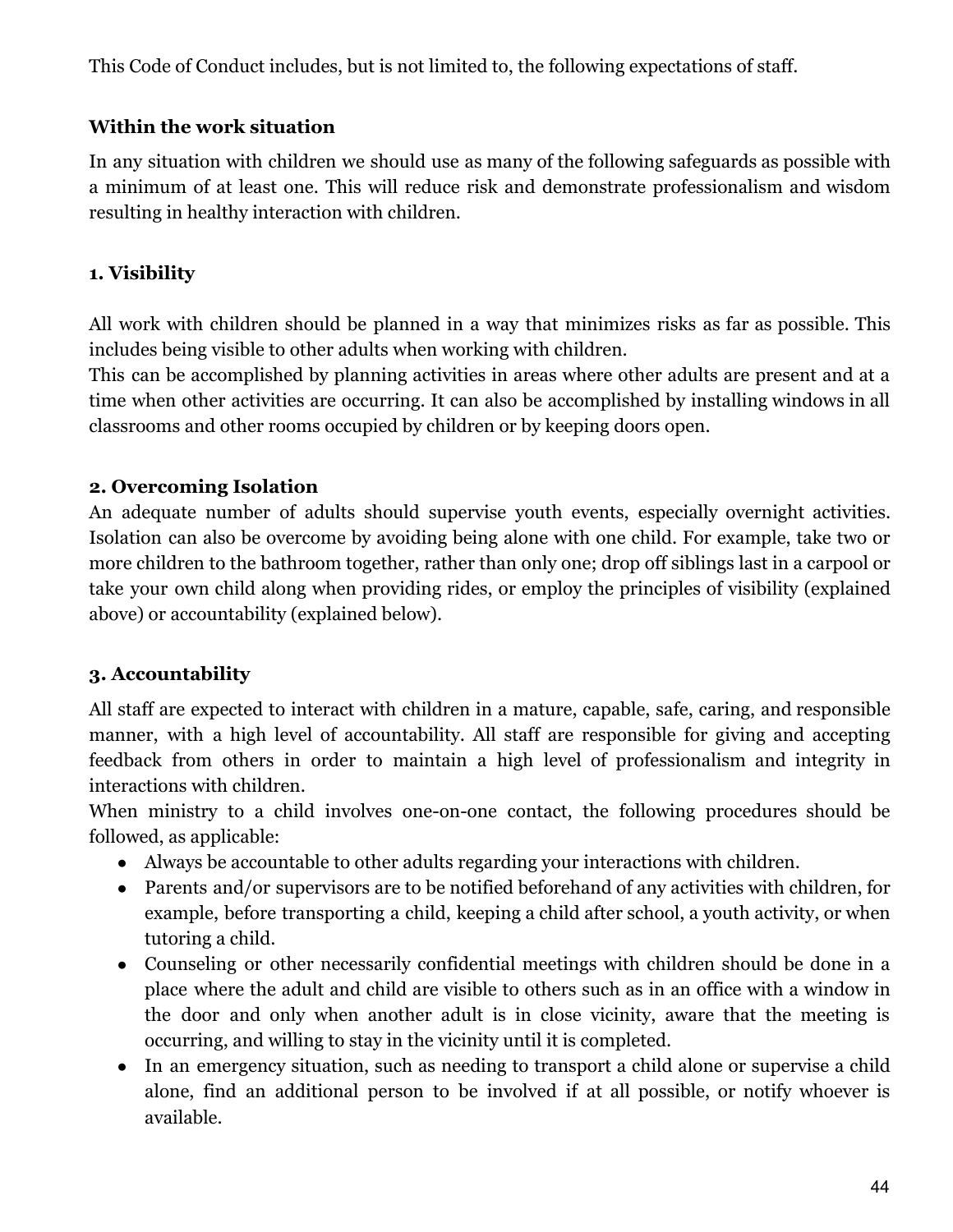#### **4. Balancing Power and Control**

When working with children balance the age, size, strength, power, and authority between staff and children to help to lower risk. This can be done by such things as sending two same age children to the bathroom together with an adolescent or adult helper, dropping off siblings last in a carpool, or inviting two or more students to your home to work on a project.

#### **5. Supervision**

Supervision also reduces risk. Program administrators should periodically and randomly inspect classrooms, offices, work areas and other areas where children and adults are together.

#### **6. Differential Treatment**

Adults should avoid favoring or showing differential treatment to particular children to the exclusion of and in the presence of others, or excluding children in a derogatory or embarrassing way in the presence of others.

#### **Within the work situation, the family or other settings where children are present:**

#### **1. Discipline**

The following actions may involve abuse and are to be avoided: derogatory name-calling, ridicule, humiliation or shaming, publically singling out a child for negative treatment or exclusion, yelling at (loud speech that harms by bringing emotional degradation) or belittling a child or other forms of hostile or rejecting treatment. Other behaviors to be avoided include: hitting (including slapping) or any behavior that assaults a child. Also to be avoided are: pushing or holding a child against their will outside the goals of protecting them from danger, providing them medical care or keeping them from harming themselves or others, or (in the case of holding a child against their will) maintaining order and reasonable discipline in the classroom. Physical discipline by a parent of their own children, such as spanking or paddling, is not considered abuse as long as it is reasonable, not done in anger, and causes no bodily injury to the child.

#### **2. Touch**

Because healthy, caring touch is valuable to children but unhealthy touch is abusive, the following guidelines apply:

- Touch should be in response to the need of the child and not the need of the adult.
- Touch should be open rather than secretive. For example, a hug in the context of a group is very different from a hug behind closed doors.
- Touch should be age-appropriate and generally initiated by the child rather than the adult. It should be with the child's permission and resistance from the child should be respected.
- Touch should always communicate respect for the child. Adults should avoid doing things of a personal nature for children that they are able to do for themselves, including dressing, bathing, etc.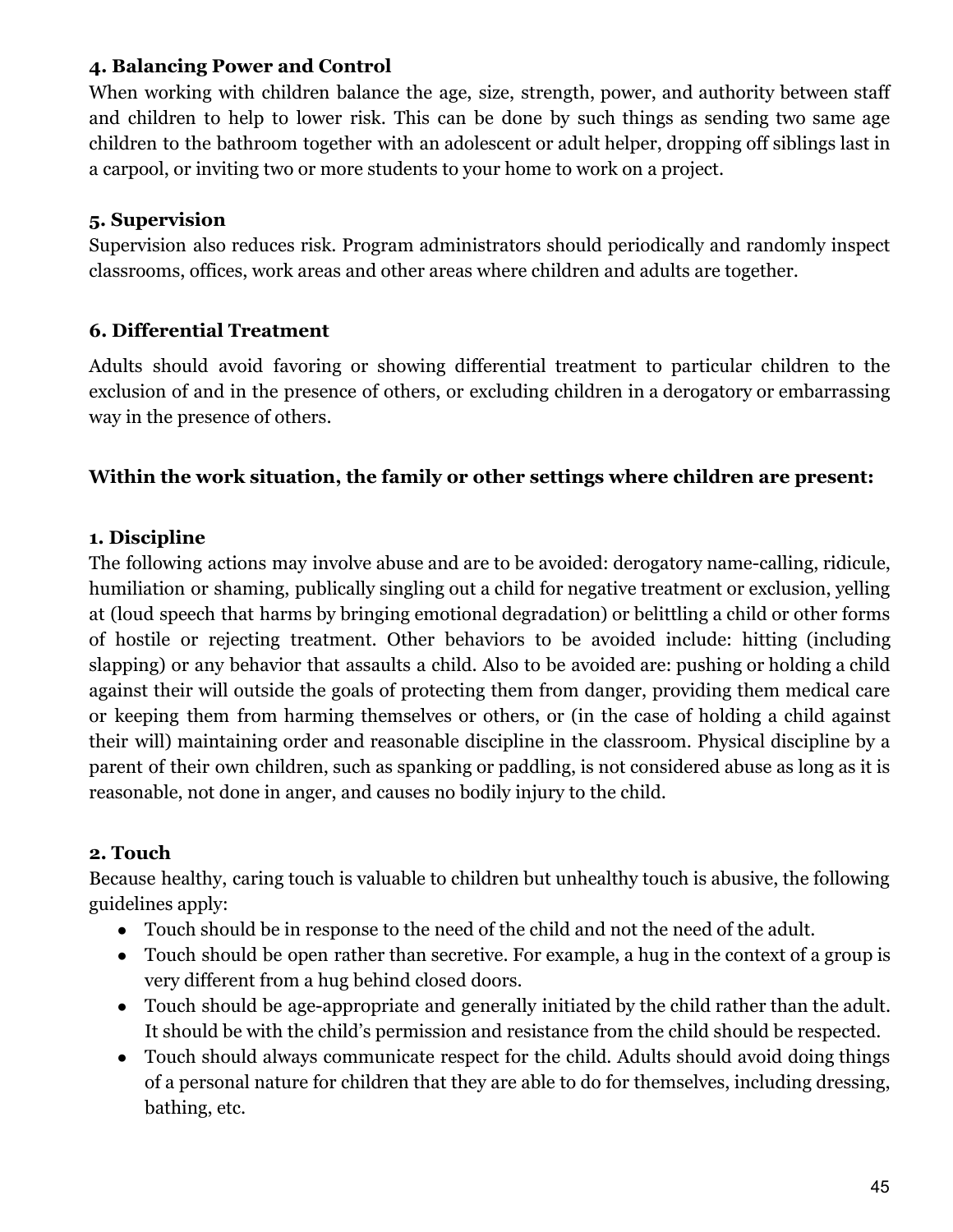The following signs of affection are generally appropriate: verbal praise, side hugs, or shoulder to shoulder hugs. For smaller children, touching their hands, faces, shoulders and arms, arms around their shoulders (when culturally appropriate), hugs, or holding them when others are present.

The following behaviors are inappropriate or may be perceived as inappropriate and should not be engaged in: touching buttocks, chests, genital areas, or thighs except to keep infants or young children clean or healthy; showing affection in isolated areas or when alone with a child; sleeping with a child not your own or lying on a bed with a child not your own; flirtatious or seductive looks; any form of affection that is unwanted by the child; sexually-suggestive or explicit language, showing sexually-suggestive pictures or videos or playing sexually-suggestive games with a child; any behavior that could be interpreted as sexual in nature.

Adults should monitor each other in the area of physical contact, helping each other by pointing out anything that could be misinterpreted.

#### **3. Verbal Interaction**

Adults should use words to support and encourage a child, such as praise, positive reinforcement, and appropriate jokes. Inappropriate verbal interaction includes the following: shaming, belittling, humiliating, name calling, using harsh language that may frighten, threaten or humiliate the child, cursing, or making derogatory remarks about the child, their family, and/or their place of origin. Inappropriate verbal interaction also includes inappropriate comments that relate to physique or body development, telling derogatory or sexual jokes, making sexually suggestive comments, telling inappropriate secrets, or inappropriately discussing sexual encounters or desires with children.

#### **Final comments:**

#### **1. Parent Involvement**

Parents are responsible for knowing where their children are at all times. Therefore, parents should be informed of planned school activities (e.g. trips included in the schedule) and be expected to sign a consent form. Parents should be encouraged to make unannounced visits to program activities.

#### **2. Monitoring Child-to-Child Behavior**

The following actions may involve abuse or inappropriate behavior of one child to another and are to be avoided: bullying, hazing, derogatory name-calling, ridicule or humiliation, publically singling out another child for negative treatment or exclusion, child-to-child inappropriate sexual touch, inappropriate sexually explicit language, showing of sexually explicit images, hitting, slapping, pushing, holding against their will, or otherwise assaulting another child.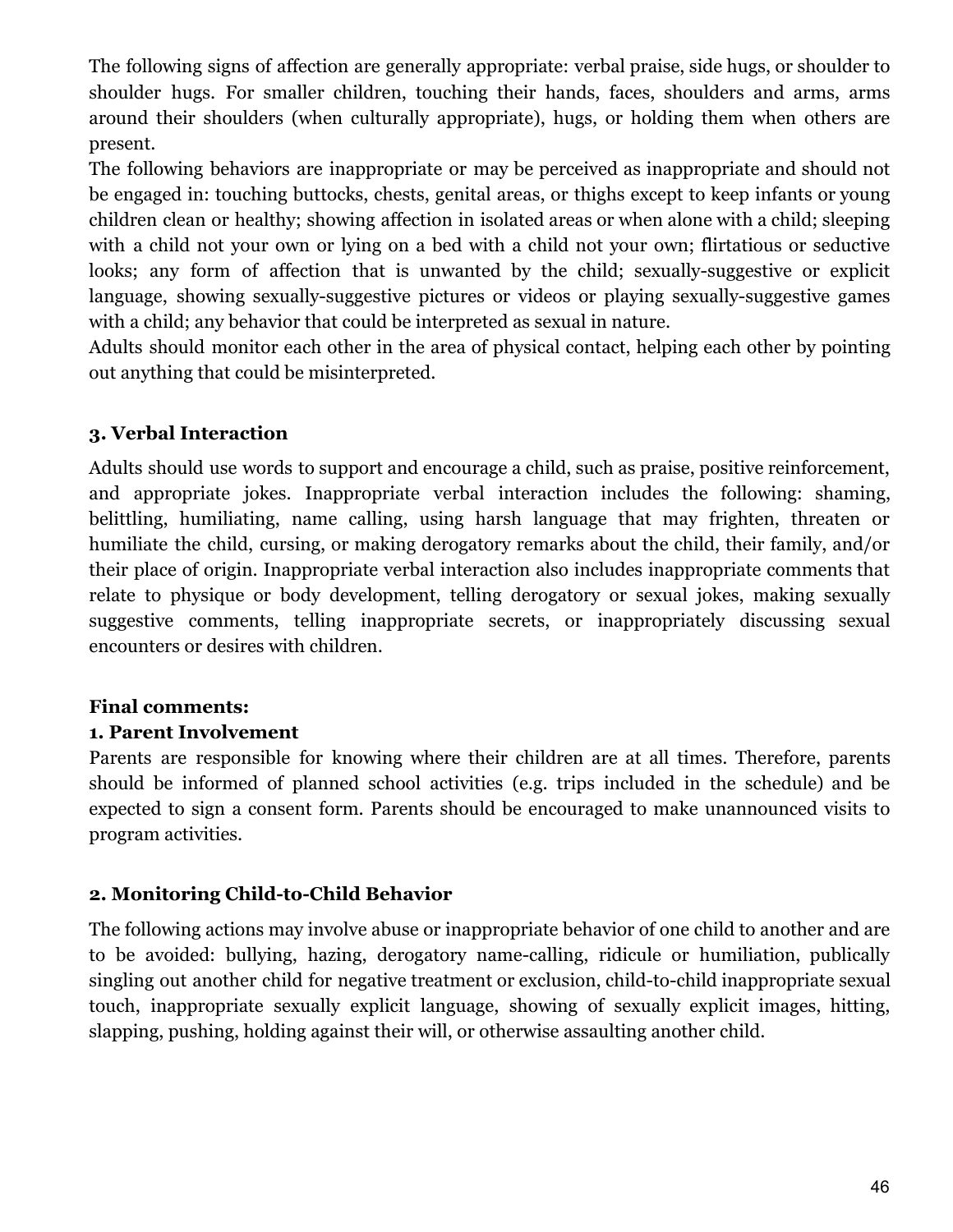# <span id="page-46-0"></span>Appendix D: Child Safety Policy

Biblical Foundations:

From the Old Testament to the New, the Bible clearly states the responsibilities parents have for the training and care of their children. Similarly, penalties are harsh for those who would injure or rob a child of their childhood.

Proverbs 22:6 Train up a child in the way he should go; even when he is old he will not depart from it.

Matthew 18:5,6 "Whoever receives one such child in my name receives me, 6 but whoever causes one of these little ones who believe in me to sin, it would be better for him to have a great millstone fastened around his neck and to be drowned in the depth of the sea.

1 Corinthians 13:4-7 Love is patient and kind; love does not envy or boast; it is not arrogant or rude. It does not insist on its own way; it is not irritable or resentful; it does not rejoice at wrongdoing, but rejoices with the truth. Love bears all things, believes all things, hopes all things, endures all things.

Within the Christian School we recognize a taking on of these responsibilities and our child safety policies seek to provide a mechanism by which we can properly do this.

Definitions:

The Child Safety and Protection Network (CSPN) requires all members of the agency to use common definitions relating to child protection. Unless otherwise noted all definitions of abuse in this policy come from the CSPN Best Practice Standards.

#### Definition of Abuse

Child abuse is the treatment of a child under the age of 18, often in the context of a relationship of responsibility, trust, or power that endangers or impairs the health or welfare of a child.

Child-to-Child Cases: Should both the victim and the alleged offender be under the age of 18, it will typically be considered abuse if there are more than three years difference (1095 days or more) between the children or there is a measurable, significant difference in responsibility, trust, or power between them. If there is less than three years age difference and there is not a significant difference in responsibility, trust, or power between them, what would normally be defined as abuse will be considered unacceptable behavior, with an action plan put in place to address the behavior of concern and its effects. Because of these and other variables, child-to-child cases will be judged on a case-by-case basis. Child-to-child abuse includes all types of abuse defined below.

The age difference between the two children leads not only to marked developmental differences, but also disparities in their levels of power and responsibility within their relationship. An example of abuse due to an imbalance of power would be sexual activity between two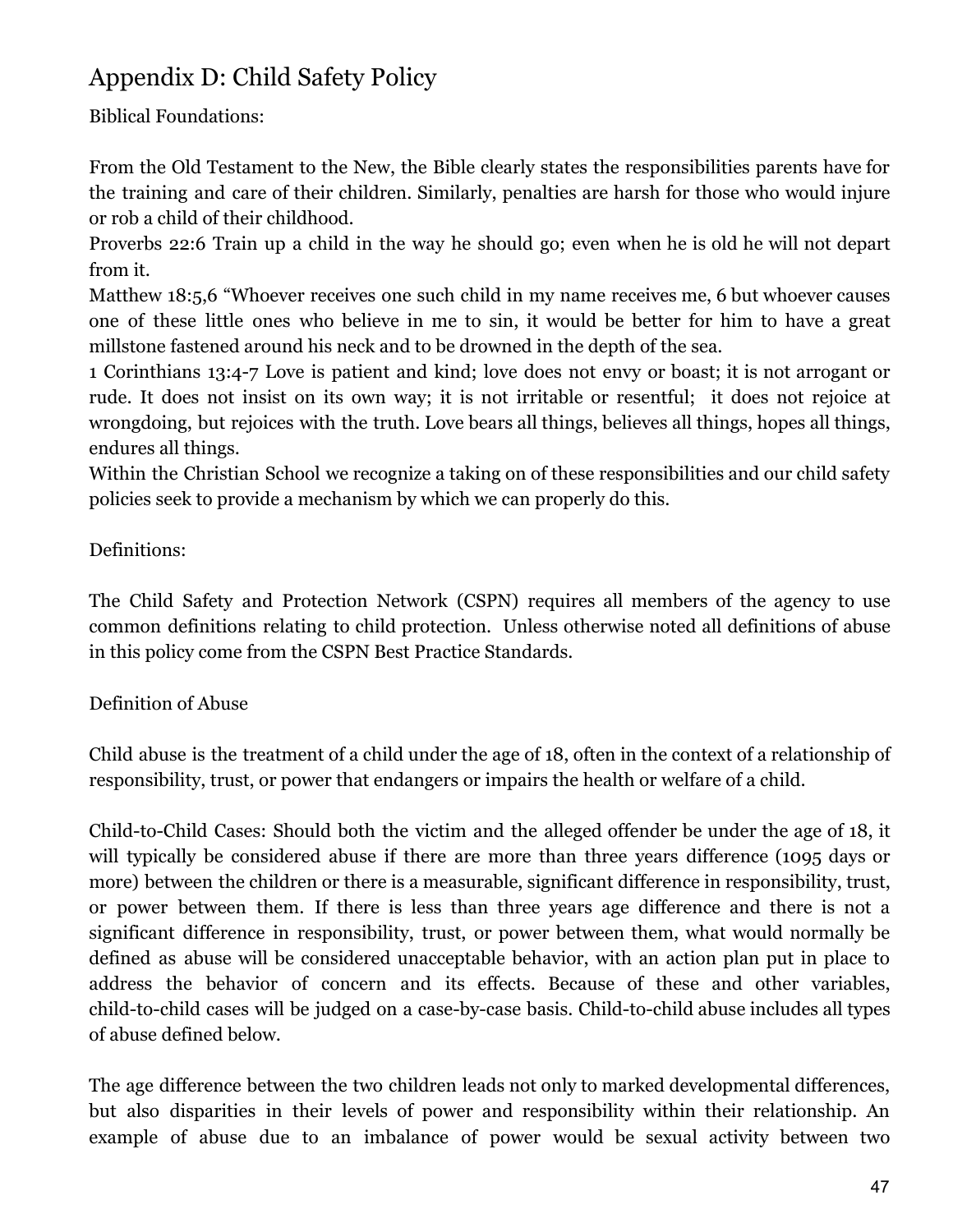16-year-olds, where one suffers an intellectual disability that impairs their ability to understand the behaviors that they are engaging in. Sexual exploration between consenting adolescents at a similar developmental level, while sinful and a serious breach of the Code of Conduct, is not considered abuse. (Note: this paragraph is adapted from the Australian Federal Government definition.)

It is recognized that laws related to child abuse vary from country to country and state to state. If there is reason to believe that Philippine law, or the laws of the home countries of a suspected victim or perpetrator, has been violated then the school will report to the proper authorities (see Reporting on page 7).

Types of Abuse:

1) Sexual Abuse

1. Sexual abuse is the involvement of a child in sexual activity with an adult or another child (as defined above) which includes but is not limited to:

2. Verbal: Remarks which include sexual threats, solicitation, sexually explicit language (whether in person, on the telephone, or via text messaging or the internet), or any verbal expression with the intent to arouse or stimulate.

3. Visual: Indecent exposure, showing or taking of suggestive pictures, pornographic material of genitals, or the showing of unclothed persons, any sexual activity or simulated sexual activity such as masturbation or intercourse, peeping, leering, or staring.

4. Physical Touching: Physical contact (or penetration by penis, fingers, or any other body part or object) with a person's clothed or unclothed genitals, pubic area, buttocks, or in the case of a female, breast, or causing a child to perform any of these acts. Masturbation in front of or to the victim, rubbing, holding, or kissing for the purpose of sexual gratification.

#### 2) Physical Abuse

Physical abuse is any act that results in a non-accidental physical injury. Such acts may include, but are not limited to: slapping, punching, beating, kicking, biting, shaking, burning, holding under water, pulling hair, or holding against one's will.

#### 3) Other Forms of Abusive Behavior

There are other forms of behavior that are unacceptable and if taken to an extreme may be determined to be abusive and detrimental to children.

#### 4) Emotional Abuse

Emotional abuse is defined by a pattern of behavior over time that impairs or risks impairing a child's functioning or development. It includes acts of commission and acts of omission.

Acts of commission may include but are not limited to unreasonable restriction of movement, patterns of belittling, denigrating, screaming, threatening, scaring, humiliating, scapegoating, ridiculing, blaming, sarcasm, discriminating, bullying, hazing, unpredictable responses, constant family discord and double message communication, or other non-physical forms of hostile or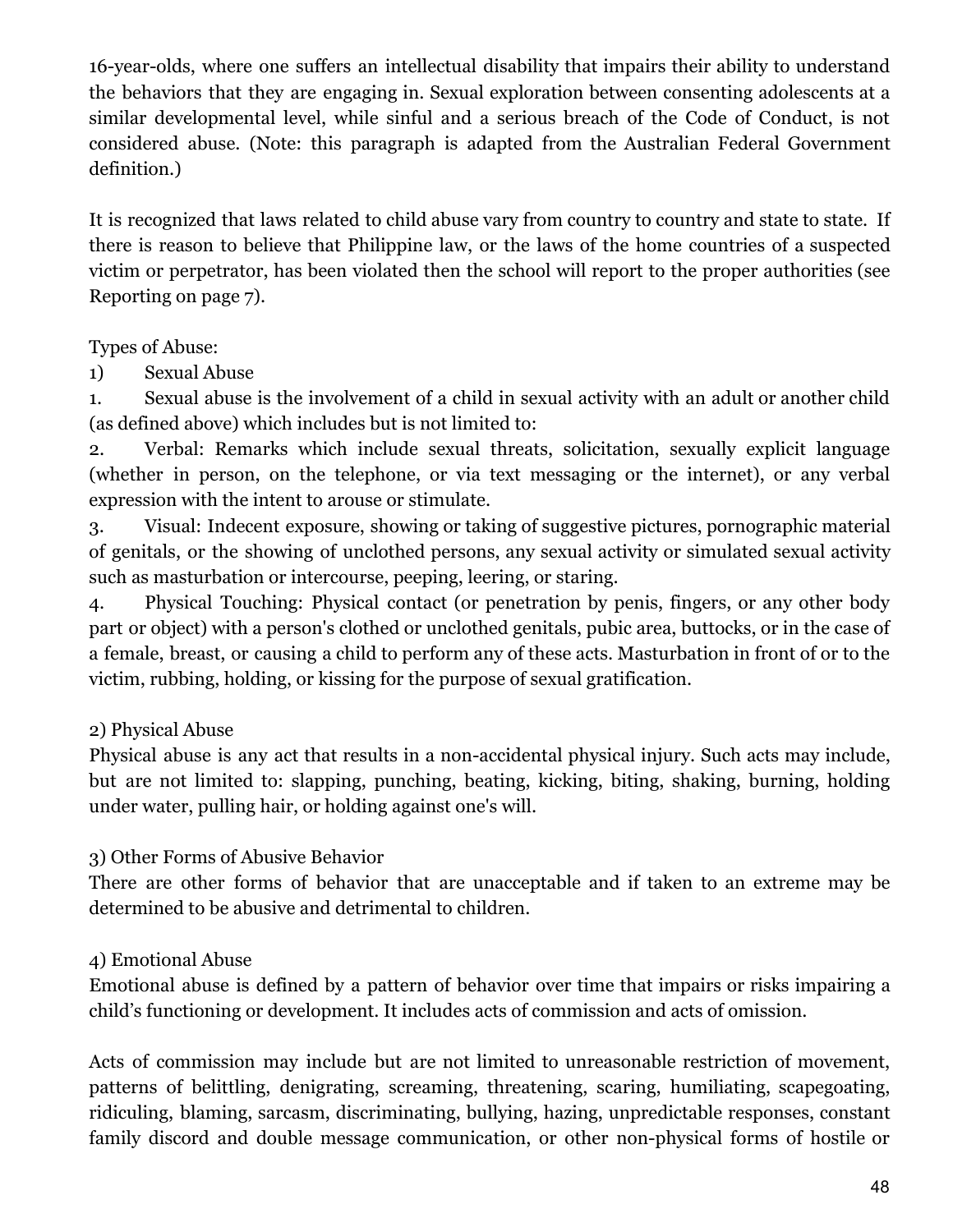rejecting treatment. Another form of unacceptable behavior is the failure or refusal of a parent, guardian, legal custodian, or another person exercising temporary or permanent control over a child, in the context of resources reasonably available to them, to provide food, clothing, shelter, basic medical care, education, or emotional and physical security and protection.

Acts of omission: Emotional abuse includes the failure to provide a developmentally appropriate and supportive environment, including the availability of a primary attachment figure, so that the child can develop a stable and full range of emotional and social competencies commensurate with her or his personal potentials and in the context of the society in which the child dwells. (Note: this definition comes from the CSPN Best Practice Standard notes.)

#### 5) Neglect

Neglect is the failure to provide for the development of the child in all spheres: health, education, emotional development, nutrition, shelter, and safe living conditions, in the context of resources reasonably available to the family or caretakers, and causes or has a high probability of causing harm to the child's health or physical, mental, spiritual, moral, or social development. This includes the failure to properly supervise and protect children from harm as much as feasible. Neglect also includes depriving a child of their basic needs of food, clothing, warmth and shelter, emotional and physical security and protection, medical and dental care, cleanliness, education, and supervision. (Note: this definition comes from the CSPN Best Practice Standard notes.)

#### Personnel

The school shall appoint a suitably qualified Child Safety Officer who shall be responsible for the keeping of records, facilitating training of other staff and volunteers and heading up the Child Safety Team. The Child Safety Team shall meet at least quarterly. A Child Safety Team of suitably qualified persons shall be appointed by the School Executive.

#### Screening

All FIA staff members (including paid staff) and volunteers must be screened. During the application process all educational staff will be asked about their work with children. These will include:

- 1. Specific history of employment or volunteer work with children
- 2. Questions related to inappropriate behavior or abuse of children

Churches sending short term teams may sign a statement of affirmation that includes these same questions in lieu of each team member being screened individually.

The school will collect at least two references for every applicant and volunteer for a position working with children. Background checks will be obtained for all staff and volunteers. FIA will normally accept background checks from missionary sending agencies. Otherwise the school will conduct a local background check.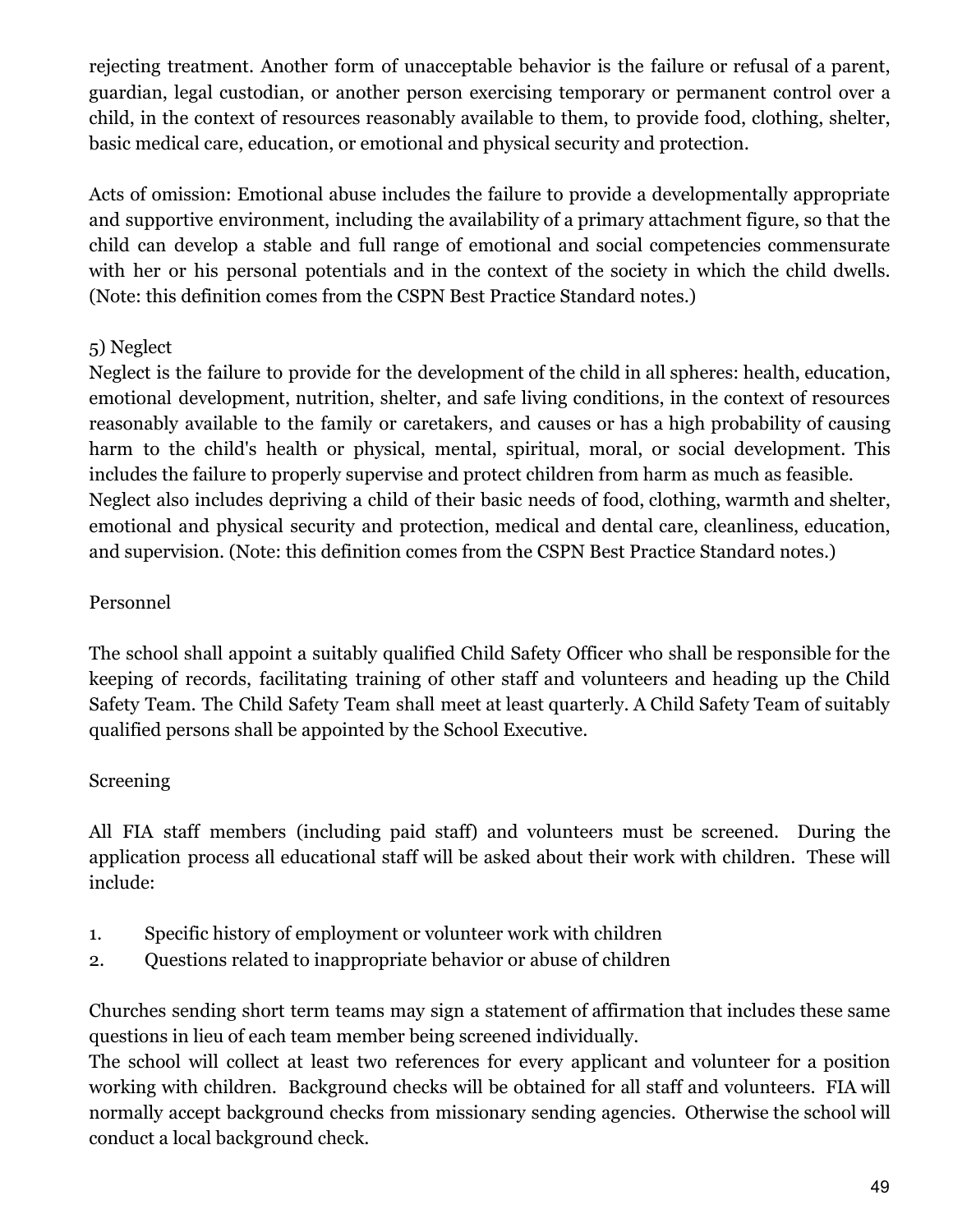Training:

All staff, both expatriate and national, and volunteers will receive initial child safety training within four months of starting work at FIA. The Child Safety Officer will keep attendance records. This training will include all of the following:

1. Awareness raising: Data regarding the reality of and occurrence of child abuse in the mission setting.

2. Recognizing the types of abuse, how abuse occurs, its behavioral and emotional indicators in children, as well as red flags identified for a potential offender.

3. School standards for adults regarding interaction with children.

4. Identifying and preventing abuse between children.

5. School policies and procedures for both prevention and response.

6. Cultural factors in home culture, school culture, Filipino culture, and on multi-cultural teams. Differences between what is acceptable behavior locally and what is acceptable behavior under the child protection policy.

7. How to respond to a report or suspicion of abuse.

As part of this training, all staff and volunteers will read the Code of Conduct for Child Safety (Appendix B), and sign the Code of Conduct Acknowledgement Form (Appendix C).

New members of the Leadership Team will receive additional training in:

- 1. Screening
- 2. Establishing a culture of child safety
- 3. School policies on staff training in child safety
- 4. Implementing and monitoring the code of conduct standards for adults
- 5. Dealing with cultural issues in their location or on multicultural teams they are responsible for

6. Review of the school protocol for receiving and acting on all concerns and/or reports of inappropriate or abusive behavior

Leadership Team members will take refresher training at least every two years.

Ongoing Training: all staff will attend continuing child safety training at least annually. The Child Safety Officer will keep attendance records. The training will include all of the following:

- 1. review of child safety policies focusing on expected behavior with children
- 2. safety measures
- 3. reporting procedures
- 4. emergency protocols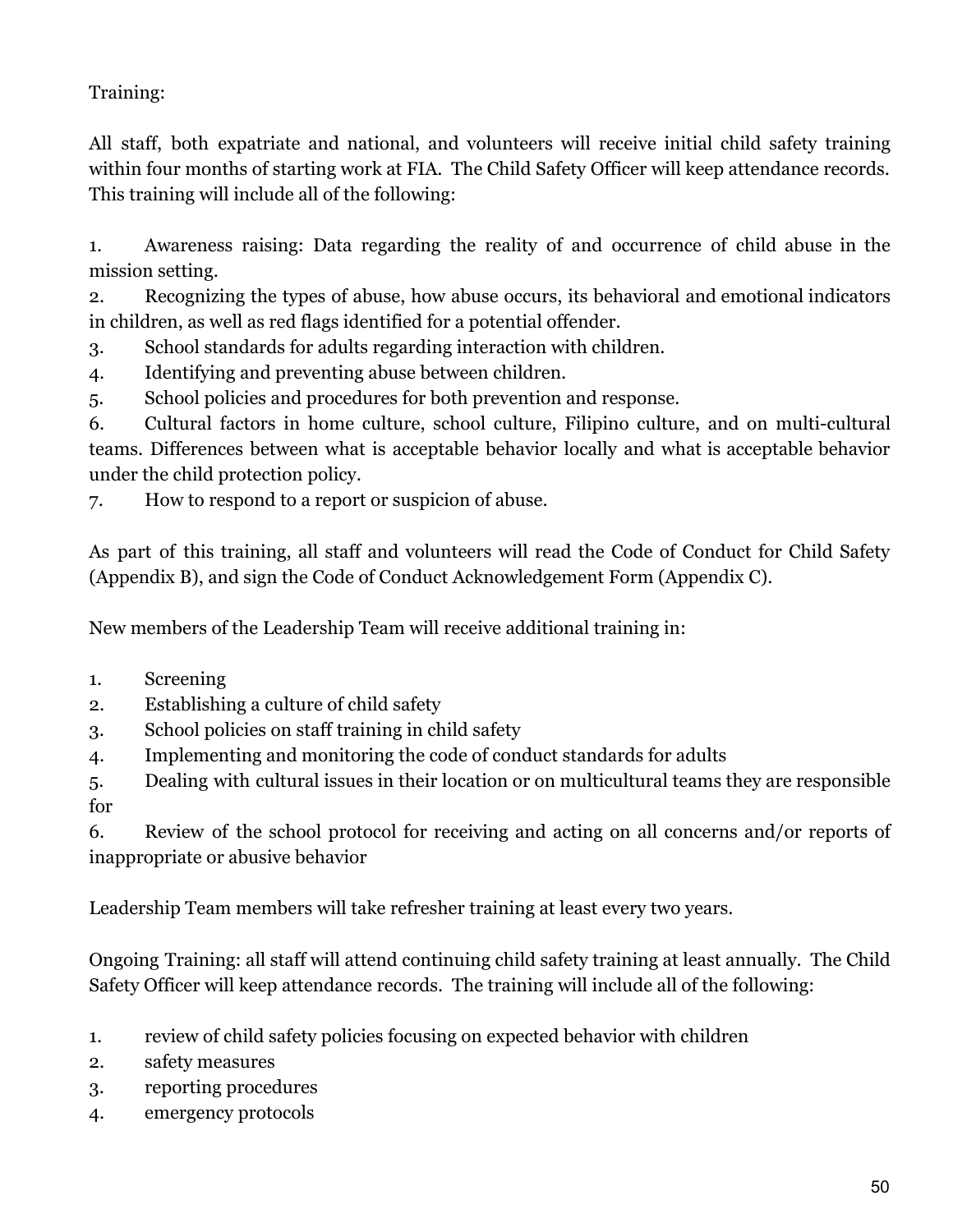As part of this training, all staff and volunteers will read the Code of Conduct for Child Safety, and sign the Code of Conduct Acknowledgement Form.

Classroom training: the Curriculum Coordinator will ensure that students at all levels are given age appropriate instruction in child safety at least once a year. In the elementary division, this will be done by classroom teachers. In the middle and high school divisions this will typically be done in Bible classes or chapel. Parents will be notified before child safety training is given and invited to attend.

All initial and ongoing staff/volunteer training will be open for parents to attend.

A list of appropriate resources shall be compiled and made available for parents to train their children in Child Safety matters.

Overnight Supervision and Child Care Guidelines

Rules for school sponsored overnight trips:

1. Written parental permission must obtained for all overnight events.

2. Events will have at least two chaperones; mixed gender events will have at least one chaperone of each gender.

3. Boys and girls must sleep in separate rooms with a chaperone of the same gender present.

4. During events, such as ISAC tournaments, where students housed with families, each student must have a cell phone and contact information for the chaperones, and must be housed with at least one other student from FAM of the same gender.

When childcare is provided at by the school and/or at school events, the following conditions must be met:

1. There will always be two childcare workers (aged 16 and up) for each group of children. At least one worker must be female and at least two workers must not be related to each other.

2. When parents of the childcare recipients are not on site, there must be at least one adult supervising childcare.

3. Each childcare worker must attend a childcare safety orientation within a year before providing childcare. The Child Safety Officer will approve this training program and maintain training records.

4. Child care rooms must be clearly visible from the outside and unlocked (i.e. windows in doors or unobstructed windows).

#### INVESTIGATORY PROCEDURES

Process for receiving reports: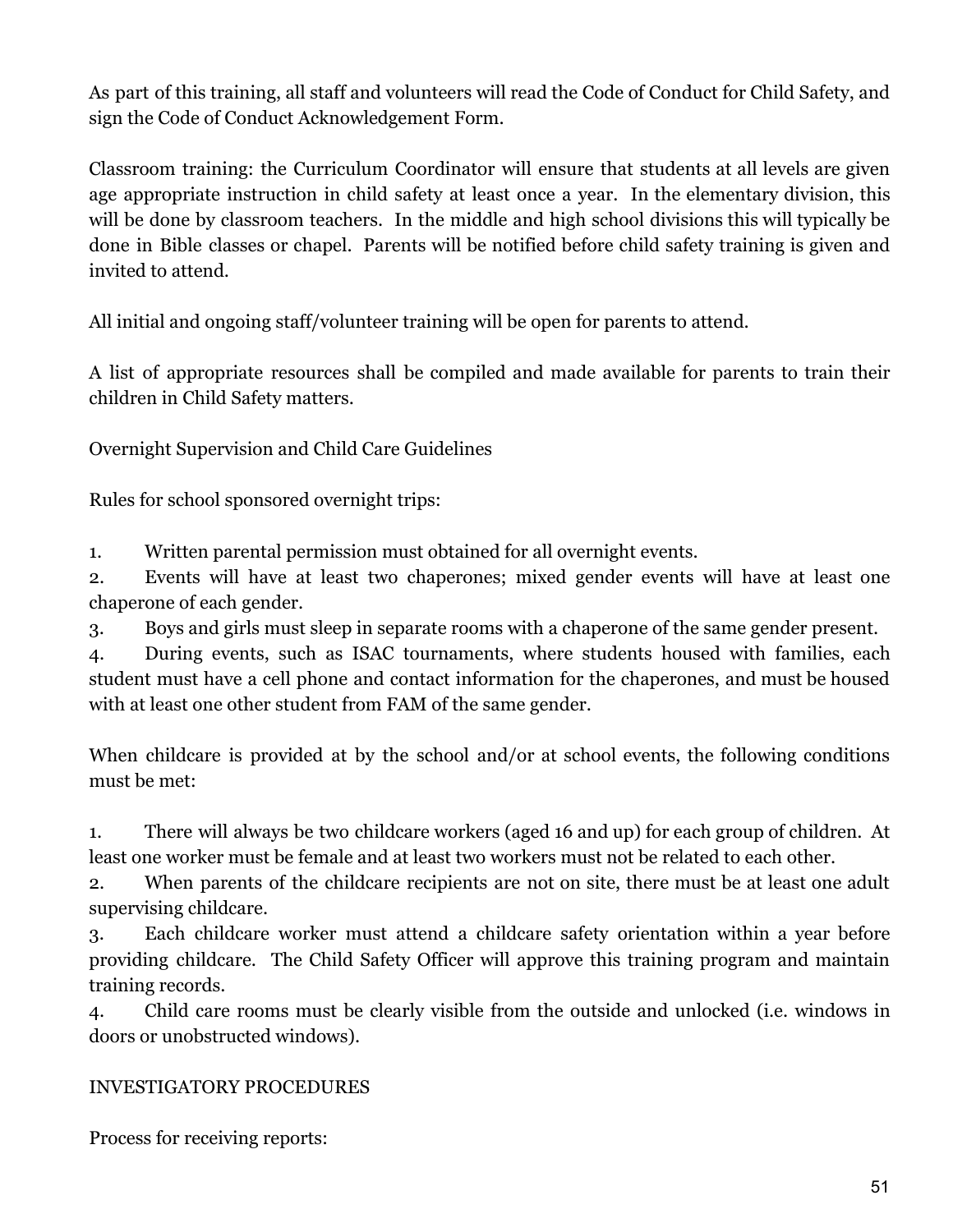The Faith International Academy form for reporting indicators for abuse is included in Appendix A. It can be submitted electronically to child.safety@fia.edu.ph or in person to the Head of School or Child Safety Officer.

Any suspicion of possible child abuse must be reported, regardless of the perceived severity or validity, including both those initiated by adults and those initiated by other children. This includes reports from children and anything that an individual observes that possibly indicates child abuse.

Following the care given to the child, the adult's second duty is to inform the Head of School or Child Safety Officer immediately.

Anyone who receives a report or allegation of child abuse by a child or an adult must treat the reporter with an attitude of "respect and belief." Even if there is reason to doubt a report, the person receiving the report must communicate the information accurately, completely, and immediately. Reports must be made within 24 hours.

A child's report of abuse may be direct or indirect, or you may notice signs of abuse. When any adult in the community has reasonable suspicion, observes, is given a report of child abuse, or has knowledge which gives reason to suspect child abuse or neglect, he or she has two responsibilities:

1. focus on listening well to the child's report and provide care and support, and

2. make an initial report to the Head of School or Child Safety Officer immediately (all reports will be accepted, regardless of the perceived severity or time of the suspected abuse).

Focus on listening well to the child's report and provide care and support

When a child reports abuse to any adult, that adult's first and primary responsibility is to listen with compassion and care, without any attempt to evaluate the credibility of the report at this point.

The following responses are important to convey to the child:

1. "I'm very sorry about what happened." Empathize with what they must be experiencing.

2. "It's not your fault." Children often don't believe you the first time, so you need to convey this several times.

3. "You've done the right thing to tell." "It was right and courageous to tell." "You've done the right thing in sharing this."

4. "I will help you and support you." Extend care and support in whatever ways possible for the victim and their family.

Listen to whatever information the child tells you without asking leading questions, asking the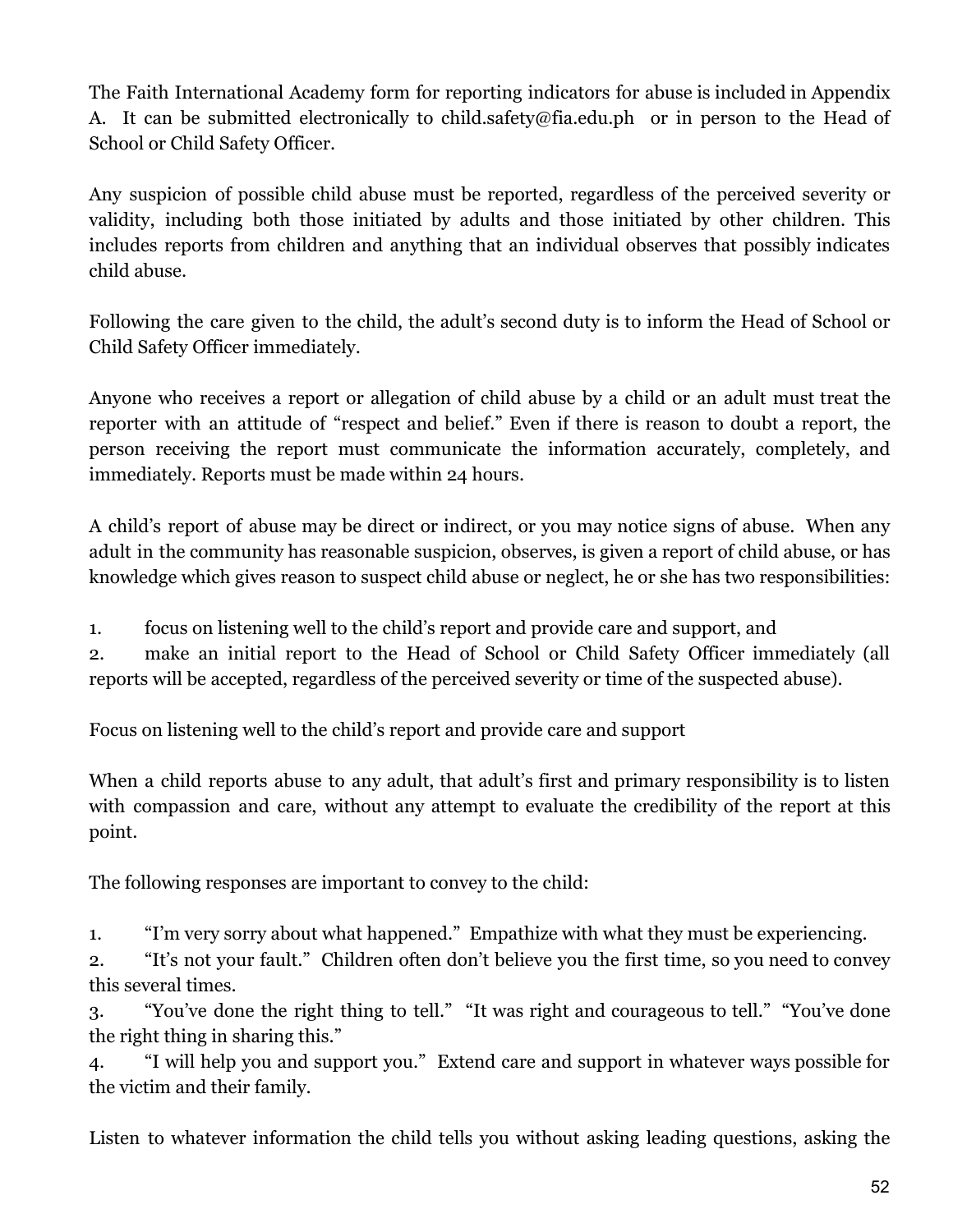child for more details than they are comfortable sharing voluntarily, or trying to evaluate the credibility or the seriousness of the report. The compassion and care demonstrated by the first person to hear the child's report is one of the key determinants of the child recovering from whatever occurred.

At some point in this conversation it is also important to let the child know

1. you cannot handle this yourself, that the school cares deeply for children, and that the Head of School or the Child Safety Officer is the person who can help, and

2. the school will take it seriously and will get the proper help to ensure that the child and others are safe.

It is important that the adult remain calm and focus on the child's needs.

Mistakes to avoid include:

1. Forming conclusions about the truthfulness of the report before reporting it.

2. Minimizing the seriousness of the actions or dismissing it as not significant. What is traumatic varies from one individual to another.

3. Promising not to tell anyone. Often teens will say, "I need to talk to you but you've got to promise not to tell anyone." Making this kind of promise is unhelpful to the child. Instead we can say, "I can't make that kind of blind promise, as whatever is concerning you may take more help than I can give. However, I do want to listen well and support you. And I hope you know that I care about you very much and will do whatever I can to help."

4. Handling it on your own. Abuse, can have a huge impact on the community and the organization as a whole.

5. Don't try to interrogate the child or conduct your own investigation.

# Confidentiality

Confidentiality is critical both to protect the potential victim from further harm through exposure and to preserve the integrity of the process and a "need to know" position will be strictly adhered to throughout the reporting process. Thus the individual receiving the report is to not widen the circle of "need to know" people beyond the Head of School and Child Safety Officer.

#### Initial verification process

All reports of possible child abuse will be reviewed within 7 days. Obviously, some reports will need to be reviewed immediately. At a minimum, reports must be reviewed by the Head of School and the Child Safety Officer and one trained consultant (CSPN trained or equivalent) from outside of the Faith International Academy community. Typically, a child safety team of 3-5 CSPN trained staff members and/or community members will review reports. If the Head of School is recused, the Leadership Team will chose a replacement for the process and the Board of Trustees will be informed. If the Child Safety Officer is recused or will be unavailable for an extended period of time, the child safety team will chose a replacement. The Child Safety Officer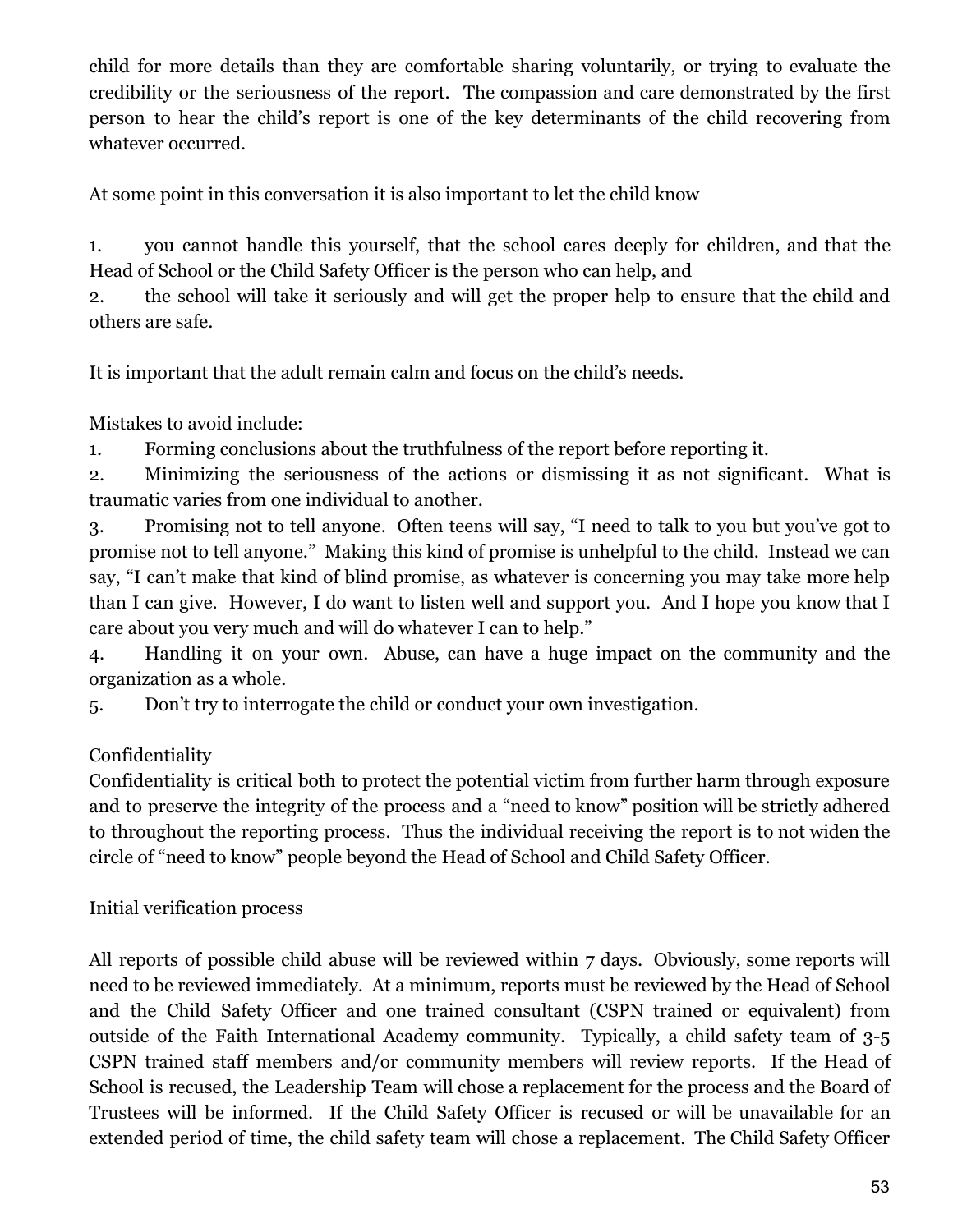will ensure that records of all reports and reviews are kept indefinitely.

The internal verification process will be guided by two parameters: climate of belief, meaning that abuse could have taken place; and a neutral stance toward the innocence or responsibility of the alleged offender until the internal verification process has gathered as much relevant information as possible to apply applicable procedures based on the information obtained.

One or more of the following actions will be taken as part of the initial review:

1. Gathering of more information, which could involve interviews and consultation with outside experts

- 2. A decision to proceed to a full investigation
- 3. Recommending administrative action

4. A determination that the report appears to be credible, but doesn't warrant further action at that time

5. A determination that the report is not credible and no further action should be taken.

If a determination to initiate a full investigation or administrative action is made it must be started within 21 calendar days of the start of the initial verification process (barring extraordinary circumstances). The reasons for each determination must be reviewed by an outside consultant and any resulting actions must be documented. The Head of School, Child Safety Officer, and outside consultant will make the final determination after the initial verification process (at least 2 out of the 3 must agree).

#### Full Investigation process

Investigations are intrinsically painful and disruptive for the affected parties, and the alleged perpetrator must be placed on administrative leave throughout the investigation. Additionally, the longer the process takes the harder it is to maintain confidentiality. Therefore, investigations should be conducted as swiftly as reasonably possible.

Alleged perpetrators have the right to a support person. The support person will be privy to the same information as the alleged perpetrator, including being welcome to sit-in on interviews and the reading of the Statement of Findings (SOF). The support person is not an advocate and must respect confidentiality. The Child Safety Officer will make the offer of a support person to the alleged perpetrator and give final approval on the person.

The alleged offender will be informed of the allegations, process and possible consequences if allegations are substantiated.

Regular updates of the progress of the investigation will be given to the school administration.

General features of investigation protocols include the following: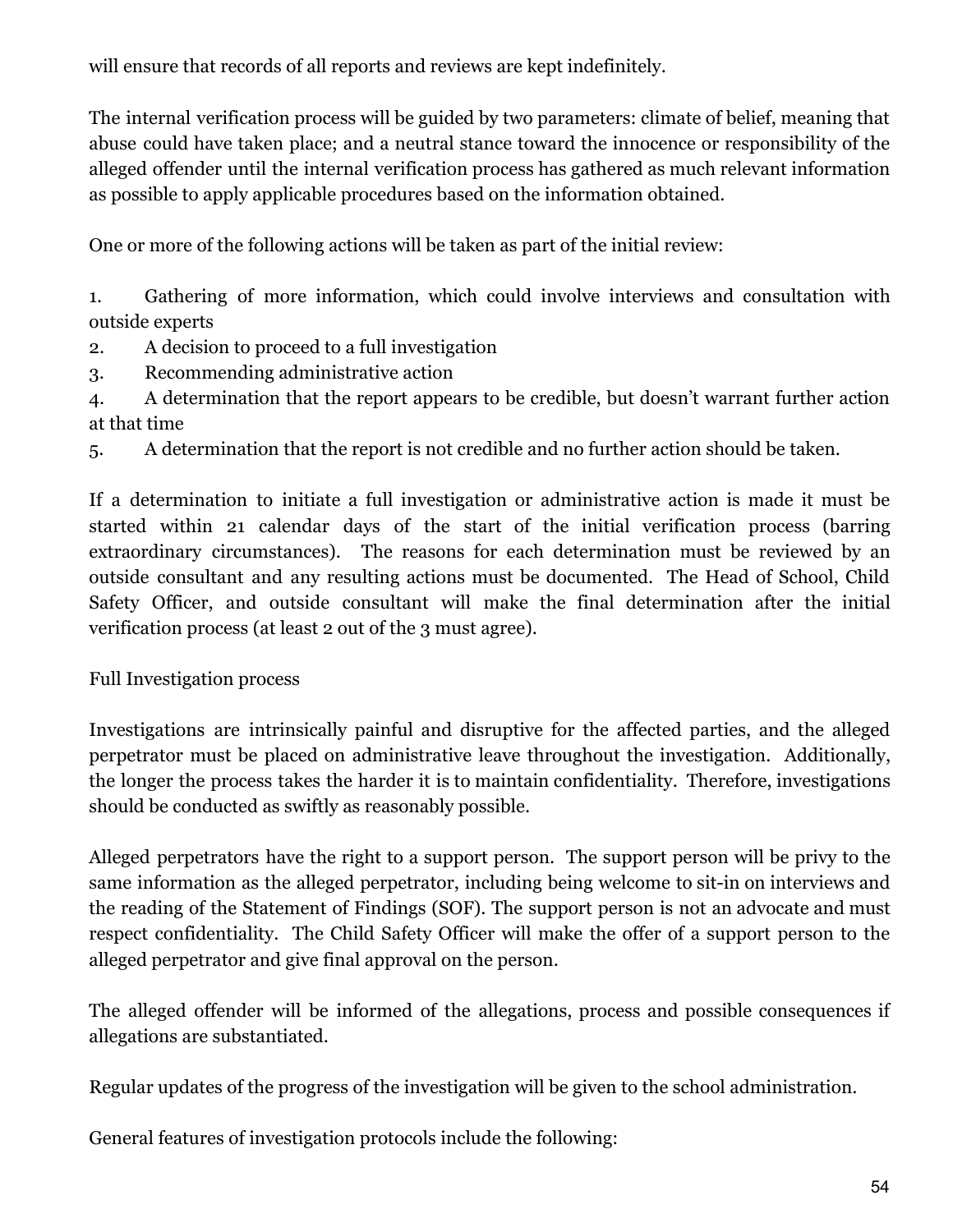a. All procedures are to be consistently followed in every case.

b. Provision will be made for the immediate safety and appropriate care for the potential victim.

c. Assistance will be given to reluctant or scared reporters.

d. Confidentiality will be maintained during the process. FAM child safety personnel, consultants, and members of the investigative team will maintain the principle of need-to-know both in respect to whom they speak and what information is shared.

e. Support will be provided for both potential victim and alleged offender during the process.

f. An unbiased stance will be maintained during the process.

g. The affected parties will be informed that the process involves investigation, not mediation.

h. The credibility of the report and the reporter will be established through the formal process.

i. The alleged offender will be placed on administrative leave during the process.

j. The alleged offender is forbidden from confronting the child or requiring the child to confront them. Alleged offenders who are non-family members are not allowed to meet with the child. Failure to comply will be referred to Administration for disciplinary action.

k. Safety measures will be put in place to ensure the child's safety and that of other children in the home for situations in which parents or other family members in the home have allegedly abused a child in the home.

l. The same investigative process will be used for child-to-child cases as any other case.

m. The Child Safety Officer will ensure that records of all reports, investigations, and findings regardless of the conclusion reached, are kept and filed securely.

#### Cost of the investigation

Faith International Academy will pay the direct costs of investigations that are led by the school. If missions or individuals wish to send additional team members (with the approval of the FIA Child Safety Officer) or observers, that mission or individual will cover all costs for that member or observer, including, but not limited to, travel, room, and board. If Faith International Academy personnel participate in investigations led by other organizations, it will be the responsibility of those organizations to cover all costs, unless a different agreement is made in writing by the FIA Business Administrator.

Qualifications of Investigative Team Members

Team members shall be fully trained regarding all Faith International Academy policies and protocols involving child protection issues and have respect and credibility within the Faith International; Academy community. Outside team members are persons respected within their own mission community.

Good investigative skills:

1. Unbiased and empathetic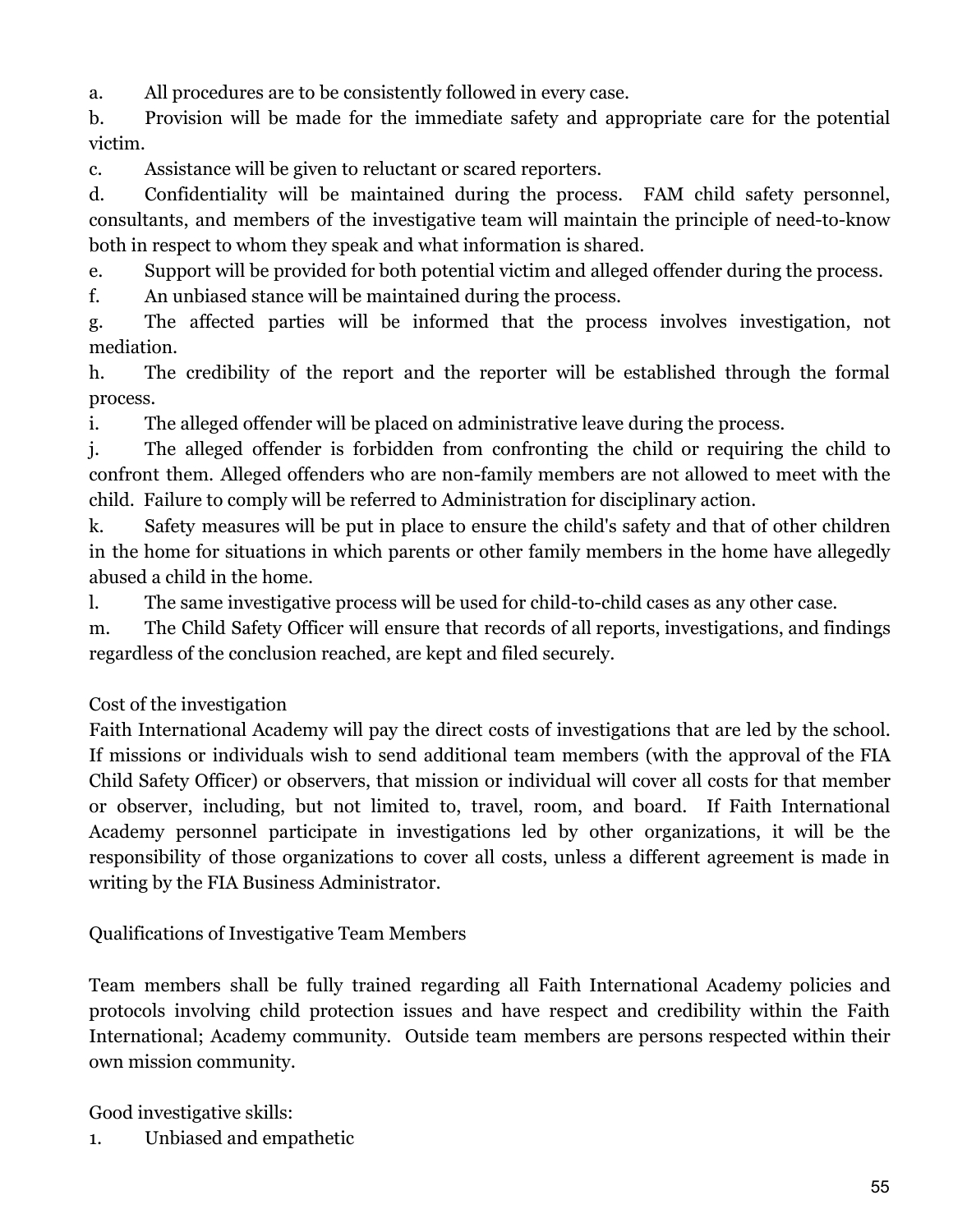2. Has skills, gifts, expertise in interviewing, including understanding the difference between interviewing and support, counseling, or debriefing

- 3. Can ask hard questions and hear tragic information
- 4. Analytical and able to see gaps and formulate additional needed questions
- 5. Can think quickly on his/her feet
- 6. Stable, mature and has a support group
- 7. Able to reach tough decisions based on agency protocols and defend them under pressure
- 8. Prior experience preferred
- 9. Available & willing, does not agree grudgingly

10. Position allows flexibility to join investigative team on short notice, including travel when needed

Who would not qualify:

- 1. The Head of School
- 2. Relative of any of the parties
- 3. Someone with a personal disagreement with any stakeholder or team member
- 4. Someone with health problems that would interfere with the duty of investigation
- 5. Someone showing preference regarding the report/investigation

The Child Safety Officer determines the composition of the investigation team and appoints a team leader.

The team includes at least three members representing both genders and, when possible, an individual of the same first language and culture of those involved.

At least one member of the team must not be a member of the Faith International Academy community.

The Team Leader provides a copy of the Child Safety Policy to team members and observers/consultants from other organizations serving on the Team.

Planning for the extended internal investigation process

1. The team reviews the initial report(s), all additional information gathered during the preliminary internal investigation stage, and any other relevant documents.

2. The team develops a preliminary plan, including whether an initial notice to the affected community is needed.

3. If the Child Safety Officer determines that an investigation goes beyond the expertise and experience of their investigative team, the school will seek additional expertise to supplement the team's expertise.

Investigation Process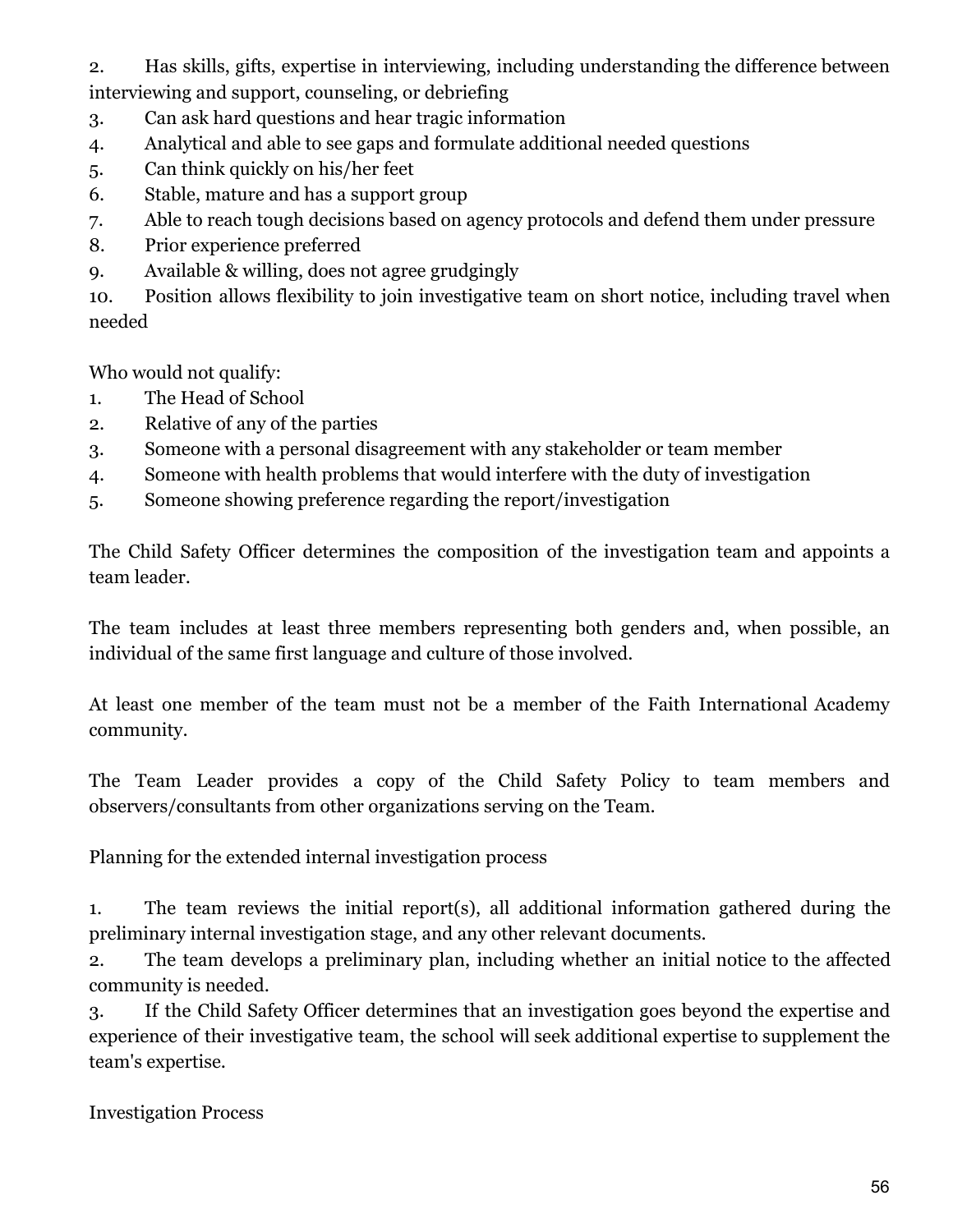- 1. Those interviewed should include the following:
- a. Potential Victim
- b. Alleged offender
- c. Known witnesses

d. Those persons whom the potential victim indicates are witnesses or can contribute to the investigation

e. Those persons whom the alleged offender indicates are witnesses or can contribute to the investigation

2. Two or more interviewers are required for all interviews. The interviews are required to be done in person, and must include an interviewer of the same gender.

3. Due diligence is exercised in determining if there are additional victims.

4. Interviews should utilize non-leading questions and obtain behavioral information regarding:

- a. the actions involved,
- b. the length of time over which the alleged abuse occurred,
- c. the number and frequency of incidents,
- d. any threats or coercion used,
- e. location in which the alleged abuse occurred,
- f. others involved, and
- g. effect on the victim.

5. During the investigation the team shall note what information is corroborated, what is contested, what is from a single source.

6. Interviews will be audio recorded. The interviewer needs to explain to the interviewee the reasons for and value of recording the interview and ask for permission to record the interview. If the interviewee refuses to grant such permission, the interview is still carried out and recorded in writing in the interviewee's own words. A copy of the recording, or transcript, of his own interview shall be made available for the alleged offender if requested. (not of witnesses)

#### Preparation of finding/conclusions

Note: it may be concluded that no violation of the policy occurred, in which case the alleged offender would be exonerated of child abuse and the potential victim would have been found not to be a victim of child abuse in this case. However, from this point forward the terms potential victim and alleged offender will continue to be used for simplicity.

The Statement of Findings (SOF), including an action plan, will be prepared by the investigation team, and approved by the Head of School.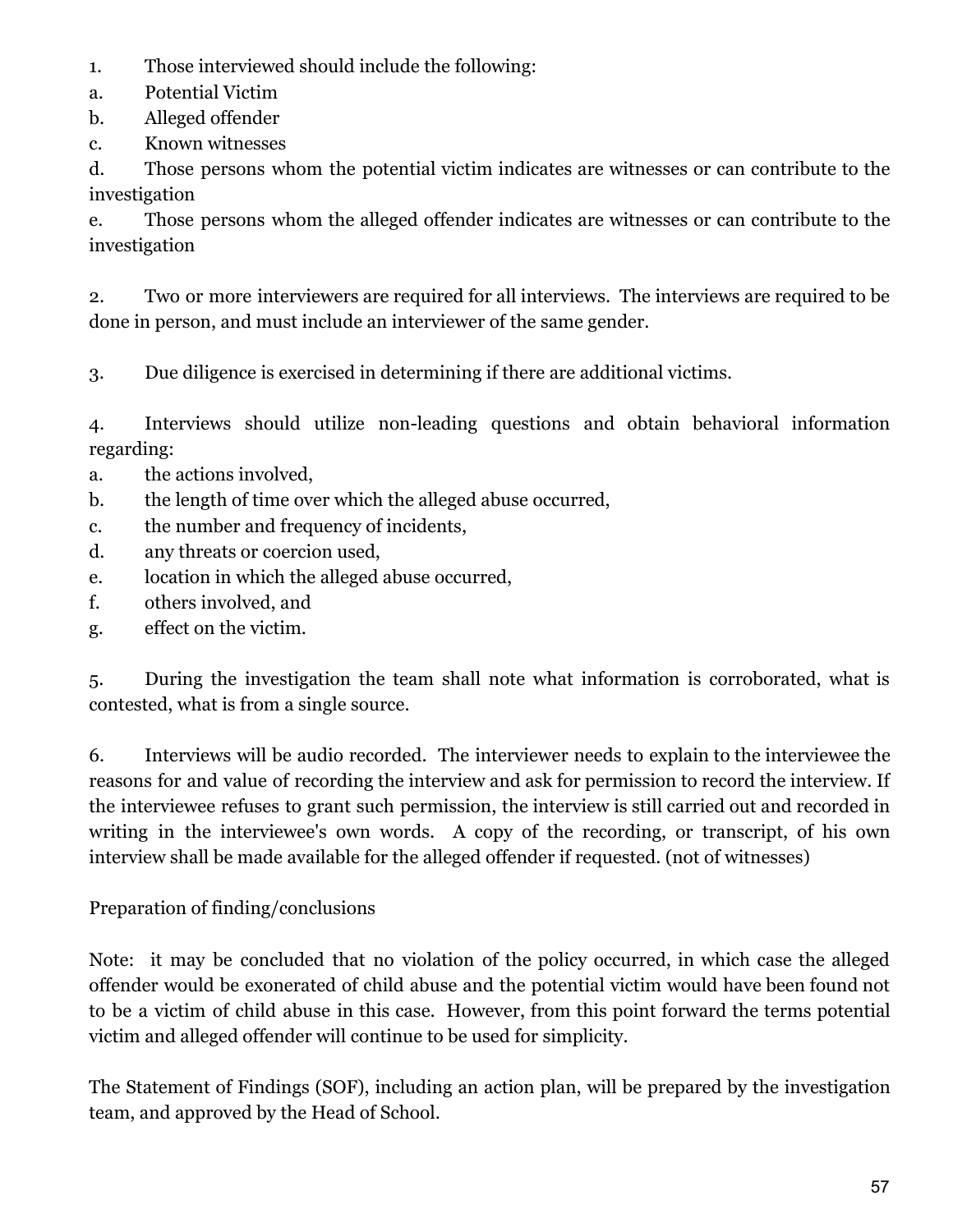The SOF will include a description of the reported behaviors in the initial report, the investigative process followed to respond to the report, the data collected, the conclusion reached, the administrative outcome including discipline recommended, and the action plan, including report to appropriate authorities, a safety plan, and counseling follow-up.

The Child Safety Officer will arrange for a trained child safety investigator (CSPN or equivalent), who was not part of the investigation, to review and evaluate the evidence collected and the SOF before it is finalized.

A copy of this document will be given to both the offender and the victim(s)- or their parents in the case of current reports where the victim and/or offender are still children.

The alleged offender has the right to identify perceived factual errors (such as dates, spellings of family names, locations, etc.), he/she cannot alter the SOF with matters of opinion. The investigative Team Leader will decide whether or not to accept corrections from the alleged offender. The alleged offender also has the right to issue a statement of rebuttal to the SOF that will be included in the records.

In accordance with CSPN requirements, any adult who has been found to have abused a child sexually will be terminated immediately without the opportunity to resign, and will be barred from future employment or volunteering at Faith International Academy.

#### Appeals

Both the alleged offender and potential victim(s) have the right to appeal the findings of a child safety investigation to the Faith International Academy Board of Trustees.

Preparation of an action plan

In addition to the conclusions, recommended action steps are developed for:

- 1. The potential victim(s),
- 2. The alleged offender,
- 3. The families of each victim and the offender,

4. Faith International Academy to review policies and procedures and make those changes necessary to reduce the possibility of such an event happening again,

5. Sending agencies of the potential victim(s) and alleged offender, if applicable.

The action steps should cover all of the following that are applicable:

- 1. The priority of the action plan over ministry,
- 2. Counseling expectations,
- 3. Training/mentoring necessary to resolve the unacceptable behavior,
- 4. Safety plans,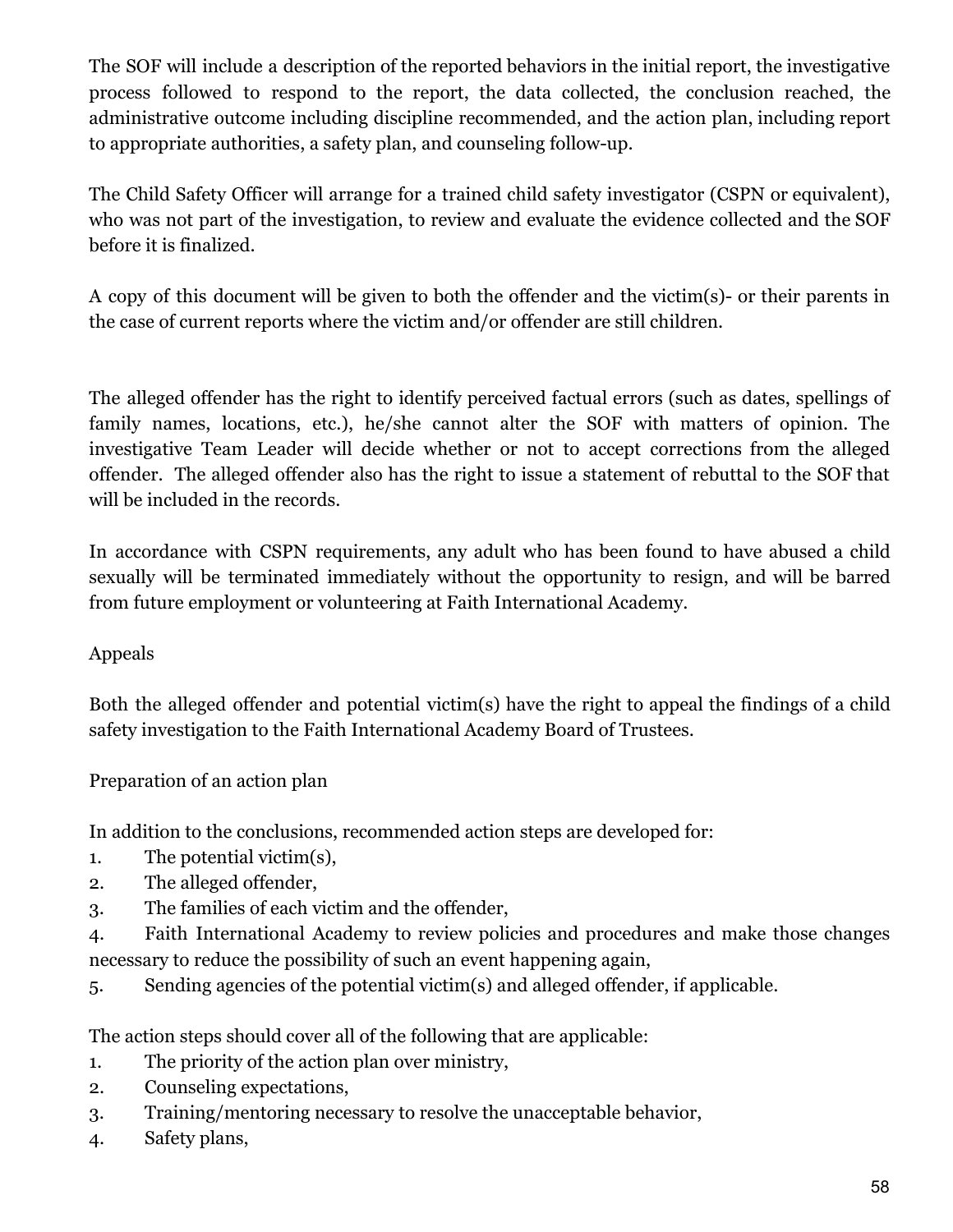- 5. Administrative oversight of the action plan,
- 6. Consequences of failure to follow through on the action plan.
- 7. possible disciplinary actions by the school

Outcome reporting system

The investigation team will report the findings and action steps to each person and group that an action plan is developed for and the sending agencies of both the possible victim and the alleged offender. If there is reason to believe that laws have been broken, it will be reported as outlined below in the "Reporting" section.

The investigative team and Faith International Academy Leadership Team will jointly decide if the staff and/or community should be informed of the outcome. They will also jointly decide exactly what information will be passed on and by whom.

The Child Safety Officer will ensure that a hard copy of the full findings is filed in a secure location, and that an electronic copy of the full findings (including audio files) is kept on a secure and appropriately restricted location on the Faith International Academy server. This will be done regardless of the investigation's outcome.

#### Reporting

If there is reason to believe that Philippine law has been broken after the completion of an investigation, all relevant information will be reported to the proper authorities. If there is reason to believe that the laws of the home countries of either the potential victim or alleged perpetrator have been violated, the Philippine embassy of the relevant country/ies will be informed. If an internal investigation is initiated, the parents of the potential victim and the alleged perpetrator (if a minor), and both mission directors will be informed. The alleged perpetrator(s) will be told that they are forbidden from confronting potential victims during the process at this time.

If an investigation finds that an adult has committed a serious violation of the Faith International Academy child safety policy, any professional or missionary organizations and pastor of sending church, or licensing bodies that person is a member of will be informed of the violation in writing.

#### Follow-up program

Crisis response group counseling may also be offered to the community when appropriate. In this case, Faith International Academy may provide the resources and cover the expenses. The Child Safety Officer will maintain a list of qualified counselors available locally. The school will arrange for a local counselor when appropriate. If follow-up care is required outside of Davao, it will be the responsibility of the sending organization (or family) to arrange and pay for.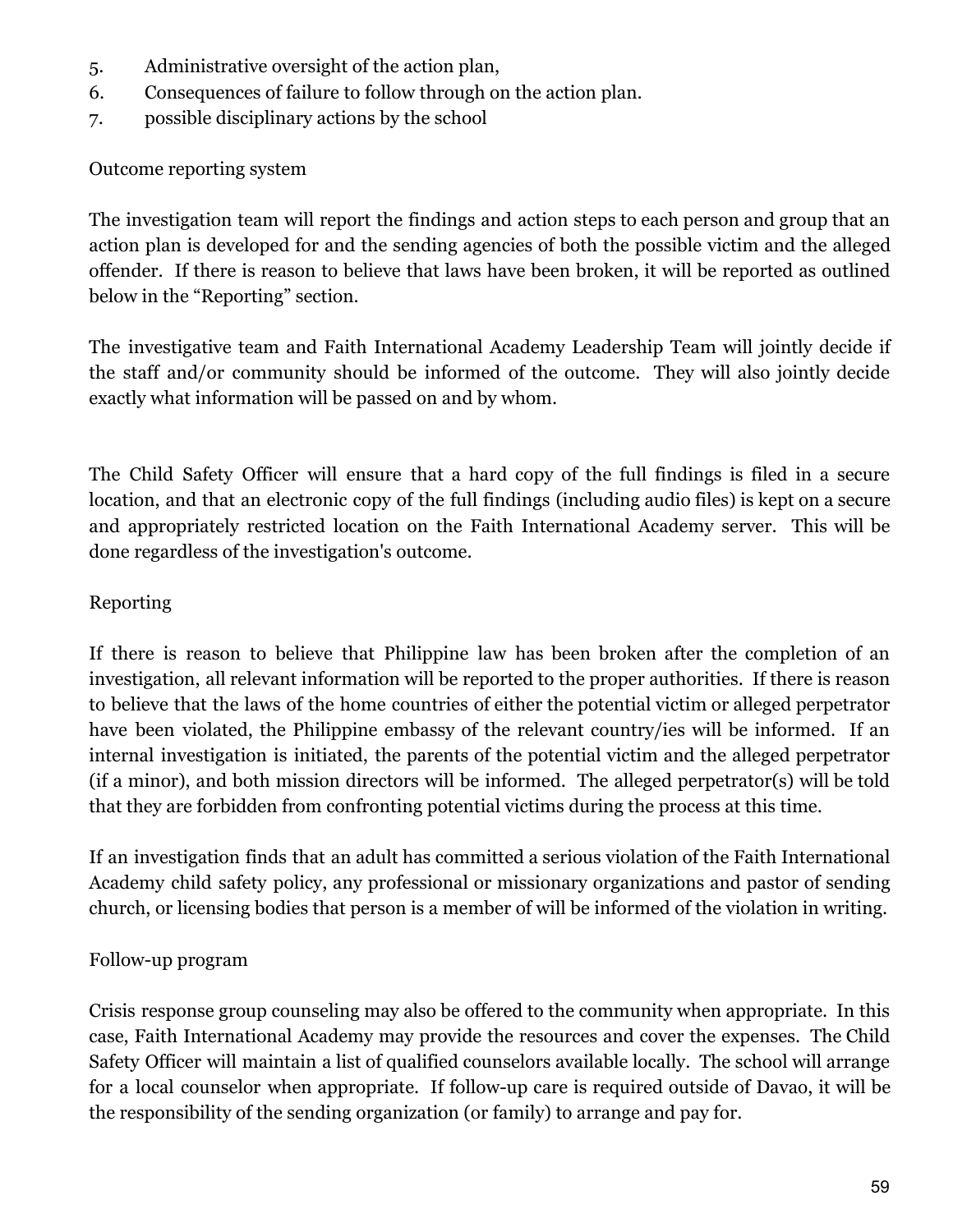Faith International Academy may require that written reports be submitted to determine the success and completion of counseling.

Child Safety Debrief

The Child Safety Officer will periodically conduct debriefs of child safety personnel to determine the effectiveness of the program and where improvements can be made. At a minimum, all full investigations will be debriefed.